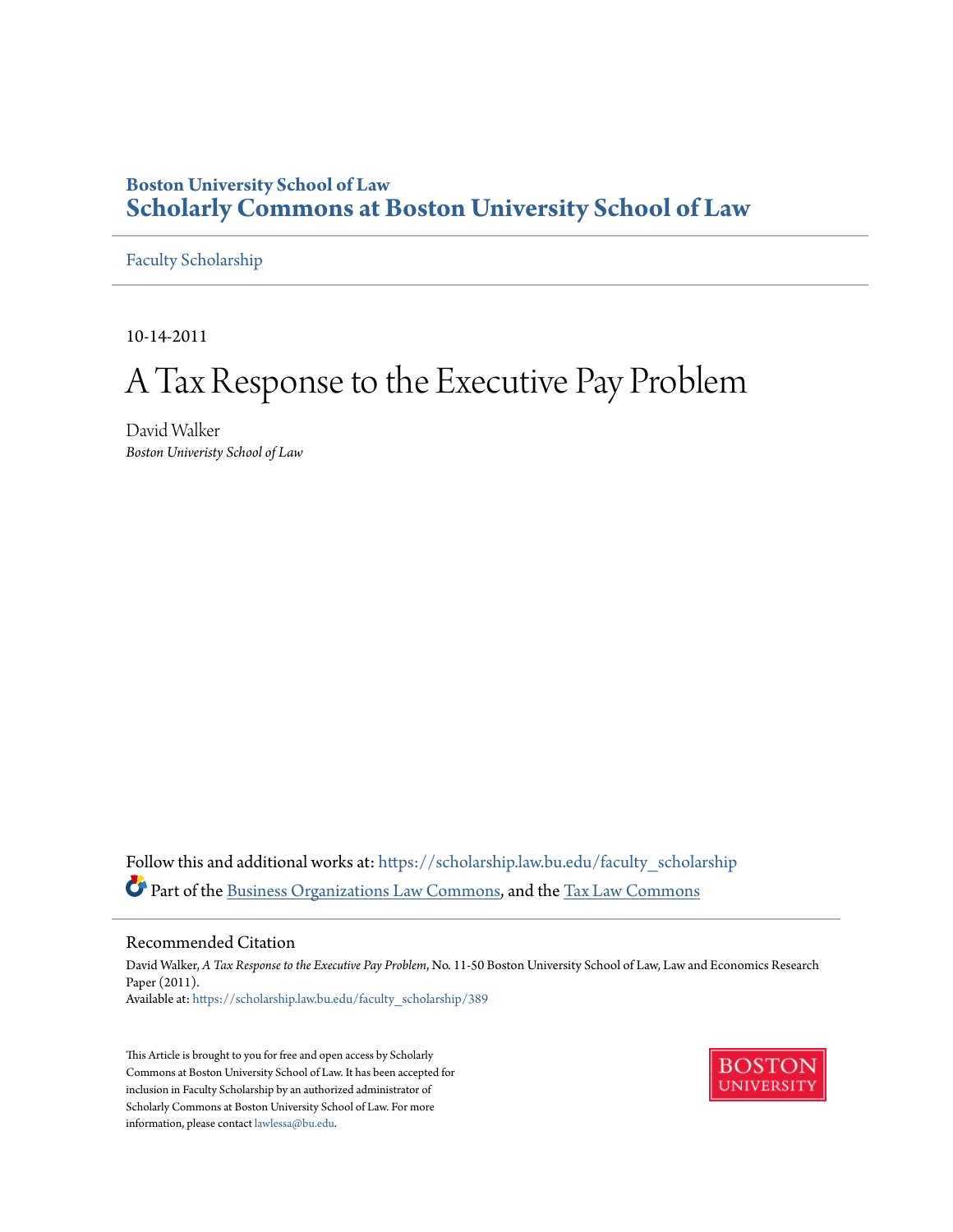

# **A TAX RESPONSE TO THE EXECUTIVE PAY PROBLEM**

Boston University School of Law Working Paper No. 11-50 (October 14, 2011)

> David I. Walker Boston University School of Law

This paper can be downloaded without charge at:

http://www.bu.edu/law/faculty/scholarship/workingpapers/2011.html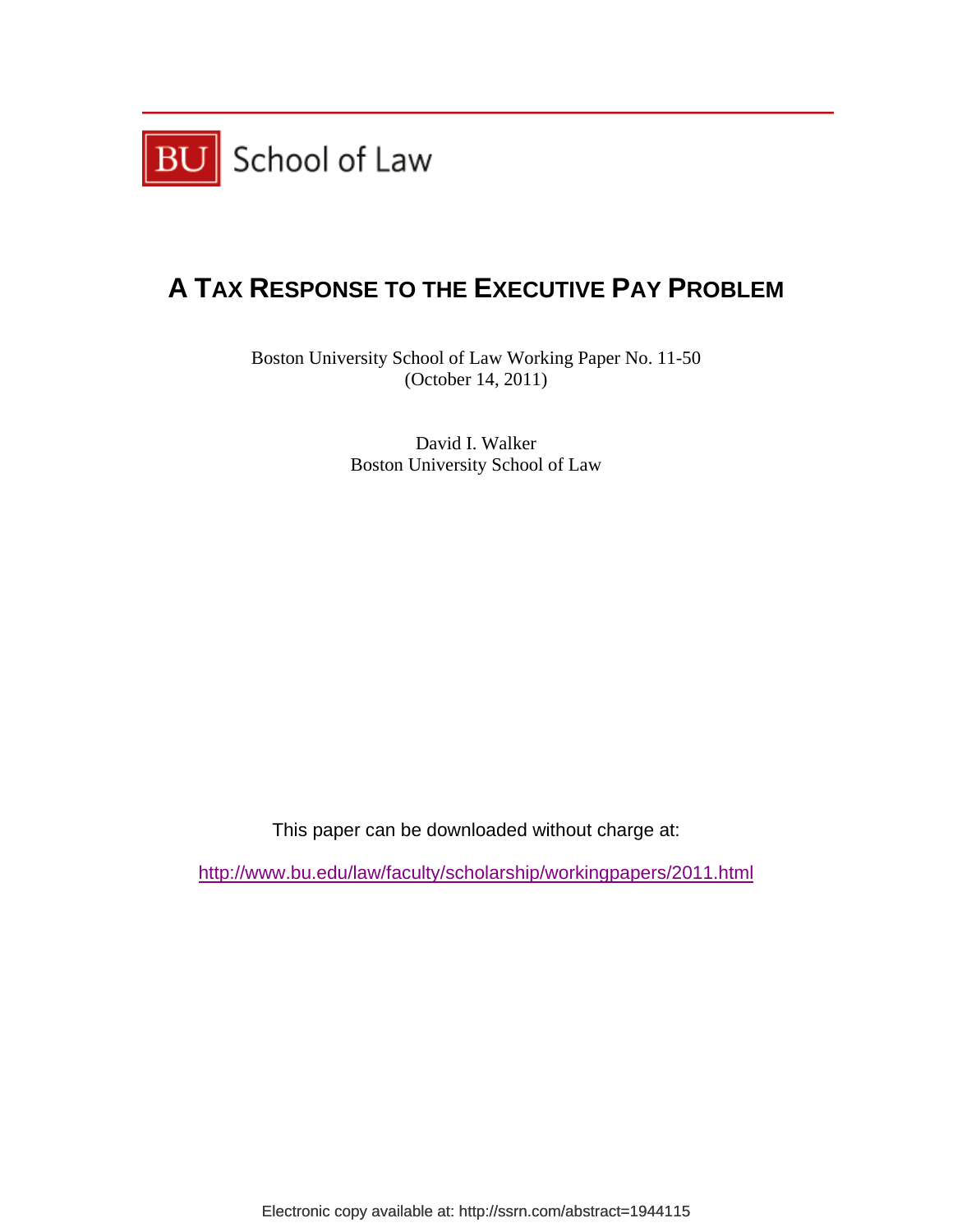David I. Walker[\\*](#page-2-0)

Draft of October 14, 2011. Please do not cite without permission.

# TABLE OF CONTENTS

| $\mathbf{I}$ . |                                                                            |  |
|----------------|----------------------------------------------------------------------------|--|
| II.            |                                                                            |  |
|                | The Magnitude of U.S. Executive Pay and the Increase over Time 5<br>A.     |  |
|                | <b>B.</b>                                                                  |  |
|                | $C_{\cdot}$                                                                |  |
|                | Who Bears the Cost of Excessive Executive Compensation?11<br>$\mathbf{1}$  |  |
|                | Corporate Income Tax Incidence: Theory and Evidence11<br>a.                |  |
|                | $h_{\cdot}$                                                                |  |
|                | Effect of Excessive Executive Pay on Corporate Investment15<br>2.          |  |
|                | $\mathcal{F}$                                                              |  |
|                | 4.                                                                         |  |
|                | 5.                                                                         |  |
| III.           |                                                                            |  |
|                | A.                                                                         |  |
|                | <b>B.</b>                                                                  |  |
|                | $\mathbf{1}$ .                                                             |  |
|                | Incidence and Economic Effect of an Executive Compensation Surtax 26<br>2. |  |
|                | a <sub>z</sub>                                                             |  |
|                | $\mathbf{b}$ .                                                             |  |
|                | The Creation of an Executive Pay Target or Focal Point32<br>3.             |  |
|                | 4.                                                                         |  |
|                | Compensation Design from a "Global" Contracting Perspective 33<br>a.       |  |
|                | i.                                                                         |  |
|                | Other Equity Based Pay and Deferred Compensation36<br>11.                  |  |
|                | iii.                                                                       |  |
|                | $\mathbf{b}$ .                                                             |  |
|                | C <sub>1</sub>                                                             |  |
| IV.            | A TAX RESPONSE TO THE EXECUTIVE PAY PROBLEM: INVESTOR TAX RELIEF44         |  |
|                | A <sub>1</sub>                                                             |  |
|                | <b>B.</b>                                                                  |  |
|                | $\mathbf{1}$ .                                                             |  |
|                | 2.                                                                         |  |
|                | 3.                                                                         |  |

<span id="page-2-0"></span><sup>\*</sup> Professor of Law and Maurice Poch Faculty Research Scholar, Boston University School of Law. Acknowledgements to follow.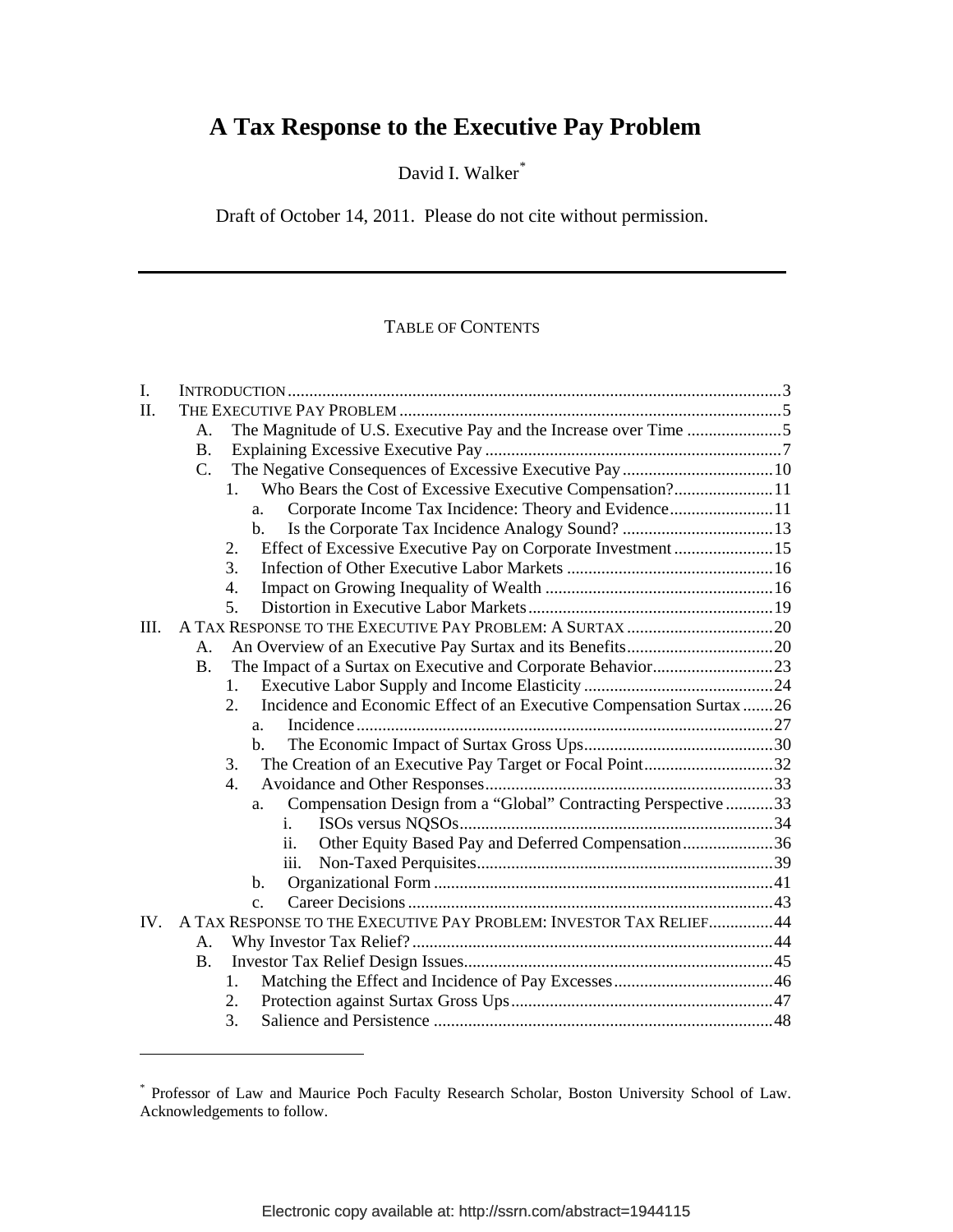| $V_{\perp}$ |                                                                                |  |
|-------------|--------------------------------------------------------------------------------|--|
|             |                                                                                |  |
|             |                                                                                |  |
|             |                                                                                |  |
|             | 3. The Inefficiency of Coercive Regulation More Generally (Relative to Tax) 53 |  |
|             |                                                                                |  |
|             |                                                                                |  |
|             |                                                                                |  |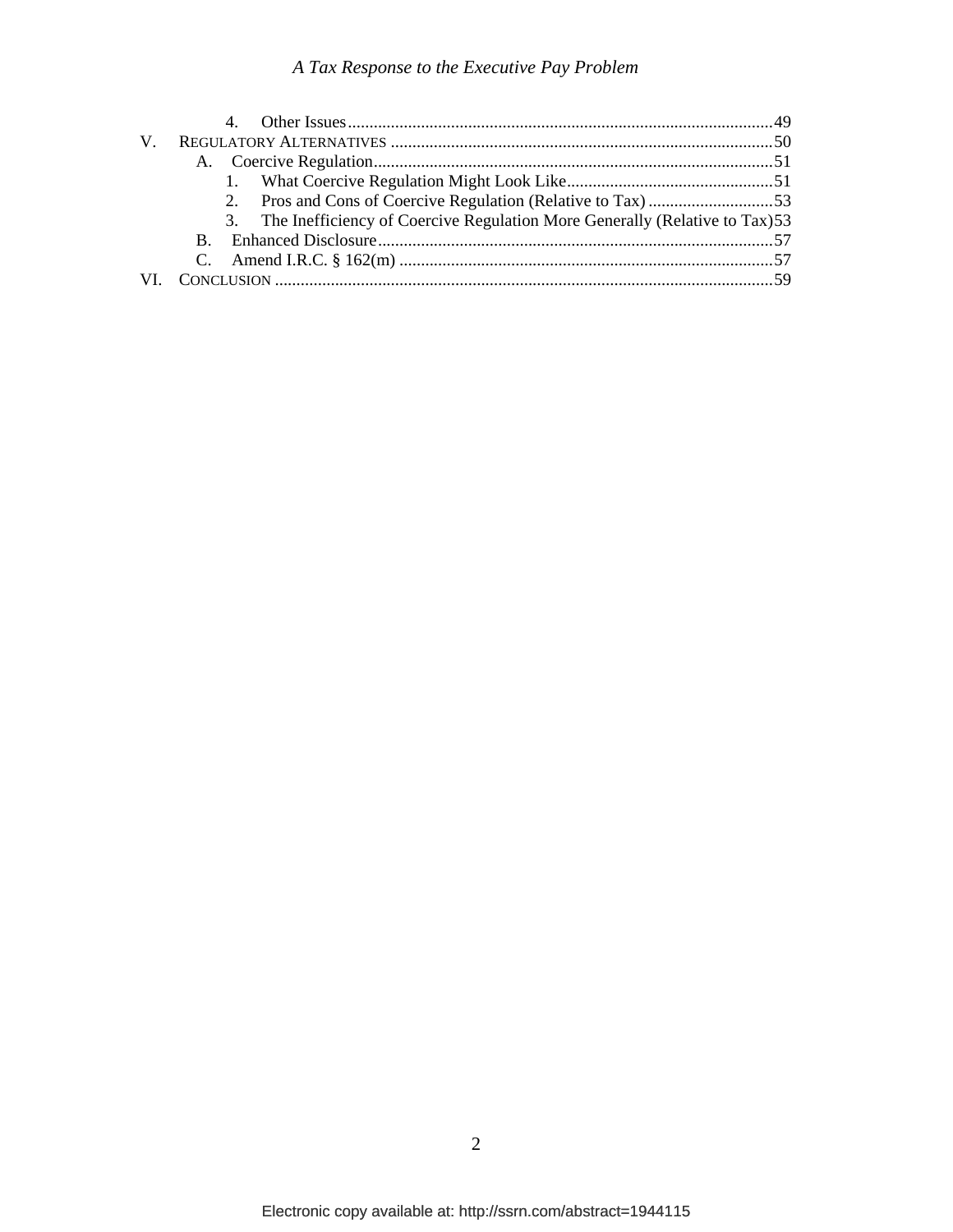#### **I. INTRODUCTION**

<span id="page-4-0"></span> Many observers believe that the executive labor market in the U.S. functions poorly.<sup>[1](#page-4-1)</sup> At many public companies, senior executives exert excessive influence over the pay-setting process, and the outside directors who are charged with negotiating pay arrangements on behalf of shareholders lack the tools and incentives to bargain effectively.<sup>[2](#page-4-2)</sup> Given the interconnectedness of the market, even well-governed firms must augment pay in order to attract and retain talented executives.<sup>[3](#page-4-3)</sup> The result, under this view, is systematic market failure with executives receiving more compensation across the board than they would in a well-functioning market.<sup>[4](#page-4-4)</sup>

 This Article accepts the premise of market failure and considers potential regulatory responses. To the extent that commentators have focused on regulatory responses to date, their proposals generally have been aimed at improving the paysetting process by, for example, increasing board independence or giving shareholders greater influence over the process.<sup>[5](#page-4-5)</sup> These are admirable goals, but this Article takes a more direct tack. After all, despite improvements in board composition and processes and in the transparency of executive pay disclosures, there has been no apparent slackening in the growth of executive pay.

 This Article focuses specifically on the issue of excessive pay levels that result from deficiencies in the executive labor market.<sup>[6](#page-4-6)</sup> Excessive compensation is objectionable on several grounds. First, and most obviously, it strikes many as unfair that executives receive more compensation than they would in a well-functioning

<span id="page-4-1"></span><sup>&</sup>lt;sup>1</sup> Lucian Bebchuk et al., *Managerial Power and Rent Extraction in the Design of Executive Compensation*, 69 U. CHI. L. REV. 751 (2002); GRAEF S. CRYSTAL, IN SEARCH OF EXCESS (Norton 1991); Lucian Bebchuk & Yaniv Grinstein, *The Growth of Executive Pay*, 21 OXFORD REV. OF ECON. POL'Y 2, 283 (2005); Lucian Bebchuk, Yaniv Grinstein & Urs Peyer, *Lucky CEOs and Lucky Directors*, 65 J. FIN. 2363 (2009); Lucian Bebchuk & Robert Jackson, *Executive Pensions*, 30 J. CORP. L. 823 (2005); Marianne Bertrand & Sendhil Mullainathan, *Agents With and Without Principals*, AM. ECON. REV., May 2000, at 203 [hereinafter, *Agents*]; Marianne Bertrand & Sendhil Mullainathan, *Are CEOs Rewarded for Luck? The Ones Without Principals Are*, 116 Q. J. ECON. 901 (2001) [hereinafter, *CEOs*]. 2 Bebchuk et al., *supra* note X, at 766-74; Bebchuk & Grinstein, *supra* note X, at 300-02; Bebchuk, Grinstein & Peyer, *supra* note X, at 2373-82; Bertrand & Mullainathan, *Agents*, *supra* note X, at 208. 3

<span id="page-4-3"></span><span id="page-4-2"></span>Bebchuk et al., *supra* note X, at 840-42; Bertrand & Mullainathan, *CEOs*, *supra* note X, at 916, 929. 4

<span id="page-4-4"></span>Bebchuk et al., *supra* note X; Bertrand & Mullainathan, *CEOs*, *supra* note X. 5

<span id="page-4-5"></span>Lucian Bebchuk, *The Case for Shareholder Access to the Ballot*, 59 BUS. LAW. 43 (2003); Ran Duchin et al., *When Are Outside Directors Effective?*, 96 J. FIN. ECON. 195 (2010); Ronald J. Gilson & Reinier Kraakman, *Reinventing the Outside Director: An Agenda for Institutional Investors*, 43 STAN. L. REV. 863, 873 (1991); Ira M. Millstein & Paul W. MacAvoy, *The Active Board of Directors and Performance of the Large Publicly Traded Corporation*, 98 COLUM. L. REV. 1283 (1998); Randall S. Thomas, *Improving Shareholder Monitoring of Corporate Management by Expanding Statutory Access to Information*, 38 ARIZ. L. REV. 331 (1996); Robert C. Clark, *Corporate Governance Changes in the Wake of the Sarbanes-Oxley Act: A Morality Tale for Policymakers Too* (Harvard John M. Olin Discussion Paper Series, Paper No. 525, 2005), *available at*  http://www.law.harvard.edu/programs/olin\_center/papers/pdf/Clark\_525.pdf.

<span id="page-4-6"></span><sup>&</sup>lt;sup>6</sup> Other commentators have focused on the impact of executive labor market deficiencies on compensation design. Bebchuk et al., *supra* note X , at 786-91 (arguing that executive compensation is structured to camouflage pay and limit outrage); Bebchuk & Jackson, *supra* note X, at 831.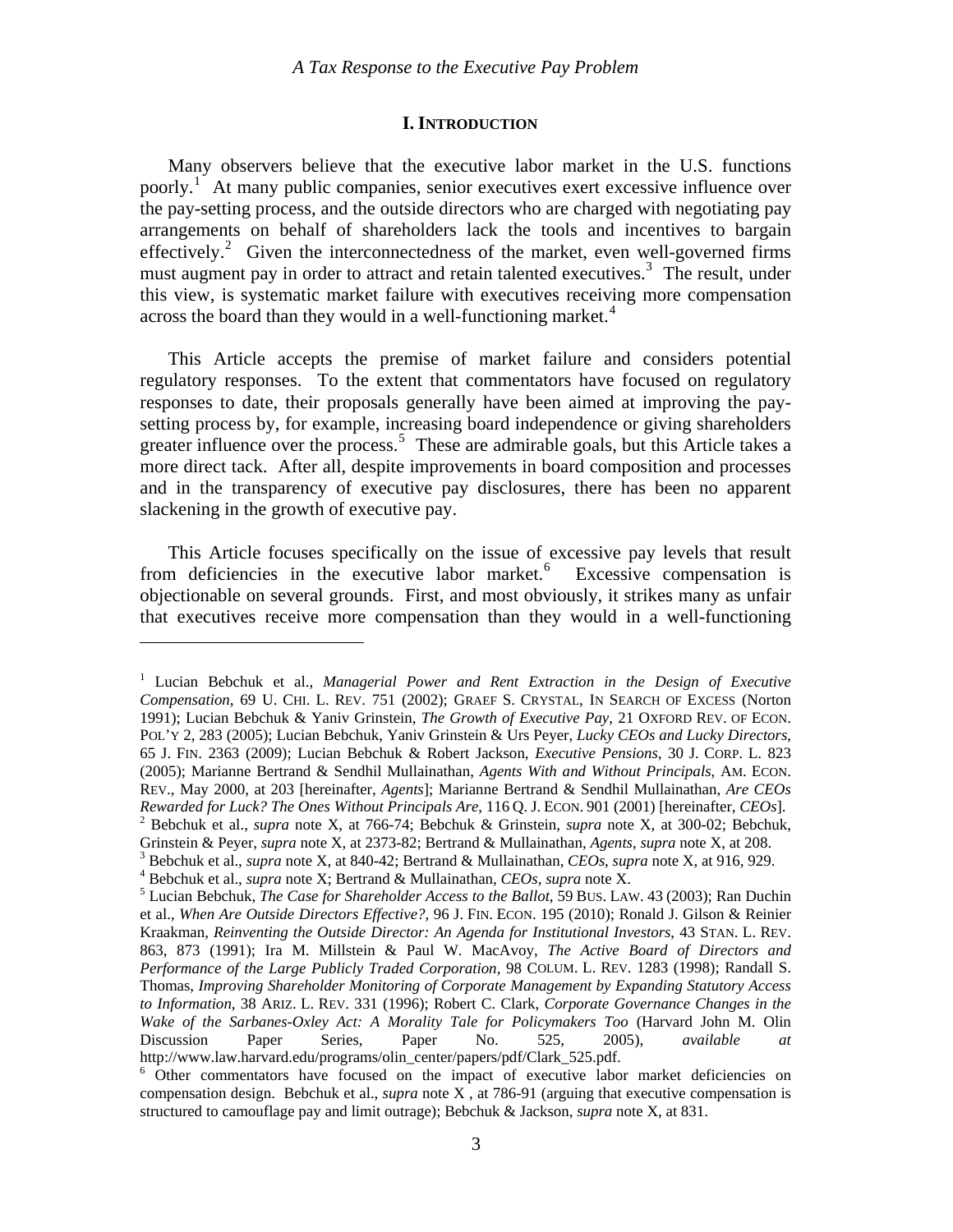market, and it is likely that excessive executive pay has contributed in a significant way to the growing inequality of wealth in this country.<sup>[7](#page-5-0)</sup> Second, from an efficiency perspective, one can think of excessive executive pay as an economic tax on investment in the corporate sector that inefficiently distorts capital allocation.<sup>[8](#page-5-1)</sup>

 Recognizing the existence of a problem and coming up with an effective solution are two different matters, however. Most commentators have shied away from the idea of capping executive pay, and for good reason: Regulators do not have sufficient information to effectively cap executive pay without creating massive inefficiencies.<sup>[9](#page-5-2)</sup> On the other hand, this Article argues that taxation might be a valuable tool for mitigating the adverse effects of excessive executive pay.

 This Article proposes and analyzes a two-pronged tax response to the problem of excessive executive pay – the imposition of a surtax on executive pay in excess of a threshold combined with investor tax relief. If we assume that a surtax would have no impact on behavior, the imposition of a surtax would reduce the after-tax income of executives, which would directly respond to the unfairness of excessive pay and the effect of excessive pay on inequality of resources. Investor tax relief would tend to reverse the inefficient distortion in capital allocation that results from excessive pay.

 It would be a mistake, of course, to blindly assume that a surtax would have no impact on behavior, but this Article argues that distortions created by a surtax are likely to be minor. Evidence on the elasticity of executive labor supply and taxable income suggests that a modest surtax on executive pay would have little impact on hours worked or on taxable income. By these measures, an executive pay surtax would be a relatively non-distorting and efficient tax. However, experience with other tax penalties directed at executive pay – in particular the "golden parachute" tax – suggests that a portion of the surtax might be passed on to investors through increases in pre-tax compensation. Any shifting in incidence would undermine the objectives of the surtax. There are reasons to think that executives' ability to shift would be limited, and shifting could be mitigated by raising surtax rates, but shifting is a concern with a surtax proposal.

 In addition, firms and executives might seek to restructure compensation to blunt the impact of the surtax. It is even possible that some public companies might go private or that private companies would be dissuaded from going public as a result of a surtax that was limited to public company executives. However, this Article argues that none of these concerns would be particularly serious or insurmountable.

 Several forms of investor tax relief could effectively mitigate the inefficient distortion of investment that follows from the extraction by executives of excessive compensation. This Article considers both general and firm-specific relief targeted at

<u>.</u>

<span id="page-5-1"></span><span id="page-5-0"></span><sup>7</sup> *See supra* note X and accompanying text. 8 *See supra* note X and accompanying text. 9 *See supra* note X and accompanying text.

<span id="page-5-2"></span>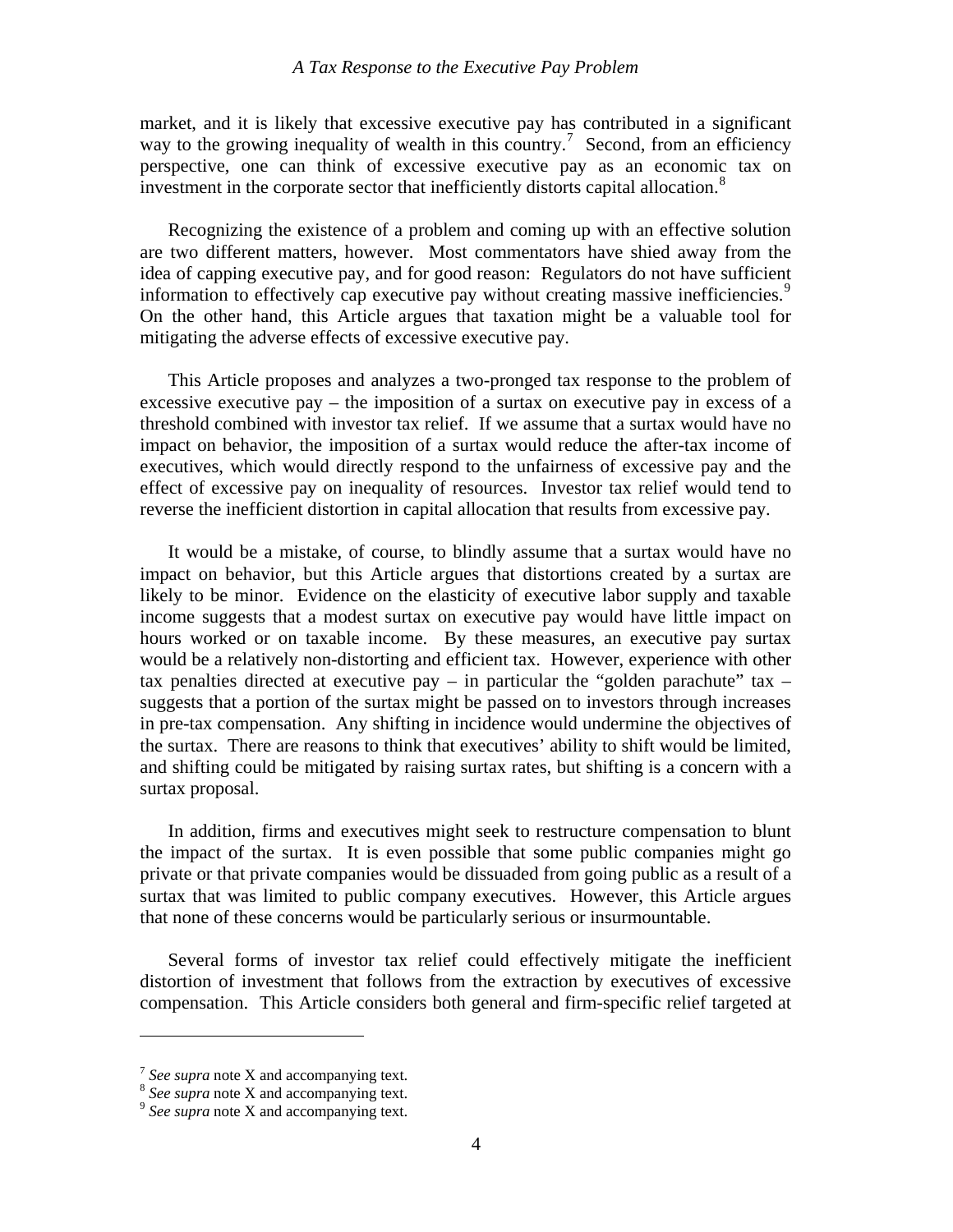<span id="page-6-0"></span>the corporate and investor level. Given uncertainty as to who bears the cost of excessive executive pay and a variety of practical concerns, this Article argues that corporate tax relief would be preferable.

 Of course, investor tax relief need not necessarily be linked to the imposition of a surtax on executive pay. Either regulatory response could be pursued independently. However, this Article makes the case for a combined approach, principally because of the risk that a portion of the surtax could be passed on to investors. "Refunding" the surtax proceeds to investors would ensure that distortions in investment were mitigated, and not exacerbated, by the imposition of a surtax.

 The remainder of this Article is organized as follows. Part II describes a conception of the executive pay problem that motivates the regulatory responses that follow and provides a basis for their evaluation. This Part clearly lays out the negative consequences of excessive executive pay as well as the factors that purportedly result in market failure. Part III considers the first prong of a tax response – a surtax on executive pay – showing how a surtax would respond to the concerns associated with excessive compensation and demonstrating that the distortions created by a surtax would be minimal and manageable. Part IV takes up the investor tax relief prong of the proposal and is concerned primarily with the tradeoffs involved in designing investor relief.

 Part V considers regulatory alternatives, with a particular focus on coercive regulation, such as pay caps. A considerable advantage of coercive regulation over the two-pronged tax response is that a pay cap is more difficult to avoid. However, the potential downsides of one-size-fits-all coercive regulation are simply too great for this approach to be seriously considered. The superiority of a combination of a surtax and investor tax relief as a regulatory response to the executive pay problem is reiterated in Part VI, which concludes the Article. In addition, this Part suggests that the arguments made in favor of a surtax could also be used to bolster the case for a very different regulatory reform that would not be addressed specifically at the executive pay problem, that is, increasing tax rates at the high end of the income distribution generally.

#### **II.THE EXECUTIVE PAY PROBLEM**

#### **A. The Magnitude of U.S. Executive Pay and the Increase over Time**

 Executive compensation in the U.S. is high in both relative and absolute terms, is economically significant, and has increased markedly during the last several decades. According to a recent report, the median value of 2010 CEO compensation at the 350 largest U.S. public companies was \$9.3 million, an increase of over 10% from the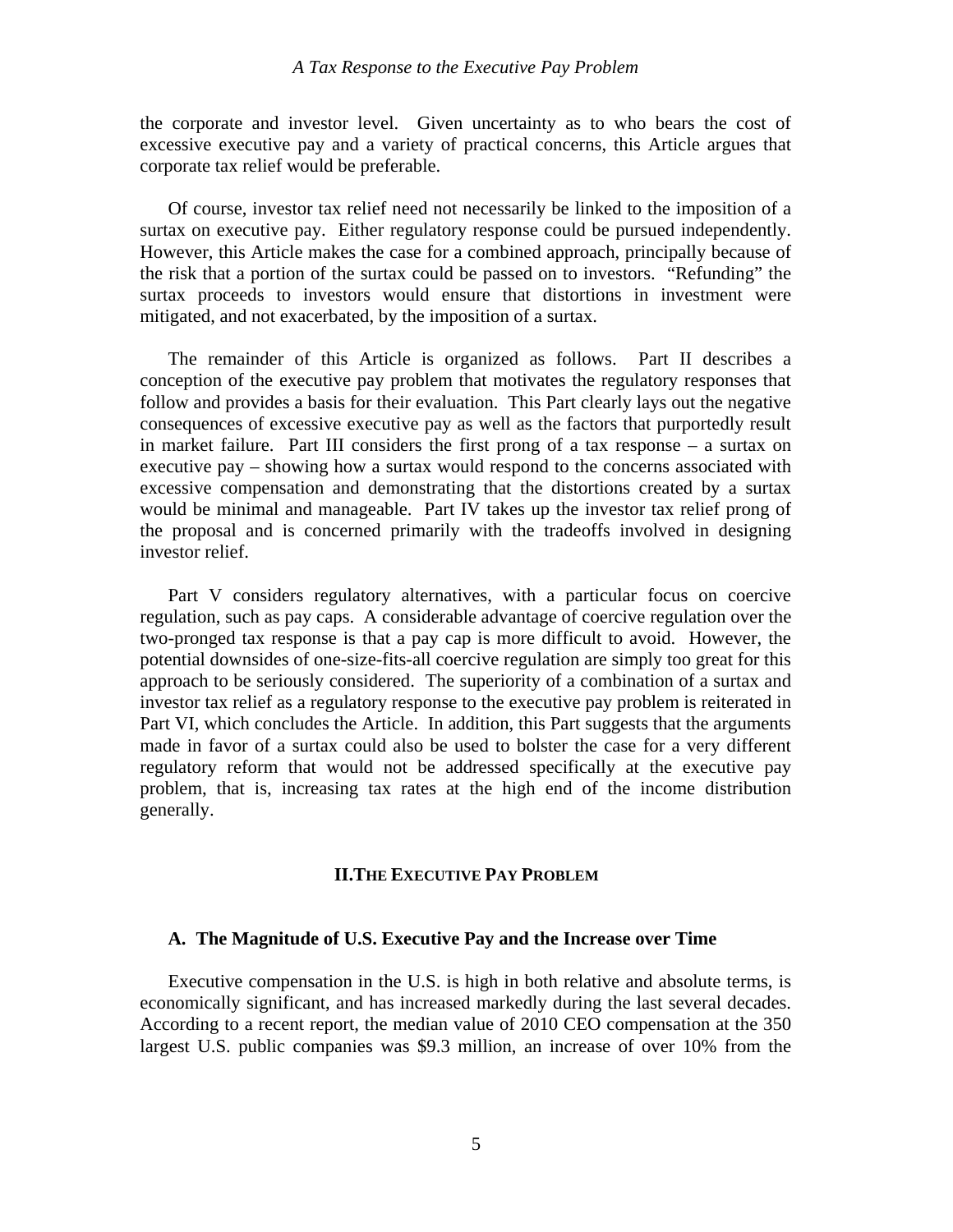temporarily reduced pay levels seen during the financial crisis.<sup>[10](#page-7-0)</sup> Public company CEO pay has increased in *real terms* by 500% or more over the last 30 years.<sup>[11](#page-7-1)</sup>

 The growth of executive pay can also be seen in the growing disparity between top executive pay and the compensation of rank and file workers.<sup>[12](#page-7-2)</sup> In 1980, the ratio of average CEO pay to average rank and file worker pay was 42 to 1. By 1990, that ratio had increased to 100 to 1. At the peak of the dot-com bubble in 2000, the ratio exceeded 500 to 1. The ratio declined as executive pay moderated during the financial crisis, but even in 2009 it continued to exceed 250 to 1. The compensation of other senior executives has also risen dramatically over this period, much more substantially than the pay of rank and file workers, although not as dramatically as CEO pay.<sup>[13](#page-7-3)</sup>

 Executive pay is economically significant. U.S. public companies are required to disclose in their annual proxy statements compensation data for their "top five" executives, currently defined as the CEO, CFO, and three most highly compensated executives other than the CEO and CFO. S&P's Execucomp database collects this data for executives at over 2000 public companies.<sup>[14](#page-7-4)</sup> For 2008, aggregate executive compensation for roughly 10,000 Execucomp executives totaled \$25 billion, an average of about \$2.5 million per top executive.<sup>[15](#page-7-5)</sup>

 Lucian Bebchuk and Yaniv Grinstein collected similar data for Execucomp listed executives over the 1993 to 2003 period, and they also estimated pay for U.S. public companies with market capitalization in excess of \$50 million that were not listed on Execucomp.<sup>[16](#page-7-6)</sup> For the entire period, they estimated that top executive pay constituted

<span id="page-7-0"></span><sup>10</sup> Joann S. Lublin, *CEO Pay in 2010 Jumped 11%*, WALL ST. J., May 9, 2011, at B1 (reporting data compiled by the Hay Group). Average pay for this group of CEOs was \$10.6 million. Hay Group, *The Wall Street Journal/Hay Group Survey of CEO Compensation*, WALL ST. J., May 8, 2011, http://graphicsweb.wsj.com/php/CEOPAY11.html. *See also* Pradnya Joshi, *We Knew They Got Raises. But This?,* N.Y. TIMES, July 3, 2011, at BU1 (reporting on data from Equilar indicating that median 2010 pay for CEOs of 200 large public companies was \$10.8 million). CEO compensation is highly correlated with firm size. Kevin J. Murphy, *Executive Compensation*, *in* HANDBOOK OF LABOR ECONOMICS 2485, 2493 (Orley Ashenfelter ed., Elsevier 1999). Thus, it is not surprising that median pay for the largest 200 companies would be significantly greater than median pay for the 350 largest companies.

<span id="page-7-1"></span><sup>&</sup>lt;sup>11</sup> Xavier Gabaix & Augustin Landier, *Why Has CEO Pay Increased So Much*, 123 Q. J. ECON. 49, 51 (2008) (finding a 500% increase); Carola Frydman & Raven E. Saks, *Executive Compensation: A New View from a Long-Run Perspective, 1936-2005*, 23 REV. FIN. STUD. 2099, 2107 (2010) (finding an increase of over 500%).

<span id="page-7-2"></span><sup>&</sup>lt;sup>12</sup> The following pay ratio data was retrieved from the AFL-CIO website. Executive Pay Watch: Trends in CEO Pay, http://www.aflcio.org/corporatewatch/paywatch/pay/index.cfm (last visited Aug. 1, 2011).<br><sup>13</sup> Carola Frydman & Dirk Jenter, *CEO Compensation*, 2 ANN. REV. FIN. ECON. 75, 77-80 (2010).

<span id="page-7-4"></span><span id="page-7-3"></span><sup>&</sup>lt;sup>14</sup> The Execucomp universe includes current and former members of the S&P 1500.

<span id="page-7-5"></span><sup>&</sup>lt;sup>15</sup> All the data reported herein are based on the Execucomp variable TDC1. TDC1 is a grant date measure of executive pay and includes salary, bonus payments, long term incentive payouts, perks, and the grant date value of stock options and restricted stock. Execucomp also includes a rough measure of realized compensation, coded as TDC2. TDC2 replaces grant date option values with realized option values. For this group of executives, aggregate compensation as measured by TDC2 for 2008 was \$28.4 billion.

<span id="page-7-6"></span><sup>16</sup> Bebchuk & Grinstein, *supra* note X.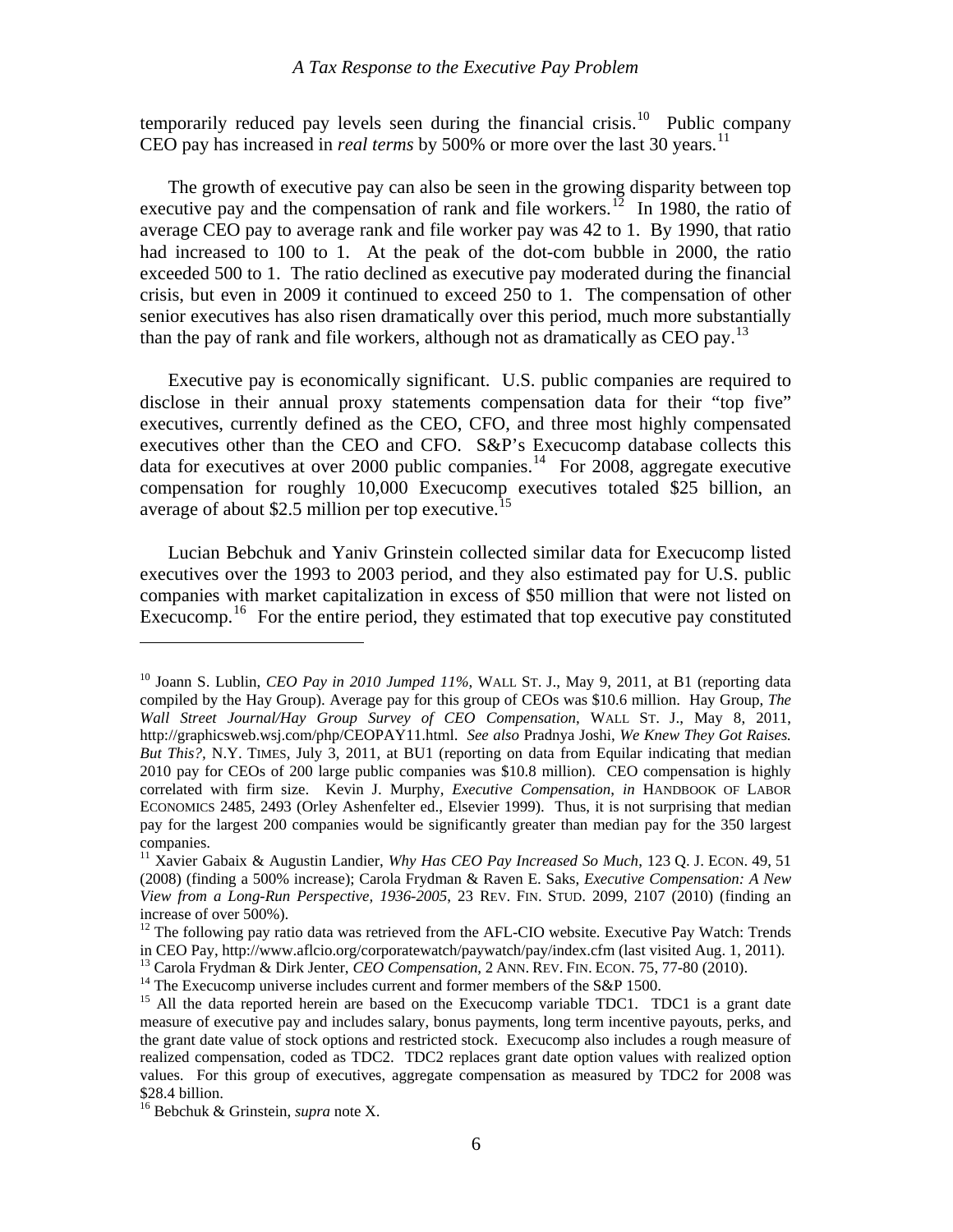<span id="page-8-0"></span>6.6% of the aggregate earnings of these companies.<sup>[17](#page-8-1)</sup> More importantly, however, they showed that this fraction was increasing over time. Between 1993 and 1995, top executive pay absorbed only about 5% of earnings. Between 2001 and 2003, the fraction of earnings devoted to top executive pay had increased to almost  $10\%$ .<sup>[18](#page-8-2)</sup>

 Bebchuk and Grinstein estimated that top executive pay at non-Execucomp firms with market capitalization in excess of \$50 million was, in aggregate, about two-thirds of executive pay reported in Execucomp.[19](#page-8-3) Assuming that this relationship still holds, a ballpark estimate for 2008 top executive pay for U.S. public companies with market capitalization in excess of \$50 million would be about  $$40$  billion.<sup>[20](#page-8-4)</sup> Note, moreover, that these figures include only the top five executives at each company. There are likely to be more than five "senior" executives at many large, public companies, and thus this figure likely understates the aggregate amount of senior executive pay. Also, bear in mind that these figures represent annual flows to company executives, not onetime transfers.

 Obviously, public company executives would receive considerable compensation in a well-functioning managerial labor market. Reciting the current levels of and growth in executive pay does not establish the degree of excessive compensation or even the fact of excessive compensation, but rather provides a base against which one's perception of excess may be gauged.

#### **B. Explaining Excessive Executive Pay**

 This Article is predicated on an assumption of market failure in the public company executive pay setting process. Its aim is to consider regulatory responses – in particular, a tax response – given that assumption. This Article is not intended to reopen the debate concerning the efficiency of this market, $^{21}$  $^{21}$  $^{21}$  but in order to evaluate potential responses, it is necessary to understand in what ways the executive labor market may be deficient. This section will briefly review the efficient (sometimes called "optimal") contracting view of the process and the managerial power view described by Lucian Bebchuk, Jesse Fried, and myself.<sup>[22](#page-8-6)</sup> Of course, one may conclude that the executive labor market is less than fully efficient, but that the managerial power view is not an adequate description. In such a case, some of the

<span id="page-8-4"></span><span id="page-8-3"></span>

<span id="page-8-2"></span><span id="page-8-1"></span><sup>&</sup>lt;sup>17</sup> *Id.* at 297.<br><sup>18</sup> *Id.*<br><sup>19</sup> *Id.* 20 \$25 billion aggregate compensation for Execucomp executives plus 2/3 x \$25 billion = \$41.7 billion. Bebchuk and Grinstein's data are reported in 2002 dollars. The \$50 million cutoff would be somewhat higher in 2008 dollars.

<span id="page-8-5"></span><sup>21</sup> For an overview of the debate, *see* Symposium, *Management and Control of the Modern Business Corporation*, 69 CHI. L. REV. 729 (2002); John E. Core, Wayne R. Guay & Randall S. Thomas, *Is U.S. CEO Compensation Inefficient Pay Without Performance?*, 103 MICH. L. REV*.* 1142 (reviewing LUCIAN BEBCHUK & JESSE FRIED, PAY WITHOUT PERFORMANCE: THE UNFULFILLED PROMISE OF EXECUTIVE COMPENSATION (2004). 22 Bebchuk et al., *supra* note X.

<span id="page-8-6"></span>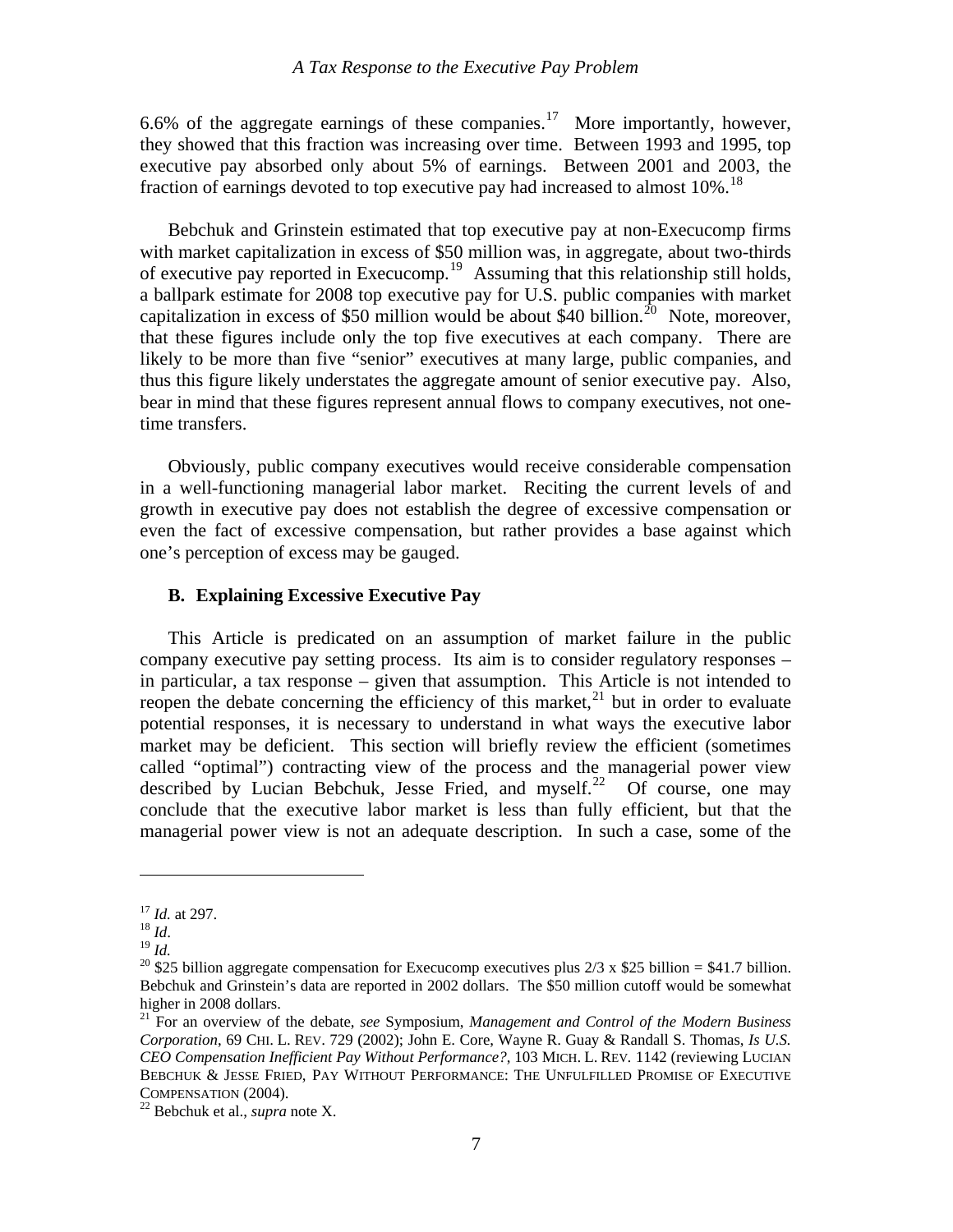analyses and prescriptions that follow might require modification. For the bulk of the analysis, however, the critical assumption is market failure, not the descriptive accuracy of a particular model of market failure.

 The traditional conception of the executive pay setting process is the optimal contracting view first set forth by Michael Jensen and William Meckling.<sup>[23](#page-9-0)</sup> Under their model, a board of directors that cannot perfectly observe the effort, focus, and effectiveness of its agent (the CEO) negotiates a contract that minimizes agency costs, which include the costs of 1) monitoring the executive, 2) bonding by the executive to maximize shareholder value, and 3) the residual divergence between the actions selected by the executive and share value maximizing actions.<sup>[24](#page-9-1)</sup> Most of the theoretical and empirical literature on executive pay proceeds from the assumption that these arrangements are selected to minimize agency costs and maximize shareholder value.

 However, many observed features of the executive pay landscape appear to be inconsistent with the share value maximizing, or optimal contracting, model of the executive pay process.<sup>[25](#page-9-2)</sup> An alternative, managerial power view of the executive pay setting process posits that the outside directors who are charged with negotiating executive pay lack the proper incentives and tools to bargain effectively and that their independence is undermined by executive influence over the board and as well as by board dynamics that discourage dissent.<sup>[26](#page-9-3)</sup> Under this view, executive pay is not simply a tool to combat agency costs; it is a product of the agency problem.<sup>[27](#page-9-4)</sup> The managerial power view does not suggest that there are no constraints on executive pay. Under this view, the threat or reality of investor and financial press outrage plays an important role in disciplining compensation.

 Of course, the managerial power view and the optimal contracting view of the pay setting process may co-exist, providing relatively more or less explanatory power at particular firms.<sup>[28](#page-9-5)</sup> Moreover, under both theories there is an overriding cap on managerial value extraction that is determined by external market forces – markets for corporate control, capital, products, and even the managerial labor market. However,

<u>.</u>

<span id="page-9-0"></span><sup>23</sup> Michael C. Jensen & William H. Meckling, *Theory of the Firm: Managerial Behavior, Agency Costs*  and Ownership Structure, 3 J. FIN. ECON. 305 (1976).<br><sup>24</sup> Id. Some degree of agency cost is unavoidable in the modern, widely-held corporation.<br><sup>25</sup> BEBCHUK & FRIED, PAY WITHOUT PERFORMANCE, *supra note X*; Bebchuk et al.

<span id="page-9-1"></span>

<span id="page-9-2"></span>Lucian A. Bebchuk & Jesse M. Fried, *Executive Compensation as an Agency Problem*, 17 J. ECON. PERSP., Summer 2003, at 71; Bebchuk & Grinstein, *supra* note X; Core, Guay & Thomas, *supra* note X;

<span id="page-9-5"></span><span id="page-9-4"></span>

<span id="page-9-3"></span>Frydman & Jenter, *supra* note X, at 89-94.<br><sup>26</sup> Bebchuk et al., *supra* note X.<br><sup>27</sup> Bebchuk et al., *supra* note X.<br><sup>28</sup> Bebchuk et al., *supra* note X. A third view characterizes the compensation setting process as a t production problem in which the board serves as a mediating hierarch between competing stakeholders – the executives, employees, creditors, and shareholders – who make firm-specific investments in the company. This theory predicts that compensation arrangements would not be designed to maximize shareholder value, but to balance the interests of the stakeholders. *See* Margaret M. Blair & Lynn A. Stout, *A Team Production Theory of Corporate Law*, 85 VA. L. REV. 247 (1999).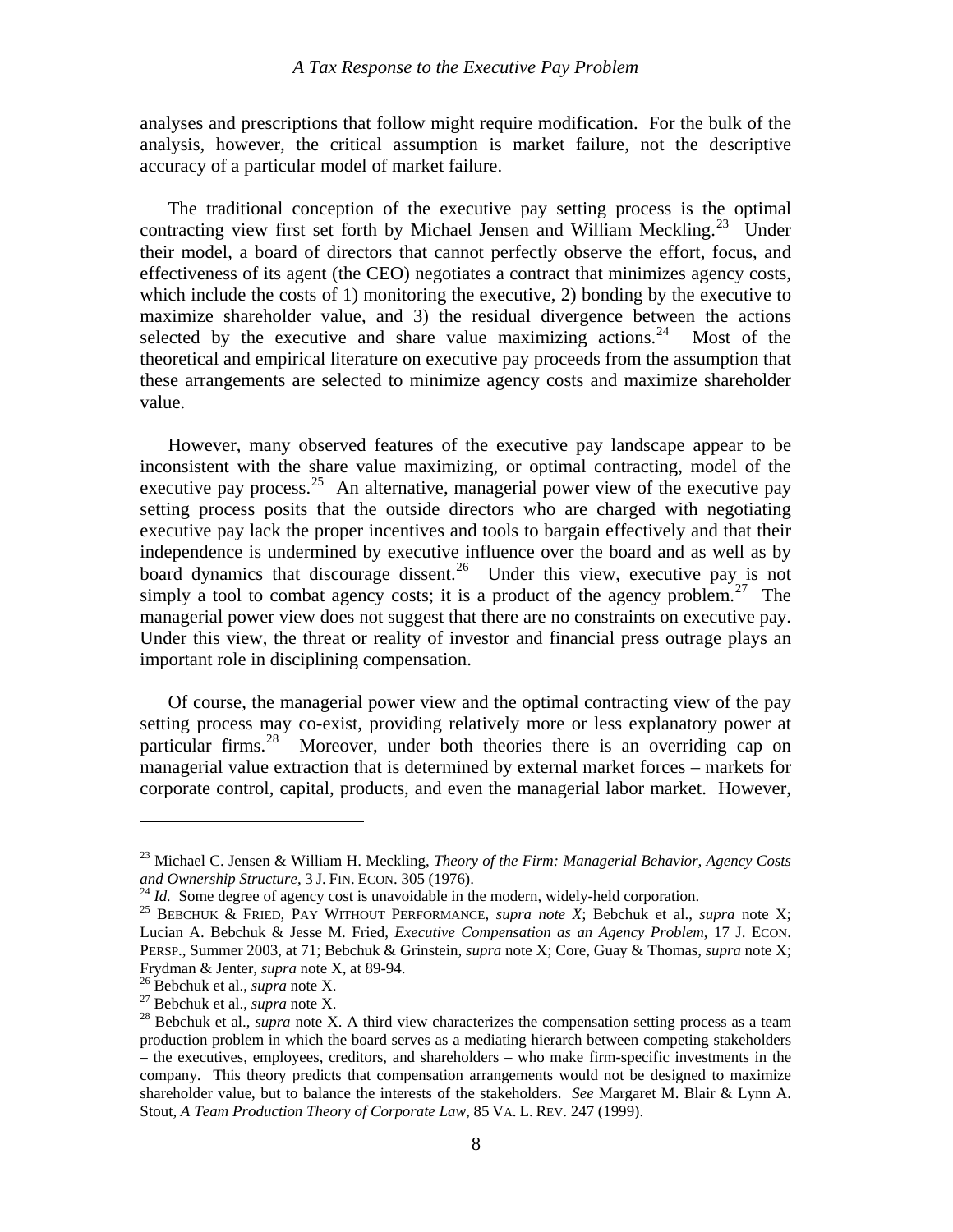proponents of the managerial power view argue that these external market forces permit considerable slack, leaving one to question the extent to which such forces actually limit executive rent extraction.<sup>[29](#page-10-0)</sup>

 The managerial power view of the executive pay setting process suggests two major sources of inefficiency. The focus of much of the literature is on the distortions in compensation design that follow from an outrage constraint and the attendant costs.<sup>[30](#page-10-1)</sup> Under the managerial power view, transparency and salience of pay are critical. If all channels of compensation were perfectly transparent and equally salient to investors, compensation design would be irrelevant under this model. Outrage would simply be a function of total appropriation, and, although total pay would remain excessive, firms would select compensation elements so as to minimize agency costs and maximize shareholder value. But appropriation is not transparent. Managers may be able to increase their pay by camouflaging compensation and avoiding outrage. Doing so, however, results in compensation choices that are not share value maximizing. $3$ 

 This Article is focused on a second source of inefficiency. This inefficiency, which is more fully described in section C below, arises from the transfer to executives of excessive compensation and the distortions in investment behavior that result. In all likelihood, there is both a systematic and a firm-specific element to excessive compensation. Managers, boards, and negotiating processes are heterogeneous. Some boards may negotiate effectively with respect to executive pay. Importantly, however, as long as executives receive excessive pay at a substantial number of companies, pay levels will be systematically higher.

 The reason is that companies do not set pay levels in a vacuum. Guided by compensation consultants whose primary role is to collect and summarize executive pay data, companies set compensation based on the pay practices of their peers, a process known as "benchmarking."[32](#page-10-3) As a result, lax pay practices at some firms tend to drive up executive pay levels generally. The problem is made worse by the Lake Wobegon effect.<sup>[33](#page-10-4)</sup> Because no board believes (or is willing to publicly admit) that its executives are below average, firms generally seek to pay their executives at or above

<u>.</u>

<span id="page-10-0"></span><sup>29</sup> Bebchuk et al., *supra* note X. For example, it seems quite clear that given the defensive mechanisms available to target management, the hostile takeover market would provide little disciplinary force on senior executive pay. *See* Henry G. Manne, *Bring Back the Hostile Takeover*, WALL ST. J., June 26, 2002, at A18.

<span id="page-10-1"></span><sup>30</sup> BEBCHUK & FRIED, PAY WITHOUT PERFORMANCE, *supra note X,* at 64-66; Bebchuk & Fried, *Agency Problem, supra* note X, at 75-76; Bebchuk et al., *supra* note X, at 786-88; Bebchuk & Grinstein, *supra*

<span id="page-10-3"></span>

<span id="page-10-2"></span>note X, at 300-01; Core, Guay & Thomas, *supra* note X.<br><sup>31</sup> Bebchuk et al., *supra* note X.<br><sup>32</sup> *See* Bizjak et al., *Does the Use of Peer Groups Contribute to Higher Pay and Less Efficient Compensation?, 90 J. FIN. ECON* 

<span id="page-10-4"></span><sup>&</sup>lt;sup>33</sup> Lake Wobegon, of course, is radio personality Garrison Keillor's mythical Minnesota community where "all the children are above average." *See* <http://prairiehome.publicradio.org/>.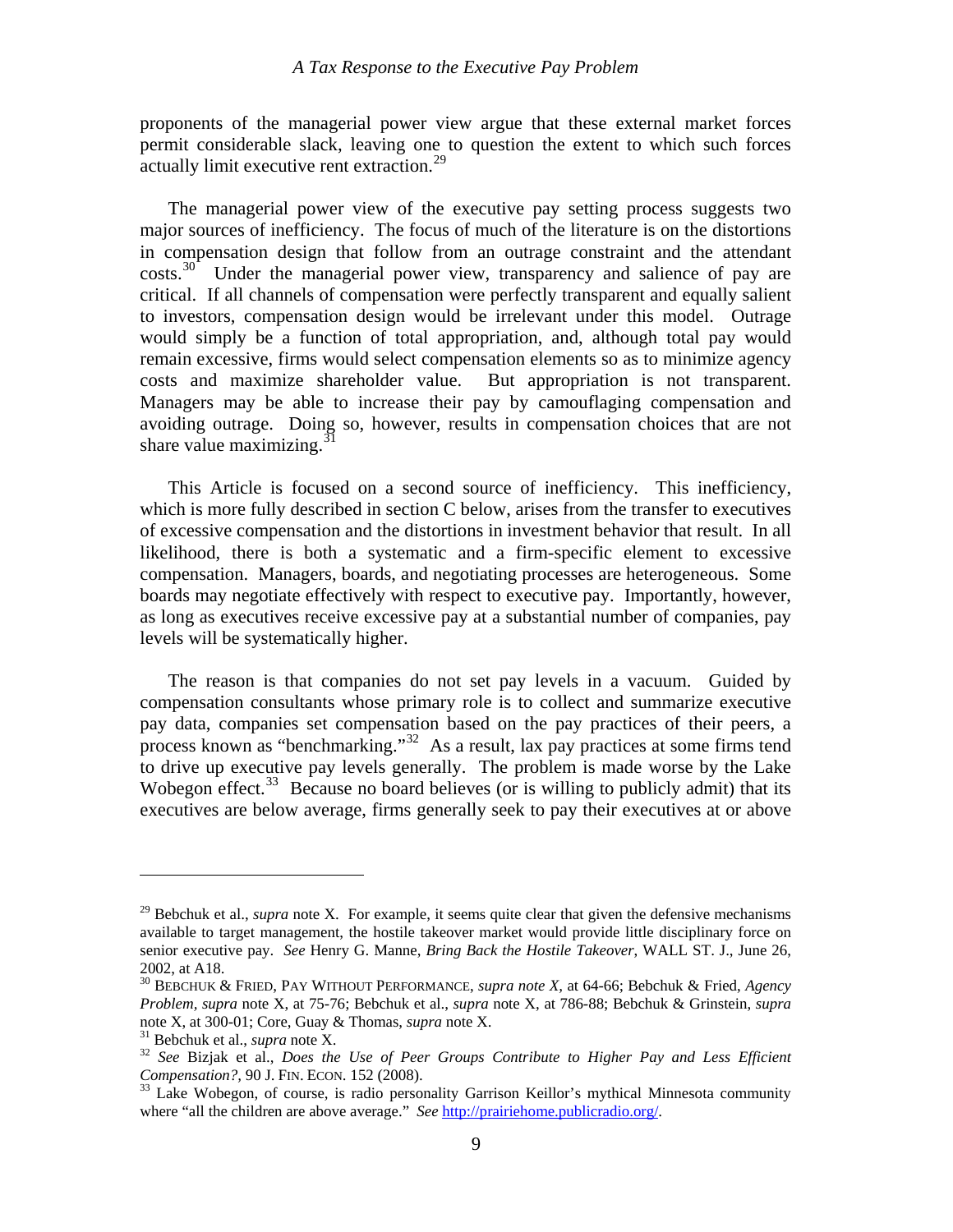<span id="page-11-0"></span>the 50th percentile of peer executive compensation.<sup>[34](#page-11-1)</sup> This practice of benchmarking with targets at or above the 50th percentile leads to upward ratcheting in executive pay.<sup>[35](#page-11-2)</sup> Perversely, the upward ratcheting problem may have been exacerbated by enhanced executive compensation disclosure requirements promulgated by the SEC over the last twenty years. Evidence suggests that enhanced disclosure may have done more to increase below average elements of pay at lagging firms than to reduce above average elements at "leading" firms.<sup>[36](#page-11-3)</sup> The result, as my colleague Fred Tung recently suggested to me, is "market failure with an arms race."

 In sum, the managerial power view posits that executives extract rents as a result of inadequate bargaining by outside directors and slack in the capital, products, and corporate control markets. The effect of excessive compensation is felt even at wellgoverned firms given the prevalence of benchmarking, and the impact is exacerbated by enhanced disclosure and upward ratcheting. Nonetheless, despite benchmarking and ratcheting, there is heterogeneity in executive pay. Of course it is difficult to pinpoint the degree of excess compensation in any particular case, but some executive pay packages appear clearly excessive even as a relative matter.<sup>[37](#page-11-4)</sup>

#### **C. The Negative Consequences of Excessive Executive Pay**

 As noted in the previous section, the managerial power view predicts that compensation design will be distorted as managers seek to minimize outrage and maximize their pay. Such distortions are obviously inefficient. This section addresses another set of inefficiencies that relate more directly to the increased transfer of value from companies to executives that results from market failure. It begins by

<span id="page-11-1"></span><sup>34</sup> Bizjak et al., *supra* note X, at 153 (finding that the vast majority of S&P 500 firms sampled "target[ed] pay levels at or above the 50th percentile of the peer group"). In addition, companies often select peer groups with an eye towards justifying high executive pay levels. *See* Michael Faulkender & Jun Yang, *Inside the Black Box: The Role and Composition of Compensation Peer Groups*, 96 J. FIN. ECON. 257, 259 (2010); John Bizjak et al, *Are All CEOs Above Average? An Empirical Analysis of*  Compensation Peer Groups and Pay Design, 100 J. FIN. ECON. 538 (2011).<br><sup>35</sup> Bizjak et al., *supra* note X, at 155.<br><sup>36</sup> For example, Grinstein, Weinbaum, and Yehuda find that after enhanced disclosure requirements for

<span id="page-11-3"></span><span id="page-11-2"></span>perks, firms that provided a low level of perks compared with their peers increased perks in the second year after enhanced disclosure was mandated, while firms that provided a relatively high level of perks did not reduce them. The authors provide additional evidence suggesting that the increase in perks by formerly low-perk firms reflected actual ratcheting rather than simply increased disclosure. Yaniv Grinstein et al., *The Economic Consequences of Perk Disclosure* (Johnson Sch. Res. Paper Series, No. 06-2011, 2011), *available at* http://ssrn.com/abstract=1108707. 37 Outliers exist at both the high and low ends of the executive pay spectrum. *See, e.g*., Gretchen

<span id="page-11-4"></span>Morgenson, *The Best and the Worst in Executive Pay*, N.Y. TIMES, Sep. 17, 2006, § 3, at 1; Daniel Costello, *The Drought Is Over (at Least for C.E.O.'s)*, N.Y. TIMES, Apr. 10, 2011, at BU1 (describing excessive CEO pay packages in 2010, including Viacom CEO Philippe Dauman who made \$84.5 million for nine months of work); Sophia J.W. Hamm et al., One Dollar CEO Salaries: An Empirical Examination of the Determinants and Consequences (Apr. 25, 2011) (unpublished manuscript, *available at* http://ssrn.com/abstract=1796403) (examining CEOs who receive \$1/year salaries, finding that a subset are not compensated through other means, and finding positive market reaction in this subset of cases).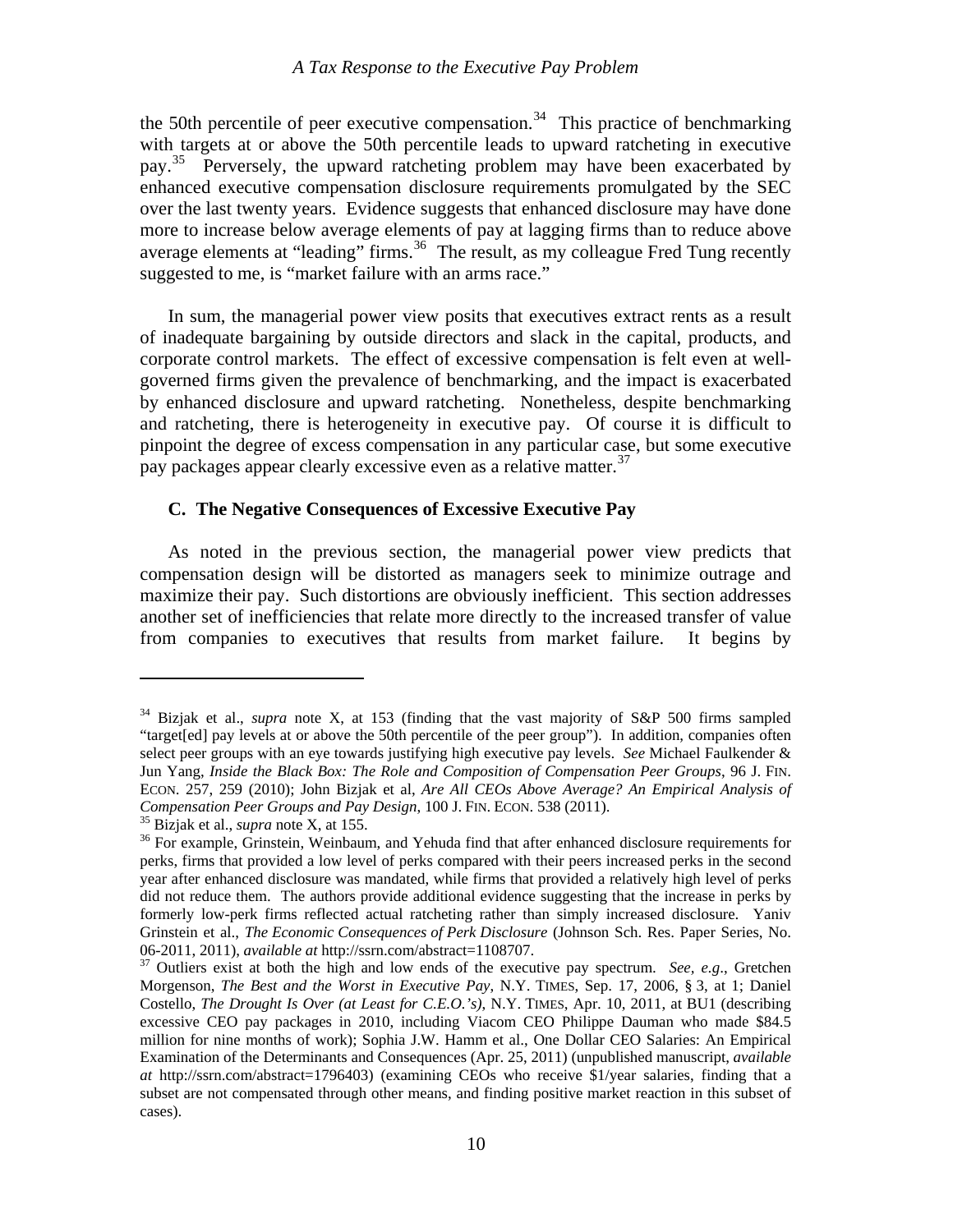<span id="page-12-0"></span>considering who bears the cost of this transfer. It follows by examining the effect of this transfer on investment in the corporate sector, on executive labor markets outside the public company context, and on the growing inequality of wealth in the U.S.

#### **1. Who Bears the Cost of Excessive Executive Compensation?**

 Corporate governance experts assume, explicitly or implicitly, that excessive executive pay comes at the expense of shareholders who bear residual corporate gains or losses.<sup>[38](#page-12-1)</sup> Certainly this is true in the first instance. But the question is whether the burden is shifted as shareholders respond to reduced returns in the corporate sector. As I discuss at greater length elsewhere,<sup>[39](#page-12-2)</sup> the assumption that shareholders bear the burden over both the short and the long term seems reasonable to the extent that executive pay is high at a particular company because of a particularly strong executive or a particularly ineffective board. It would be difficult for shareholders to pass on the cost of excessive pay in that situation to consumers or labor.

 But it is less obvious that shareholders bear the long-term cost of executive pay that is higher across the board than it would be if the optimal contracting model provided a complete picture of pay practices. Systematically higher pay that results from lax governance at some firms, comparative benchmarking, and an executive labor pool that is infected by these practices might be analogized to a corporate level income tax. Like an actual tax, the economic tax created by systematically excessive pay reduces net shareholder returns, which may have an effect on the allocation of capital. If the analogy is sound, one might look to the extensive literature on the incidence of the corporate income tax for clues as to whether, or how, the cost of systematically excessive pay might be shifted.

 Unfortunately, both the theoretical and empirical literatures on the incidence of the corporate income tax are inconclusive. Nonetheless, this literature suggests that it would be a mistake to assume that shareholders bear the entire long-term cost of an increase in the corporate tax rate and, if the analogy is sound, of a systematic increase in excessive executive pay.

#### **a. Corporate Income Tax Incidence: Theory and Evidence**

 Early theoretical work on the incidence of the corporate income tax employed a closed economy general equilibrium model that included two sectors – corporate and non-corporate – and two factors of production – labor and capital.<sup>[40](#page-12-3)</sup> The result under this model is that the incidence of a corporate tax, and, by extension, the incidence of systematically excessive executive pay falls not solely on shareholders but on all

1

<span id="page-12-1"></span><sup>38</sup> *E.g*., Bebchuk et al., *supra* note X, at 785.

<span id="page-12-2"></span> $39$  David I. Walker, Who Bears the Cost of Excessive Executive Compensation? (June 23, 2011) (unpublished manuscript, on file with author).

<span id="page-12-3"></span><sup>40</sup> Arnold C. Harberger, *The Incidence of the Corporation Income Tax*, 70 J. POL. ECON. 215 (1962).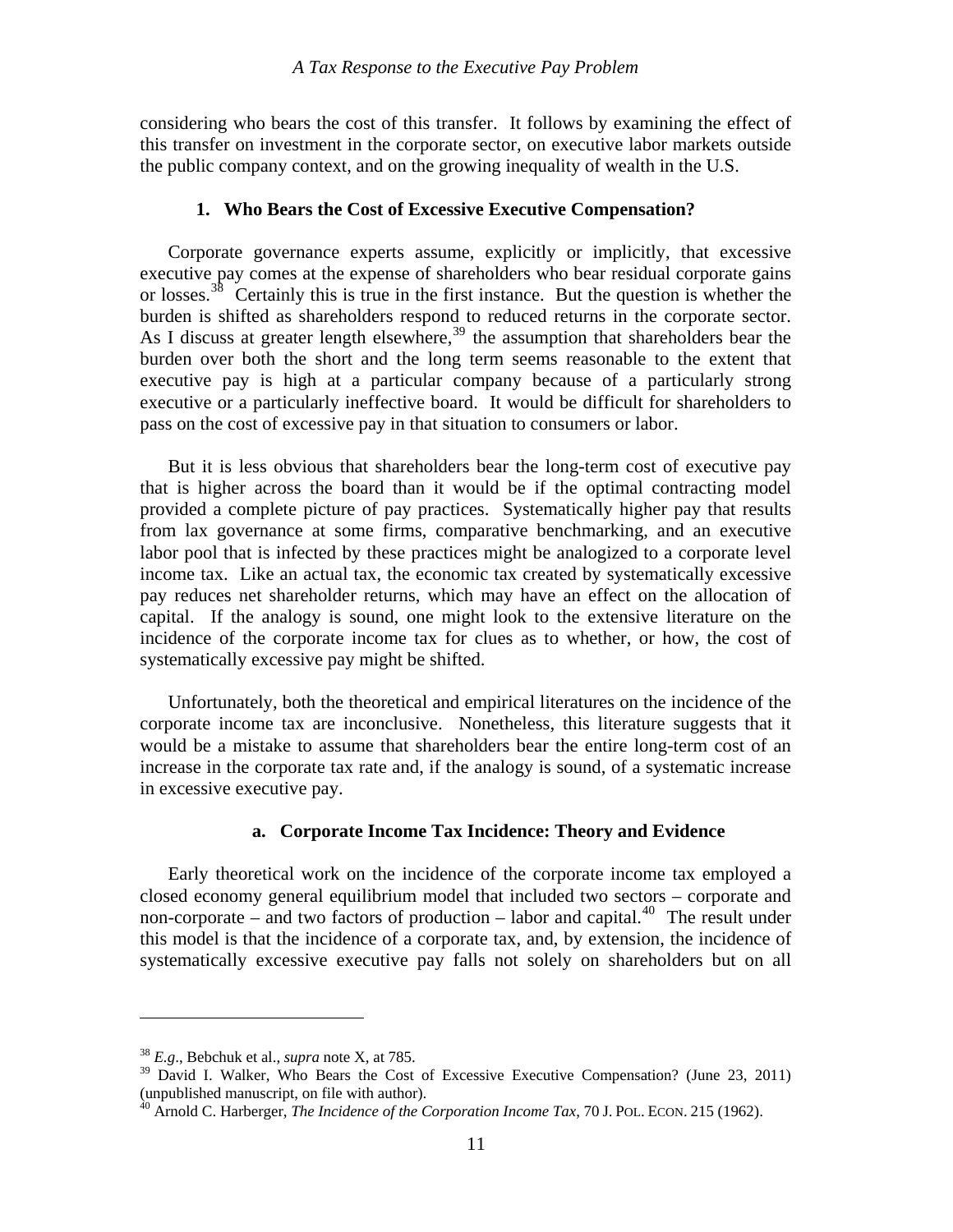holders of capital in the economy.<sup>[41](#page-13-0)</sup> Joel Slemrod and Jon Bakija explain the model by analogizing to the imposition of a toll on one of two parallel highways.<sup>[42](#page-13-1)</sup> At first, those who drive on the road with the new toll bear the entire cost. However, over time, drivers abandon the toll road for the non-tolled road, which increases congestion and the cost of using the non-tolled road and reduces the congestion and cost of using the tolled road. In equilibrium, the total cost of driving on the toll and non-toll roads must be the same. Similarly, when a tax is imposed on investors in one sector of the economy, reducing returns to that sector, capital will shift into the non-taxed sector, depressing returns in that sector and increasing returns in the taxed sector, until aftertax returns equilibrate. $43$ 

 This model of corporate tax incidence is quite elegant but its assumption of a closed economy and fixed factors of production is unrealistic. Most of the theoretical work in recent years has been focused on exploring the incidence question under more realistic, open economy assumptions.<sup>[44](#page-13-3)</sup> Under these models, if one assumes that capital is perfectly mobile internationally and that domestic and foreign traded goods are perfect substitutes, the incidence of an increase in the corporate tax, and by analogy of a systematic increase in excessive executive pay, falls primarily on the immobile factor of production – domestic labor.<sup>[45](#page-13-4)</sup> The idea is that wages are based on the productivity of labor, which is a function of invested capital. So if capital moves abroad, foreign workers are better off, but domestic workers suffer.

 However, incidence under these models is highly dependent on one's assumptions. If foreign and domestic traded goods are not perfect substitutes, the open economy model begins to look like the closed economy model and capital is predicted to bear the bulk of the burden rather than labor. $46$ 

 To complicate the theoretical incidence analysis further, Alan Auerbach has suggested several reasons that shareholders might be unable to shift the burden of a corporate tax under any of these models.<sup>[47](#page-13-6)</sup> For example, to the extent that the

<span id="page-13-1"></span><span id="page-13-0"></span><sup>&</sup>lt;sup>41</sup> *Id.*<br><sup>42</sup> Joel Slemrod & Jon Bakija, Taxing Ourselves: A Citizen's Guide to the Debate over Taxes 79-80 (4th ed. 2008).

<span id="page-13-2"></span><sup>&</sup>lt;sup>43</sup> One may ask why workers bear none of the burden under the closed economy model. The answer, in a nutshell, is that the model assumes that workers receive pay equal to the marginal product of their labor and that the marginal product is a function of the amount of capital invested in the economy. Under this model, the total amount of capital invested in the economy is fixed and thus total returns to labor are fixed. *See* Harberger, *supra* note X, at 216.<br><sup>44</sup> Alan J. Auerbach, *Who Bears the Corporate Tax? A Review of What We Know*, *in* 20 TAX POL'Y AND

<span id="page-13-3"></span>THE ECON. 1 (James M. Poterba ed., 2006); Jane G. Gravelle & Kent A. Smetters, *Does the Open Economy Assumption Really Mean That Labor Bears the Burden of a Capital Income Tax?*, ADVANCES IN ECON. ANALYSIS & POL'Y, 2006 Issue 1, art. 3; William C. Randolph, *International Burdens of the Corporate Income Tax* (Cong. Budget Office, Working Paper No. 9, 2006), *available at*  http://www.cbo.gov/ftpdocs/75xx/doc7503/2006-09.pdf.<br><sup>45</sup> Randolph, *supra* note X, at 26.

<span id="page-13-6"></span><span id="page-13-5"></span><span id="page-13-4"></span><sup>&</sup>lt;sup>46</sup> Gravelle & Smetters, *supra* note X, at 10-12.<br><sup>47</sup> Auerbach, *supra* note X, at 1.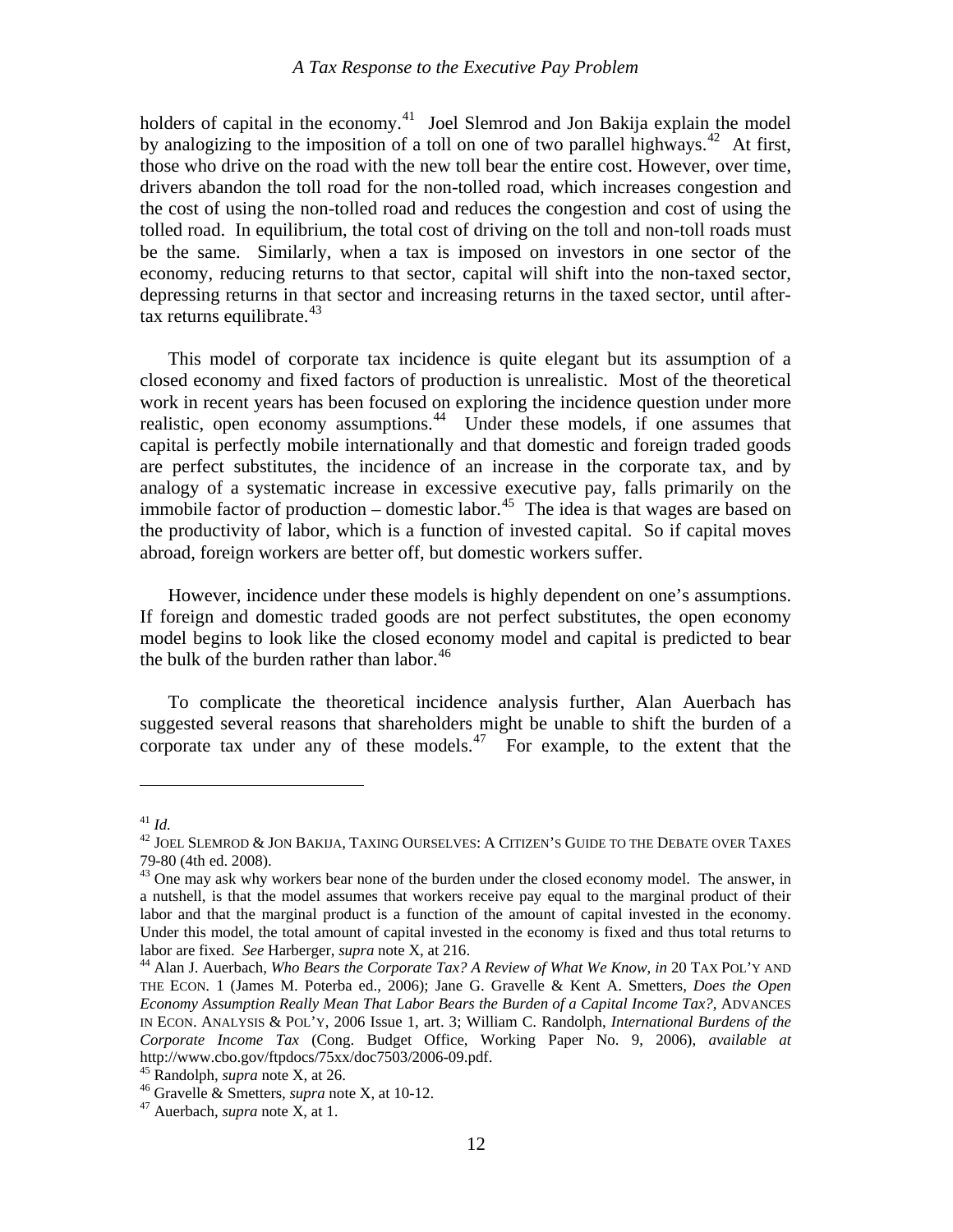<span id="page-14-0"></span>corporate tax is a tax on economic rents, such as monopoly profits, or on other advantages that are specific to the corporate form, shareholders will not be able to shift the burden of the tax.[48](#page-14-1) As Altshuler, Harris, and Toder suggest, given Auerbach's insights, it is possible that shareholders bear most (or even all) of the long-run costs associated with an increase in the corporate income tax.<sup>[49](#page-14-2)</sup>

 Given the indeterminacy of the theoretical literature on corporate tax incidence, several economists have attempted to get at the question from an empirical angle. Most have found that an increase in corporate tax rates burdens labor, at least to some extent.<sup>[50](#page-14-3)</sup> Unfortunately, empirical work in this area is also subject to criticism, and no economist that I am aware of considers the matter settled.

#### **b. Is the Corporate Tax Incidence Analogy Sound?**

 Setting aside the indeterminacy of the theoretical and empirical results for a moment, we must consider whether the analogy between corporate tax incidence and the incidence of systematically excessive executive pay is reasonably sound. Consideration of the various underlying assumptions suggests that it is. An important assumption in maintaining the analogy between the corporate income tax and systematically excessive executive pay under the closed economy model is that the executive pay excesses do not infect the entire economy. In other words, it is important that investors be able to avoid an increase in executive pay by shifting capital to other sectors. This seems to be a reasonable assumption. There would seem to be numerous domestic investment sectors, such as real estate, that would not be tainted by excessive executive pay.

 Another important assumption is that markets other than the executive labor market are reasonably efficient. There is little reason to think that market failure in the executive pay setting process results in inefficiencies in the products, capital, or (nonexecutive) labor markets. $51$ 

 Moreover, the analogy between the corporate tax and excessive executive pay appears to remain strong as we move from a closed to an open economy setting. A systematic increase in U.S. executive pay that reduces returns on domestic shares should lead to an exodus of capital that reduces domestic wage rates in equilibrium. The degree to which this will be the case, and the degree to which domestic capital and

<span id="page-14-1"></span><sup>48</sup> *Id.*, at 25-28.

<span id="page-14-2"></span><sup>49</sup> Rosanne Altshuler et al., *Capital Income Taxation and Progressivity in a Global Economy*, 30 VA. TAX REV. 355, 361 (2010).<br><sup>50</sup> Mihir A. Desai et al., *Dividend Policy Inside the Multinational Firm*, Fin. Mgmt., Spring 2007, at 5;

<span id="page-14-3"></span>Kevin A. Hassett & Aparna Mathur, Taxes and Wages, (Mar. 6, 2006) (unpublished manuscript, *available at* http://www.aei.org/paper/24063).

<span id="page-14-4"></span><sup>&</sup>lt;sup>51</sup> Although senior executives have an obvious interest in maximizing their own compensation, their interest in holding down non-executive labor costs should be similar to the shareholders' interest. . Bebchuk et al., *supra* note X, at 774; *Frank* H. Easterbrook, *Managers' Discretion and Investors' Welfare: Theories and Evidence*, 9 DEL. J. CORP. L. 540, 553-57 (1984).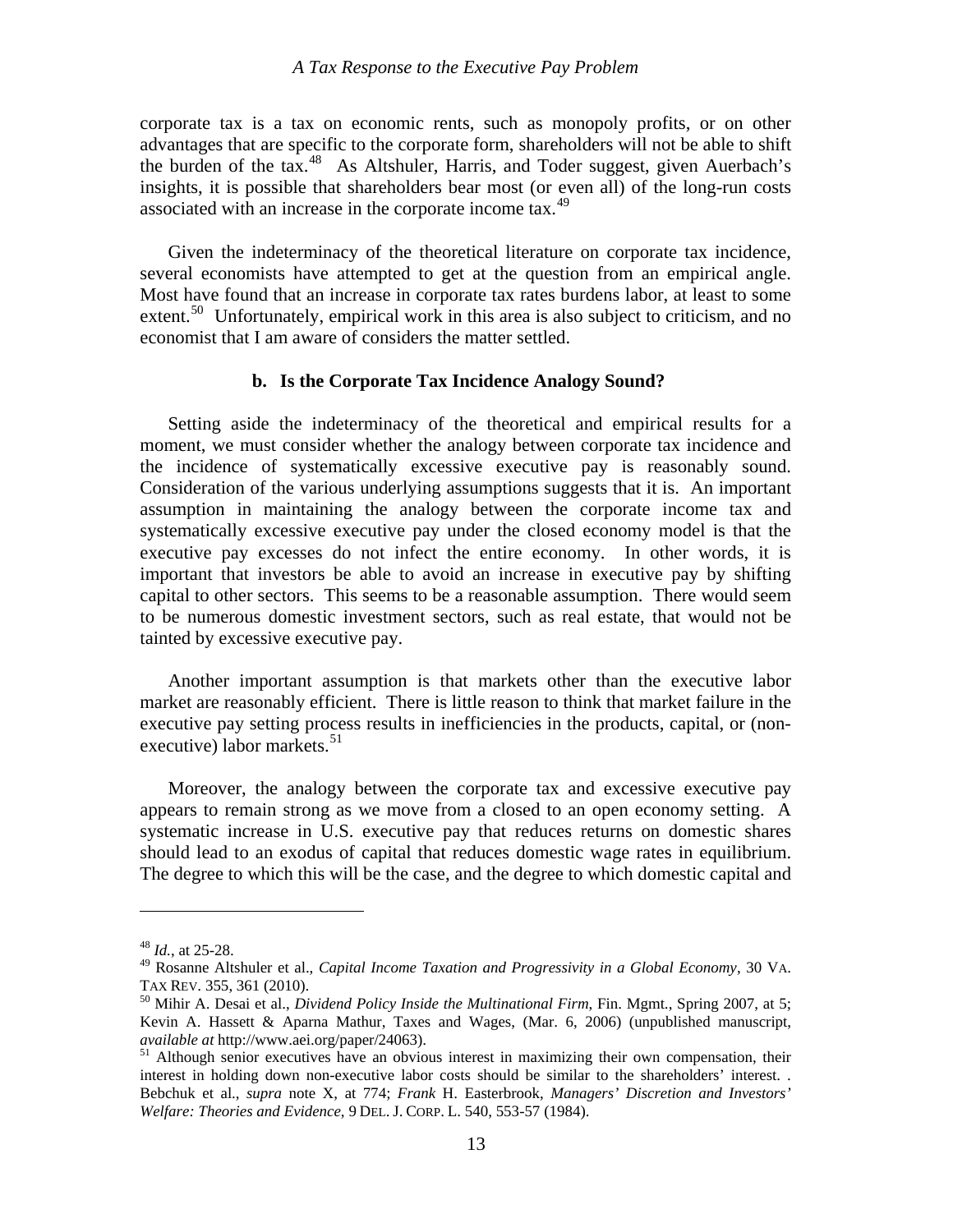labor bear the burden, would depend on the substitutability of foreign and domestic traded goods just as it does in the corporate tax incidence analysis.

 An open economy model would collapse into a closed economy model if changes in systematically excessive U.S. executive pay were matched abroad,  $52$  but despite the fact that executives are more mobile internationally than rank and file workers, crosscountry differences in executive compensation suggest that there is not a global executive labor market. Despite signs of growing convergence, cross country comparisons of pay practices suggest that U.S. executive pay remains exceptional, with U.S. executives receiving more compensation than their international peers at comparably sized companies and with U.S. executives receiving a much larger fraction of their compensation in the form of equity.<sup>[53](#page-15-1)</sup> These differences do not in themselves confirm that U.S. executive pay is excessive. Some commentators have suggested that because of differences in ownership structure and/or culture, executive talent may be more important to the success or failure of firms in the U.S. than abroad.<sup>[54](#page-15-2)</sup> Nonetheless, increases or decreases in systematically excessive executive pay in the U.S. are unlikely to be matched overseas.

 In sum, setting aside the special cases discussed by Auerbach, the consensus of economists is that the burden of the corporate income tax in an open economy is shifted to a significant degree to non-corporate capital and to labor. But at that point the consensus ends. If the analogy between the corporate income tax and systematically excessive executive pay is sound from an incidence perspective, the incidence of the latter is indeterminate as well. Nonetheless, it is important to recognize that we should not simply assume that corporate shareholders bear the entire long-run cost of systematically excessive executive pay. Some and perhaps most of that cost may be passed on as shareholders shift their capital elsewhere in search of greater returns.

1

<span id="page-15-0"></span> $52$  It is well recognized that the open economy corporate tax incidence models collapse into a closed economy model if all countries raise and lower corporate tax rates together. Matthew H. Jensen & Aparna Mathur, *Corporate Tax Burden on Labor: Theory and Empirical Evidence*, 2011 Tax Notes Today 111-13 (May 10, 2011), at 1083.

<span id="page-15-1"></span><sup>53</sup> *See* Brian J. Hall, *Incentive Strategy II: Executive Compensation and Ownership Structure* 6,7 (Harvard Business School Case Study, 2002) (providing data demonstrating greater total pay and greater equity pay for U.S. executives than for executives of similarly sized firms abroad but arguing that U.S. style pay practices are spreading internationally); Nuno Fernandes et al., The Pay Divide: (Why) Are U.S. Top Executives Paid More? (Dec. 17, 2010) (unpublished manuscript, *available at* http://ssrn.com/abstract=1341639) (finding that U.S. executives are paid more than their foreign counterparts and receive more equity pay but concluding that the differences are largely explained by firm, ownership, and board characteristics and by the riskiness of equity-based compensation); Randall S. Thomas, *International Executive Pay: Current Practices and Future Trends* 8 (Vanderbilt Law Sch. Law & Econ. Working Paper No. 26, 2008), *available at* http://ssrn.com/abstract=1265122) (demonstrating that non-U.S. executives receive less total compensation and less performance-oriented pay, but also providing evidence of a shift towards U.S. pay practices). 54 *See* Bebchuk et al., *supra* note X, at 842-3; Susan J. Stabile, *My Executive Makes More Than Your* 

<span id="page-15-2"></span>*Executive: Rationalizing Executive Pay in a Global Economy*, 14 N.Y. INT'L L. REV. 63, 67 n.18 (2001) (citing IRA T. KAY, CEO PAY AND SHAREHOLDER VALUE: HELPING THE U.S. WIN THE GLOBAL ECONOMIC WAR 25) (1998).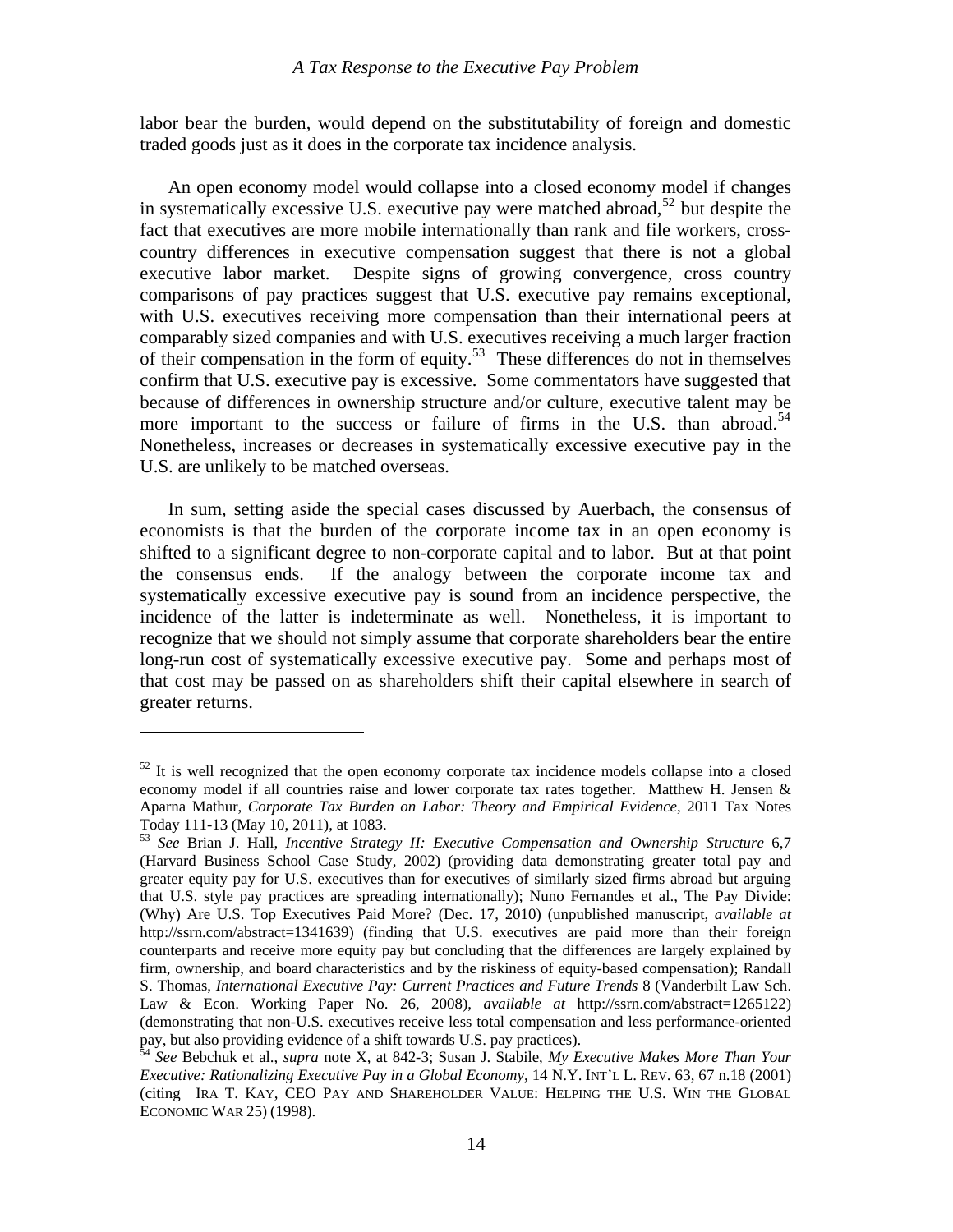#### **2. Effect of Excessive Executive Pay on Corporate Investment**

<span id="page-16-0"></span> The incidence discussion from the previous subsection tells us something about the distribution of the burden of systematically excessive pay extracted by executives. The effect of these transfers on the inequality of wealth in the U.S. is discussed in subsection 4 below. This subsection considers the economic inefficiency that is associated with the transfer of excessive executive pay.

 To the extent that shareholders are unable to pass the cost of excess compensation on through reallocation of capital, the result is a pure transfer. For example, if an increase in excessive executive pay reduces monopoly rents, it will not distort investment. Executives will simply capture a greater share of those rents, and investors a smaller share of those rents, than they did previously. However, to the extent that reduced returns on company shares cause shareholders to re-allocate capital elsewhere, excess executive pay acts as a brake on domestic corporate investment. Under the closed economy model, capital shifts out of the corporate sector and into the non-corporate sector. Under the open economy models, capital may shift abroad. Induced solely by excessive executive pay, these distortions are inefficient.

 How exactly does this work? In the short run, of course, unexpected increases in excessive pay, say from an exogenous shock that loosens the outrage constraint.<sup>[55](#page-16-1)</sup> are likely to be borne by existing shareholders. But over the long run, the prospect of excessive pay should be taken into consideration at the initial public offering stage, leading to fewer companies entering the public markets, because of the systematic nature of the excessive pay problem and the difficulty that promoters would have in bonding themselves to not taking an (inflated) market level of compensation. The prospect of excessive executive pay also would make it more expensive to raise money through a secondary stock offering, but secondary offerings are fairly rare occurrences for a variety of reasons.<sup>[56](#page-16-2)</sup> In sum, to the extent that domestic corporate shareholders reallocate capital and do not bear the entire burden of systematically excessive executive pay, the extraction of that pay acts as an inefficient encumbrance on domestic corporate investment.<sup>[57](#page-16-3)</sup>

<span id="page-16-1"></span><sup>&</sup>lt;sup>55</sup> For example, Bebchuk & Grinstein posit that the bull market of the 1990s loosened the outrage constraint which permitted executives to increase their compensation. Bebchuk & Grinstein, *supra* note X, at 300-01.

<span id="page-16-2"></span><sup>&</sup>lt;sup>56</sup> Secondary stock offerings are generally thought to suffer from an adverse selection or "lemons" problem. Paul Asquith & David W. Mullins, Jr., *Equity Issues and Offering Dilution*, 15 J. FIN. ECON. 61, 74 (1986); Robyn McLaughlin et al., *The Information Content of Corporate Offerings of Seasoned Securities: An Empirical Analysis*, FIN. MGMT., Summer 1998 at 32-33; *see generally* George A. Akerlof, *The Market for "Lemons": Quality Uncertainty and the Market Mechanism*, 84 Q. J. ECON. 488 (1970). *Contra* E. Han Kim & Amiyatosh Purnanandam, Corporate Governance and Seasoned Equity Offerings 5 (Feb. 22, 2011) (unpublished manuscript, *available at* http://ssrn.com/abstract=1339642) (finding no empirical support for adverse selection hypothesis).

<span id="page-16-3"></span> $h<sup>57</sup>$  Note that the assumption that investors reallocate capital in response to extraction of excessive executive pay is not inconsistent with the argument that capital markets do not tightly constrain that pay. First, as the models suggest, in the new equilibrium that is established following reallocation,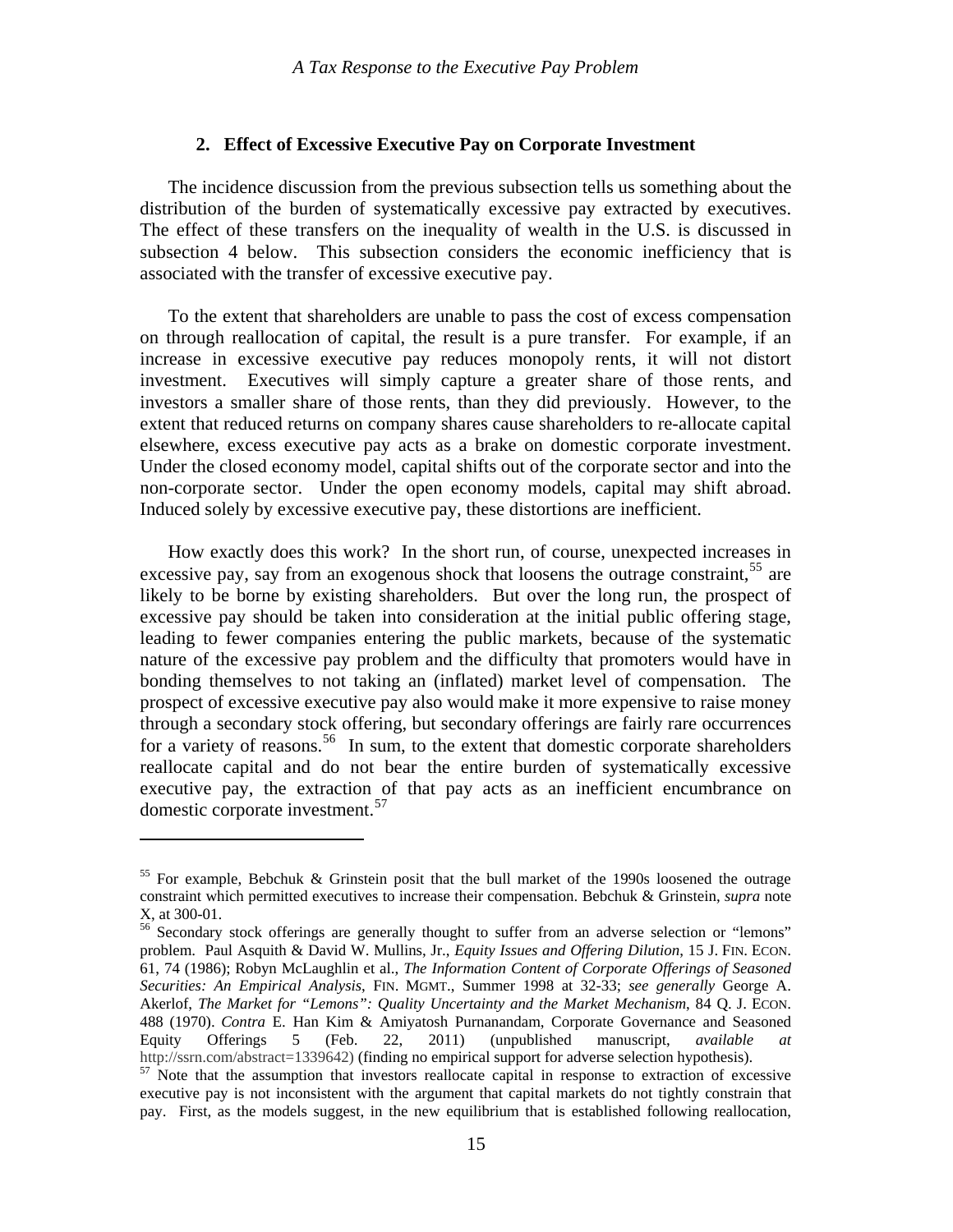#### **3. Infection of Other Executive Labor Markets**

<span id="page-17-0"></span> There is a possible externality associated with excessive public company executive pay. The market failure in the pay setting process at public companies may spill over to private companies and possibly even non-profit organizations. In recent work examining executive compensation at portfolio companies held by private equity investors, Robert Jackson found no statistically significant difference between private and public company executive pay after controlling for firm size and the riskiness of pay packages.[58](#page-17-1) Pay negotiations in the private equity setting should reflect arm's length bargaining,<sup>[59](#page-17-2)</sup> but Jackson's finding of roughly equivalent pay levels in the two sectors does not rebut the notion that public company executive pay is excessive. It seems likely that private equity portfolio companies compete with public companies for executive talent and that the pool is dominated by the large public companies.<sup>[60](#page-17-3)</sup> If so, private equity portfolio companies may be price takers and these investors may bear part of the cost of the inefficiency of the public company executive pay market.

#### **4. Impact on Growing Inequality of Wealth**

 $\overline{a}$ 

 Inequality of wealth in the U.S. has increased markedly in the last several decades. Recent data suggests that growth in executive pay may be a significant contributing factor.

returns to capital in different sectors or markets are equal. Second, U.S. executives and company directors may have some diffuse interest in the amount of capital invested in the domestic corporate sector, but presumably this interest is secondary to other concerns – for the executives, the prospect of additional compensation; for the outside directors, managing outrage.

<span id="page-17-1"></span><sup>58</sup> Robert J. Jackson, Jr., Private Equity and Executive Compensation 22-23 (2009) (unpublished manuscript, on file with author).

<span id="page-17-2"></span><sup>&</sup>lt;sup>59</sup> Private equity funds are pooled investment vehicles that combine the business selection and management expertise of fund managers such as Blackstone, Carlyle, and KKR with passive investments by pension funds, universities, other institutions, and a few high wealth individuals. Steven N. Kaplan & Per Stromberg, *Leveraged Buyouts and Private Equity*, J. ECON. PERSP., Winter 2009, at 123. They acquire "portfolio companies" through engaging in leveraged buyouts of existing public companies or divisions of public companies or through the purchase of portfolio companies held by other private equity funds. *Id.* at 124-28*.* Private equity funds and the boards they create are active monitors and managers of these portfolio companies. *Id.* at 131-32. As a result, the fund managers should not be disabled by the agency problems that plague public company executive pay processes.

<span id="page-17-3"></span>**<sup>60</sup>** David I. Walker, *Executive Pay Lessons from Private Equity*, 91 B.U. L. Rev. 1209, 1218 (2011). In addition, the public company and portfolio company pay numbers may not be perfectly comparable. Jackson finds that portfolio company CEO pay often includes a "deal bounty" paid to an incumbent CEO to induce his cooperation in facilitating the private equity buyout. Jackson, *supra* note X, at 48. Absent deal bounties, average portfolio company CEO pay might be lower than public company pay by a statistically significant amount. Walker, *supra*, at 1217.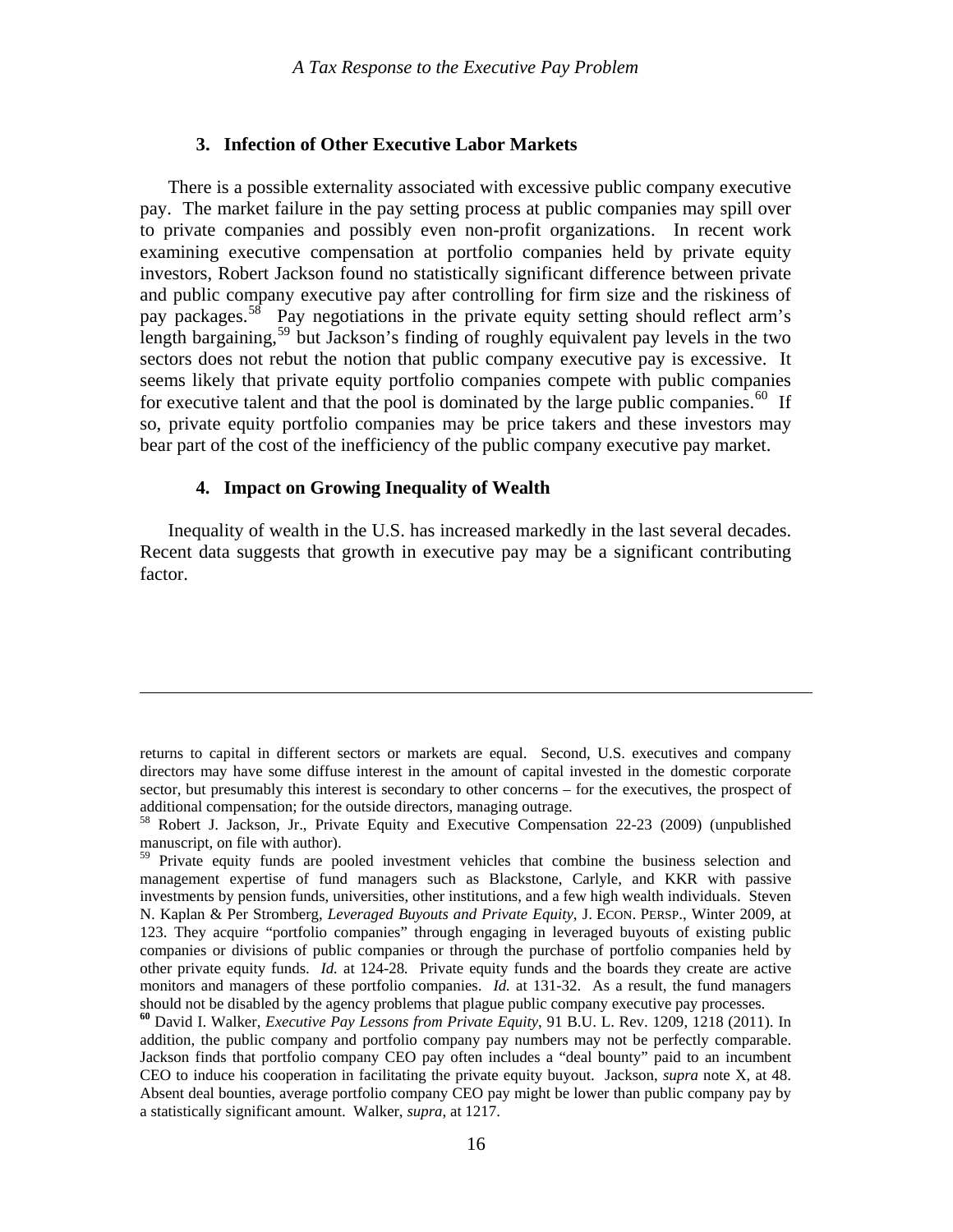The share of total U.S. pre-tax income (excluding capital gains) earned by the top 0.1 percent of earners increased from 2% in 1981 to 8% in 2008.<sup>[61](#page-18-0)</sup> During the early 1980s, pre-tax income inequality was only modestly greater in the U.S. than it was in Europe.<sup> $62$ </sup> Today that difference is dramatic.<sup> $63$ </sup> In terms of income inequality, the U.S. now looks more like a developing country, with income inequality similar to that of Cameroon, the Ivory Coast, and Jamaica.<sup>64</sup> Although income inequality is to some extent a desirable result of a thriving, capitalist economy, at some level inequality becomes a serious policy concern.

 Recent data provided by Jon Bakija, Adam Cole, and Bradley Heim suggest that increases in executive pay have contributed substantially to the growth in income inequality. Analyzing individual income tax data, these authors found that executives, managers, supervisors, and financial professionals accounted for about 60% of the top 0.1% of income earners in the U.S. in  $2005$ .<sup>[65](#page-18-4)</sup> Non-financial sector, i.e., "main street," executives alone accounted for about 30% of the top  $0.1\%$ .<sup>[66](#page-18-5)</sup> These authors also found that the larger group of executives, managers, supervisors, and financial professionals accounted for about 70% of the increase in the share of national income going to the top 0.1% of the income distribution between 1979 and 2005.<sup>[67](#page-18-6)</sup>

 Excessive executive pay may contribute to income inequality from two directions. First, as demonstrated in the following figure, the growth in U.S. income inequality tracks the growth in public company executive pay. Of course, the growth in executive pay over this period does not necessarily result from market failure. This point is contested,  $68$  but for the purposes of this Article, I am assuming that at least a

<span id="page-18-6"></span>

<span id="page-18-0"></span><sup>61</sup> Thomas Piketty & Emmanuel Saez, *Income Inequality in the United States, 1913-1998*, 118 Q. J. ECON. 1 (2003). A longer updated version was published in TOP INCOMES OVER THE TWENTIETH CENTURY: A CONTRAST BETWEEN EUROPEAN AND ENGLISH-SPEAKING COUNTRIES (A.B. Atkinson & Thomas Piketty eds., Oxford Univ. Press 2007).<br><sup>62</sup> Jon Bakija et al., Jobs and Income Growth of Top Earners and Causes of Changing Income

<span id="page-18-1"></span>Inequality: Evidence from U.S. Tax Return Data 72 fig.1 (Nov. 2010) (unpublished manuscript, *available at*

<span id="page-18-2"></span>http://web.williams.edu/Economics/wp/BakijaColeHeimJobsIncomeGrowthTopEarners.pdf).<br>
<sup>63</sup> *Id.* – The World Factbook, https://www.cia.gov/library/publications/the-world-<br>
<sup>64</sup>CIA – The World Factbook, https://www.cia.gov/l

<span id="page-18-3"></span>factbook/rankorder/2172rank.html?countryName=Nicaragua&countryCode=nu&regionCode=ca&rank  $=47$  (last visited Aug 16, 2011).

<span id="page-18-4"></span><sup>65</sup> Bakija et al, *supra* note X, at 3, 51 tbl.3. In 2005, the income threshold for the top 0.1% of income earners (excluding capital gains), was \$1.25 million (in 2007 dollars). *Id.* at 15-16. <sup>66</sup> *Id.* at 51 tbl.3. In an earlier study, Steven Kaplan and Joshua Rauh argued that public company

<span id="page-18-5"></span>executives accounted for too small a fraction of high income earners to explain much of the increase in income inequality. Steven N. Kaplan & Joshua Rauh, *Wall Street and Main Street: What Contributes to the Rise in the Highest Incomes?*, 23 REV. FIN. STUD. 1004 (2010). However, Kaplan and Rauh were only able to identify the occupations of 17.4% of the top 0.1% of income earners. Bakija, Cole and Heim identify 99% of these individuals. Bakija et al, *supra* note X, at 1.<br><sup>67</sup> Bakija et al, *supra* note X, at 3. 68 Gabaix and Landier have proposed a model involving competitive matching of CEO talent and firms.

<span id="page-18-7"></span>The model predicts that average compensation should move with firm size, and the model explains the increase in pay over time, as well as cross-industry and cross-country pay observations. The authors find very little dispersion in CEO talent at the largest firms, but given the tremendous amount of assets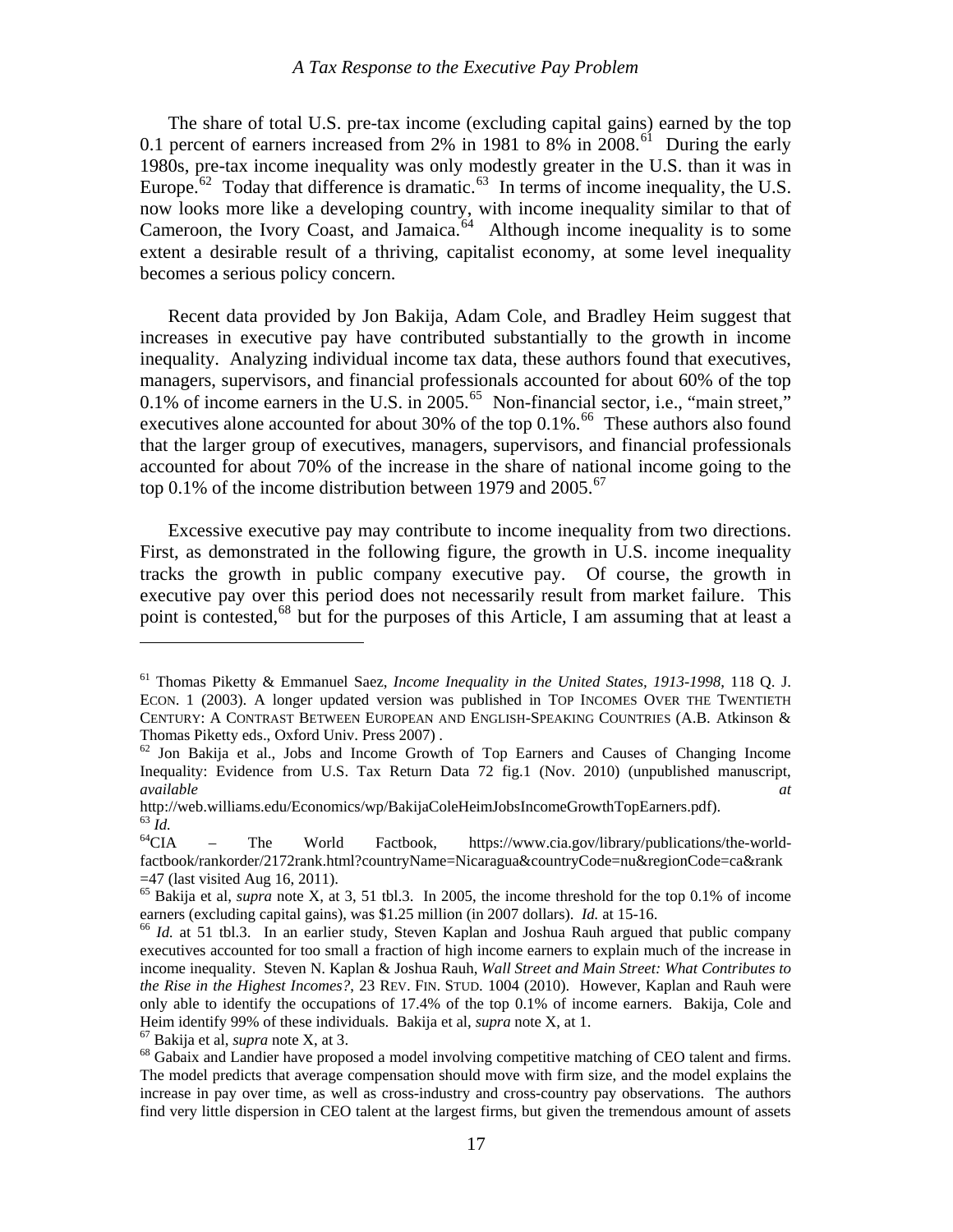part of the growth in executive pay reflects market failure. Moreover, as suggested in subsection II.C.3 above, excessive pay in the public company executive labor may infect the private company executive labor market. Thus, excesses in both markets may contribute to the growing share of income captured by executives.<sup>[69](#page-19-0)</sup>

under management and a multiplier effect, the model can explain large pay differentials. Xavier Gabaix & Augustin Landier, *Why Has CEO Pay Increased So Much?,* 123 Q. J. ECON. 49, 50 (2008). The idea that small differences in talent are consistent with large differences in pay was also explored by Charles P. Himmelberg & R. Glenn Hubbard, Incentive Pay and the Market for CEOs: An Analysis of Pay-for-Performance Sensitivity (Mar. 6, 2000) (unpublished manuscript, *available at* http://ssrn.com/abstract=236089).

On the other hand, Bebchuk and Grinstein analyzed increases in executive pay between 1993 and 2003 and concluded that the growth in pay could not be explained by changes in firm size, performance, and industry mix. Taking the managerial power approach, they suggested that the bull market of the 1990s weakened the outrage constraint, allowing boards to increase executive pay, and that the design of equity compensation reduced the salience of this pay, permitting transfers of value that would have been inconceivable if paid in cash. Bebchuk & Grinstein, *supra* note X, at 283. In a similar vein, Murphy and Jensen, Murphy, and Wruck argue that the favorable accounting treatment of options in the 1990s led boards to systematically undervalue this form of compensation. Kevin J. Murphy, *Stock-Based Pay in New Economy Firms*, 34 J. ACCT. & ECON. 129, 143-45 (2003); Michael C. Jensen et al, *Remuneration: Where We've Been, How We Got to Here, What Are the Problems, and How to Fix Them* 39 (Harvard Negotiations, Org., and Mkt Unit Research Paper Series No. 04-28, 2004), *available* 

<span id="page-19-0"></span><sup>&</sup>lt;sup>69</sup> In the figure that follows, income share data was retrieved from The World Top Incomes Database, maintained by [Facundo Alvaredo,](javascript:;) [Tony Atkinson](javascript:;), [Thomas Piketty](javascript:;) and [Emmanuel Saez](javascript:;), available here: http://g-mond.parisschoolofeconomics.eu/topincomes/. From 1993 forward, CEO pay data is from S&P's Execucomp database, and reflects median pay of S&P 500 firms, excluding financials and utilities. Data from prior years is taken from Brian J. Hall & Jeffrey B. Liebman, *Are CEOs Really Paid Like Bureaucrats*, 113 Q. J. ECON. 653 (1998) (1981-1991 data based on a sample of Forbes 500 companies) and Brian J. Hall & Kevin J. Murphy, *Stock Options for Undiversified Executives*, 33 J. ACCT. & FIN. 3 (2002) (1992 data for S&P 500 industrial companies). All pay data is inflated to 2008 dollars based on the CPI index.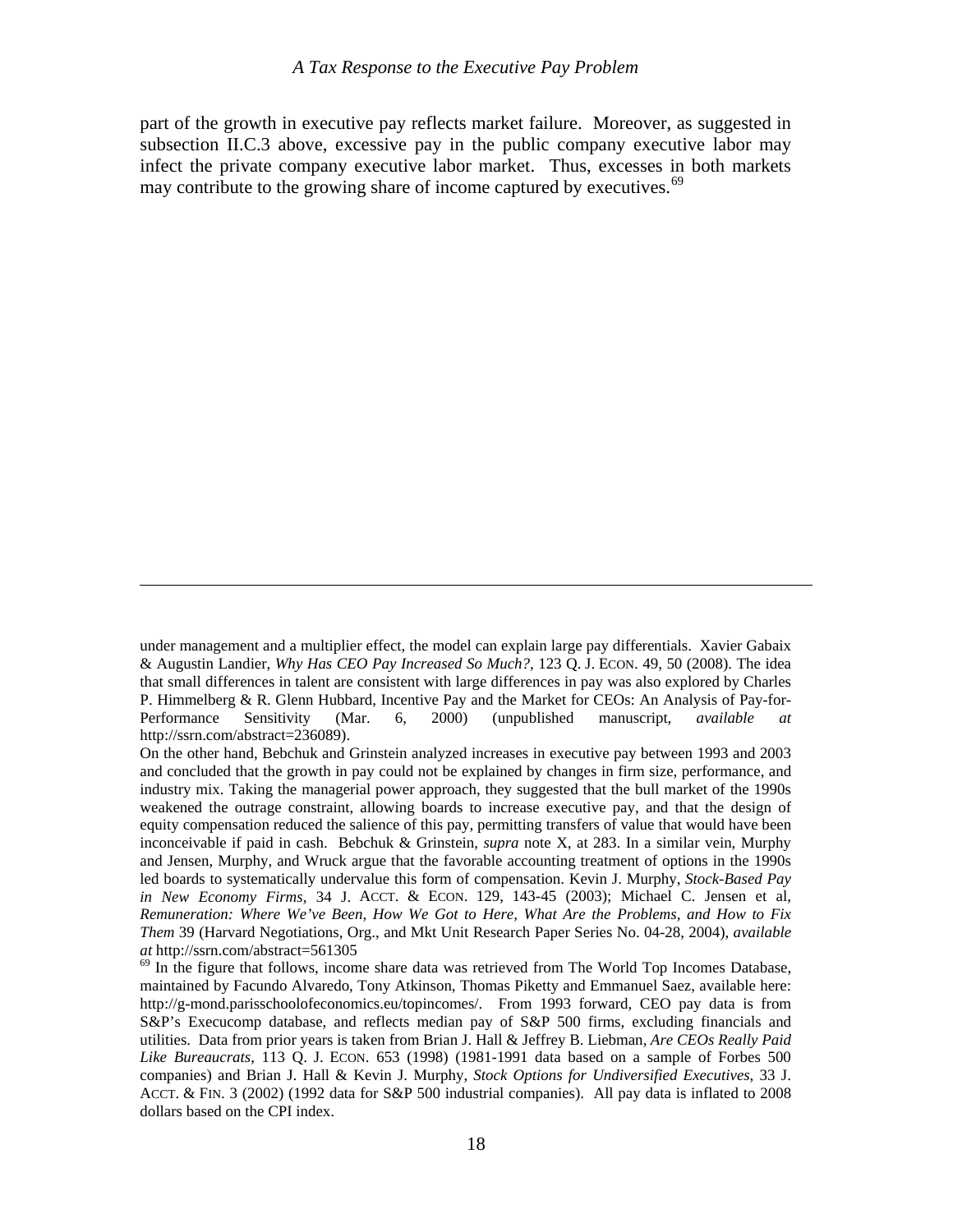<span id="page-20-0"></span>

 Second, to the extent that excessive executive pay results in capital shifting abroad, reduced productivity of domestic labor, and reduced wage rates at the low end of the income scale, excessive pay would contribute to the growing inequality of wealth in the U.S. by reducing the denominator of the equation. In other words, excessive executive pay would result not only in the rich getting richer, but in the poor getting poorer, in both a relative and an absolute sense.

#### **5. Distortion in Executive Labor Markets**

<u>.</u>

 Before moving on to consider a possible remedy for the excessive executive pay problem, I will briefly mention one other distortion that may result from the market failure. If executive pay is systematically higher than it would be in an efficient labor market, we should expect that the number of candidates for senior executive roles would be greater, as well.<sup>[70](#page-20-1)</sup> MBAs or other individuals choosing between pursuing a career as an investment banker, lawyer, or corporate executive would tend to be attracted by the rents available to those who succeed in the competition to become senior executives. $71$ 

<span id="page-20-1"></span><sup>70</sup> Emmanuel Saez, *Direct or Indirect Tax Instruments for Redistribution: Short-Run Versus Long-Run*, 88 J. PUB. ECON. 503, 505 (2004); *Cf*. Carried Interest, Part II: Hearing Before the S. Comm. on Finance, 110th Cong. 1 (2007) (statement of Joseph Bankman, Professor of Law and Business, Stanford Law School) (arguing that the carried interest subsidy distorts career choice) 71 For evidence that MBA career choices vary based on market factors, *see* Paul Oyer, *The Making of an* 

<span id="page-20-2"></span>*Investment Banker: Stock Market Shocks, Career Choice, and Lifetime Income*, 63 J. FIN. 2601 (2008)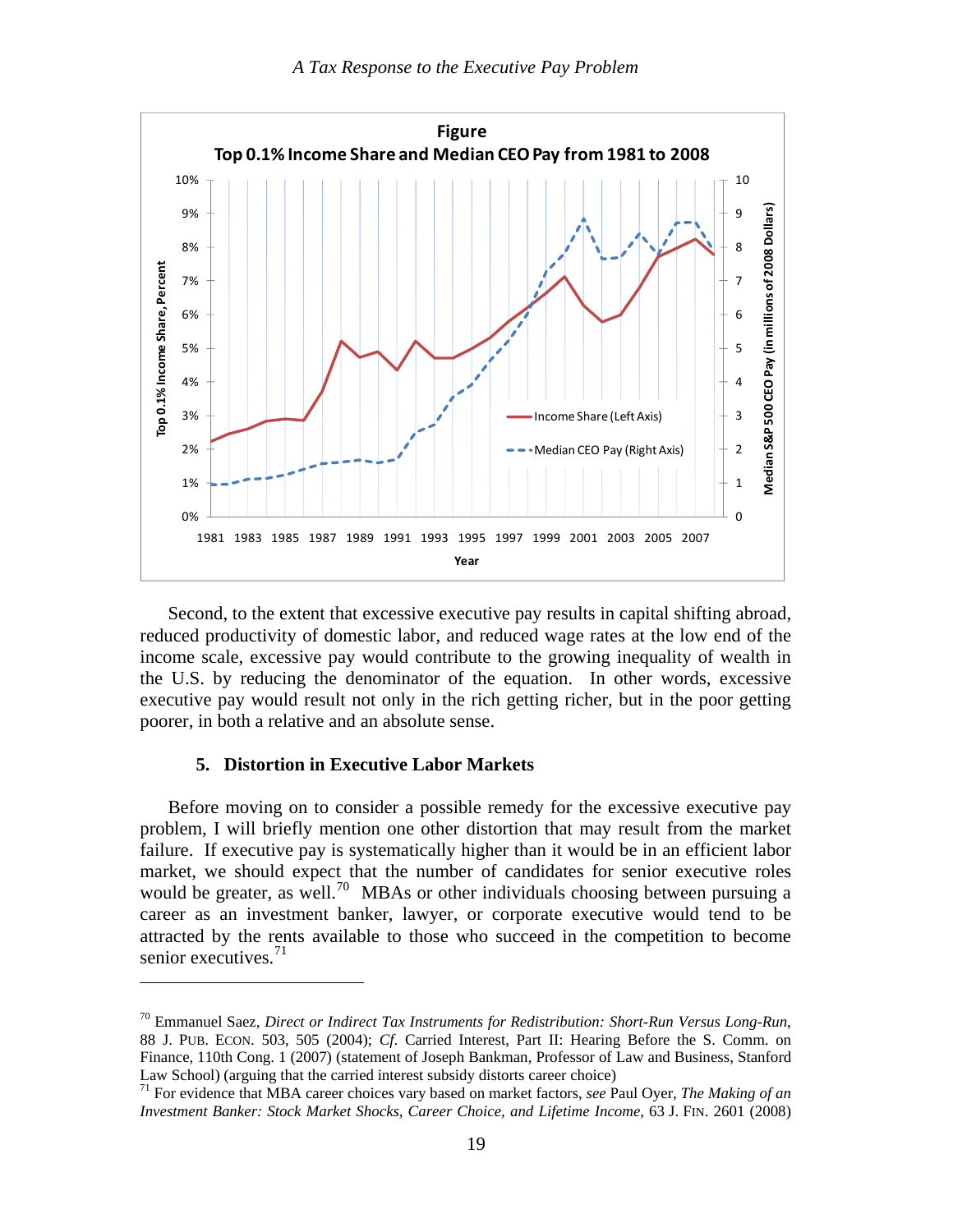#### <span id="page-21-0"></span>**III. A TAX RESPONSE TO THE EXECUTIVE PAY PROBLEM: A SURTAX**

 The primary aim of this Article is to describe and evaluate a tax response to the problem of excessive executive compensation. The idea is to combine a surtax applied to executive pay above a certain threshold with investor tax relief. The proposal responds to each of the negative consequences of excessive executive pay that were discussed in the previous Part. A surtax placed on excessive pay would reduce the after-tax income of executives, which responds to the unfairness of executives receiving excessive compensation, to the effect of excess executive pay on income inequality, and to the distortion in the executive labor market created by the existence of these rents. Using the proceeds of the surtax to provide investor tax relief would mitigate the inefficient distortion in investment incentives created by the extraction of excess compensation.

 The two elements of this proposal – the surtax and investor tax relief – need not necessarily be linked. One could support one and not the other.<sup>[72](#page-21-1)</sup> Accordingly, this Part makes the case for the surtax, and the argument for providing investor tax relief is deferred until Part IV. However, that Part will argue that there are strong economic and political reasons to link these two elements in this context.

 This Part begins by briefly outlining how an executive pay surtax might be designed and by describing why a surtax would help alleviate several of the problems associated with excessive executive pay. The bulk of this Part addresses the effect of a surtax in much greater detail, focusing on potential labor supply distortions, shifting of tax incidence, and avoidance. It concludes that there is reason to be concerned that a surtax might be partially "grossed up" by employers, but that otherwise a surtax would be a relatively efficient, non-distortionary tax.

#### **A. An Overview of an Executive Pay Surtax and its Benefits**

 As envisioned in this Article, a surtax would be applied to compensation received by an executive within the taxable year in excess of a threshold. The surtax would piggyback on the existing tax treatment of executive pay. Thus, all elements of executive pay that are currently subject to federal income tax would be subject to the surtax, and the amounts subject to the tax would be exactly the same. The surtax would reach salary, annual bonus, long-term incentive plan payouts, the vesting of restricted stock, the exercise of non-qualified stock options, and the receipt of various taxable perks, such as personal use of corporate jets.

<sup>(</sup>demonstrating a relationship between MBA placement in the investment banking sector and the 2-year return on the S&P 500 as of graduation).

<span id="page-21-1"></span><sup>72</sup> *See infra* note x [cross reference footnote citing Mirrlees].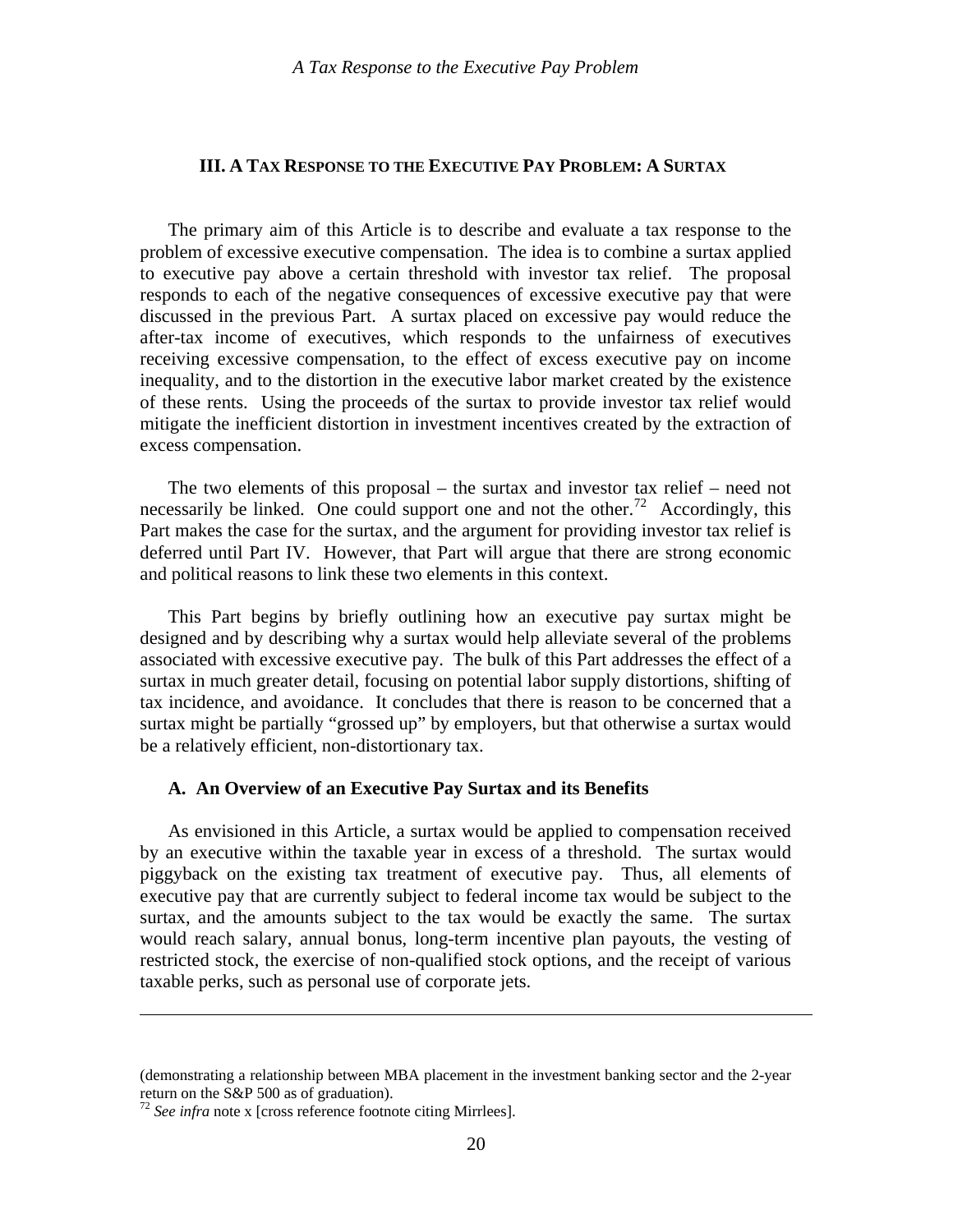The surtax could be set at a fixed percentage of all compensation in excess of a threshold, e.g., a 10% surtax on all compensation received during the year in excess of \$1 million, or the surtax could be graduated to apply higher surtax rates to greater compensation levels.<sup>[73](#page-22-0)</sup> The surtax could be based on a single threshold that would be applicable to the executives of all U.S. public companies, or the threshold could be customized based on factors such as firm size. The surtax could be limited to executives of public companies, but, as discussed below, there are arguments in favor of applying the surtax (perhaps at a lower rate) to executives of large private companies and even to executives of non-profit organizations.<sup>[74](#page-22-1)</sup>

 The idea behind imposing a surtax on executive pay is to extract a portion of "unearned" compensation. A surtax would be expected to produce revenue that could be redirected, but it would not be intended to change the level or composition of pretax executive pay. If the imposition of a surtax did result in downward pressure on executive pay, all the better; although, for reasons explained below, I would not anticipate that result. This section discusses the benefits of imposing a surtax under the assumption that the tax would be borne by the executives and would not distort executive behavior or compensation design. Those assumptions will be considered fully in subsection B below.

 If these assumptions hold, the most obvious result of imposing a surtax on executive pay would be to reduce the after-tax compensation of executives subject to the surtax, offsetting to some degree the excessive pre-tax pay that results from the

<span id="page-22-0"></span> $73$  To provide a sense of magnitude, aggregate compensation in excess of \$1 million for each of the top five executives at over 2000 public companies included in S&P's Execucomp database for 2008 was \$20.2 billion. *See supra* note x and accompanying text for a description of Execucomp coverage. The data reported in this note are based on the Execucomp variable TDC2. TDC2 includes the salary, bonus payments, long term incentive payouts, perks, gains on stock option exercise, and the grant date value of restricted stock. Each element aligns with taxable compensation except for the latter. Restricted stock is taxed on vesting, not grant. Nonetheless, TDC2 provides a reasonable approximation of annual taxable executive compensation.

Twenty billion dollars is a conservative estimate of aggregate annual public company executive pay in excess of \$1 million per executive. The database only includes information for the top five executives at each company. Some executives below this rank at very large companies receive pay above this threshold. In addition, the database only includes data on former and present S&P 1500 firms. Executives at some smaller public companies may receive compensation in excess of \$1 million per year.

Naturally, if we include executives of private companies, the aggregate amount of pay in excess of this threshold would increase further. Bakija, Cole, and Heim estimate that in 2005 there were slightly more private company executives earning more than \$1 million per year than public company executives and that in aggregate these private company executives captured a larger share of national income than the public company executives. Bakija et al, *supra* note X, at 51 tbl.3. Thus, it seems likely that including private company executives would result in a figure for aggregate annual executive pay in excess of \$1 million per executive of at least twice the \$20 billion figure estimated for the top five executives of Execucomp firms.

<span id="page-22-1"></span><sup>&</sup>lt;sup>74</sup> See supra note X and accompanying text. The existence of multinational firms might create certain administrative challenges. The baseline assumption of this Article is that an executive pay surtax would be limited to citizens and resident aliens who already pay U.S. taxes on their compensation.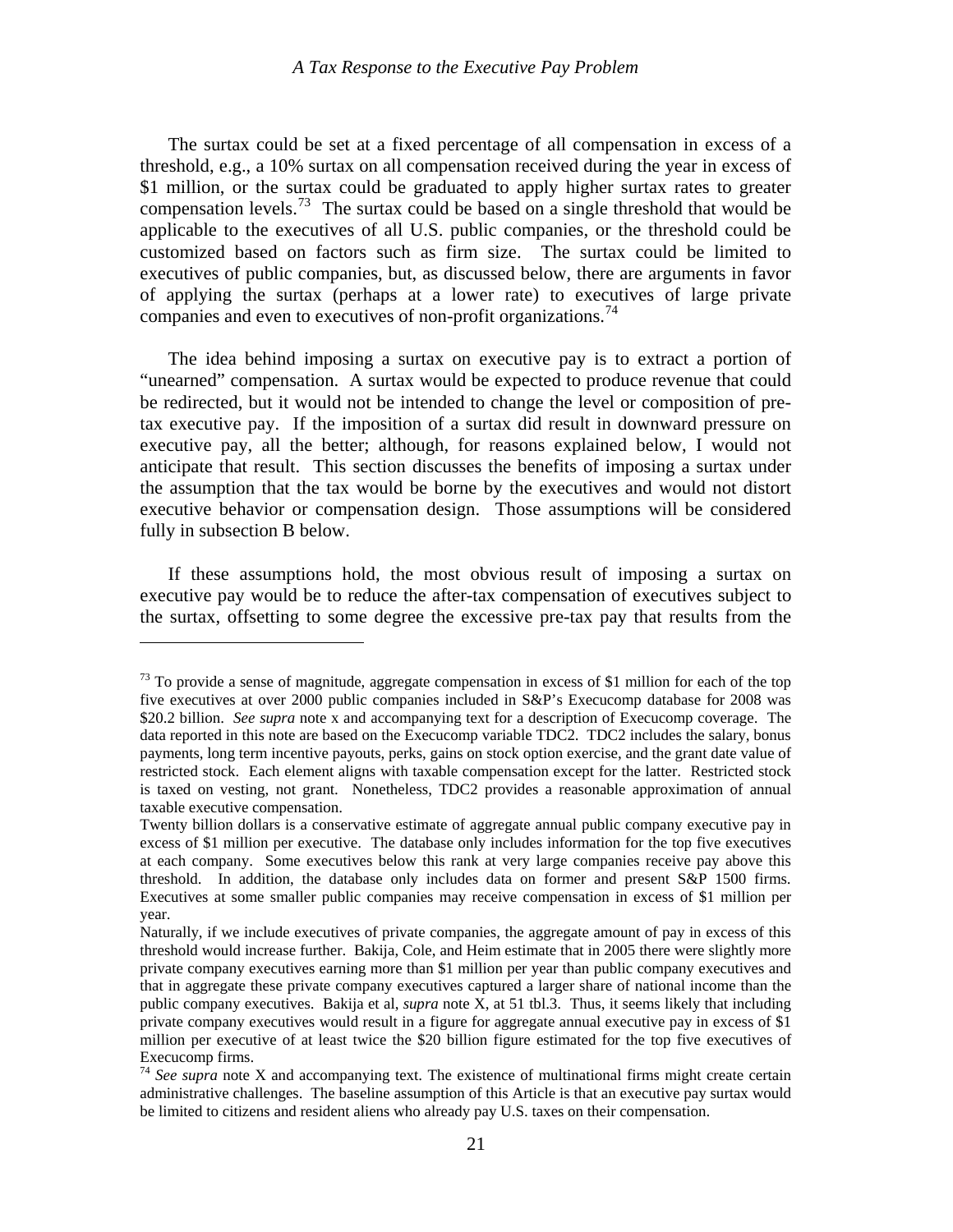deficiencies in the executive labor market. A surtax would respond directly to the unfairness of executives extracting "unearned" compensation, and a surtax would mitigate the effect of executive labor market failure on income inequality. It is assumed that a surtax would not affect pre-tax executive pay, but that is irrelevant. The real concern is equality of *after-tax* income and wealth, not of pre-tax income per se. Thus, from an income equality standpoint, the imposition of a surtax would be equivalent to a reduction in pre-tax pay.

 An additional benefit of reducing after-tax executive pay would be to mitigate the distortion in career choices that likely results from excessive executive compensation. The assumption at this point is that a surtax would not affect the behavior of *existing* executives, but that does not mean that it would not affect the behavior of MBA recipients and other individuals who would consider corporate management among a number of potential careers. In all likelihood, a surtax would affect career decisions. Over the long term, it seems reasonable to assume that individuals consider relative after-tax rewards in making career choices.<sup>[75](#page-23-0)</sup>

 Another advantage of a surtax (versus, say, a cap on executive pay) is that a surtax would produce a fund that could be used to provide investor tax relief or simply to reduce other distortionary taxes, such as the labor income tax.<sup>[76](#page-23-1)</sup> Use of those funds is discussed in Part IV.

 A surtax applied to executive pay would not be unprecedented. Currently, I.R.C. § 4999 imposes a 20% surtax on "golden parachute" severance payments received by executives that exceed a certain amount.<sup>[77](#page-23-2)</sup> Of course, an alternative way of providing incentives through the tax code is to limit deductibility at the corporate level. I.R.C. § 162(m) limits the deduction for senior executive pay that is not performance based to \$1 million per executive per year, and § 280G disallows deductions for golden parachute payments that are subject to the  $\S$  4999 excise tax.<sup>[78](#page-23-3)</sup> Commentators

<span id="page-23-0"></span><sup>75</sup> *See supra* note x [footnote citing Saez, Bankman & Fleischer].

Although the main thrust of the surtax is more redistributive than Pigovian, to the extent that the surtax helps to correct a flaw in the long-term executive labor market it is Pigovian. A Pigovian tax is intended to mitigate harmful externalities by causing actors to internalize these social costs. *See* ARTHUR CECIL PIGOU, THE ECONOMICS OF WELFARE (1920).<br><sup>76</sup> N. Gregory Mankiw, *One Answer to Global Warming: A New Tax*, N.Y. TIMES, Sept. 16, 2007, at

<span id="page-23-1"></span>BU6 (arguing that revenue generation is one advantage of imposing a carbon tax over increasing fuel efficiency standards). Fullerton and Metcalf explain that revenue generation is not necessarily a benefit to the imposition of regulatory taxes. But if regulation creates scarcity rents it is better that the government capture these rents than that they be left with the regulated parties. Don Fullerton & Gilbert E. Metcalf, *Environmental Taxes and the Double-Dividend Hypothesis: Did You Really Expect Something for Nothing?*, 73 CHI.-KENT L. REV. 221, 232 (1998). <sup>77</sup> I.R.C. § 4999(a) (2006).

<span id="page-23-3"></span><span id="page-23-2"></span><sup>78</sup> I.R.C. §§ 162(m), 280G (2006).Section 280G is discussed at greater length *infra* notes x-y and accompanying text.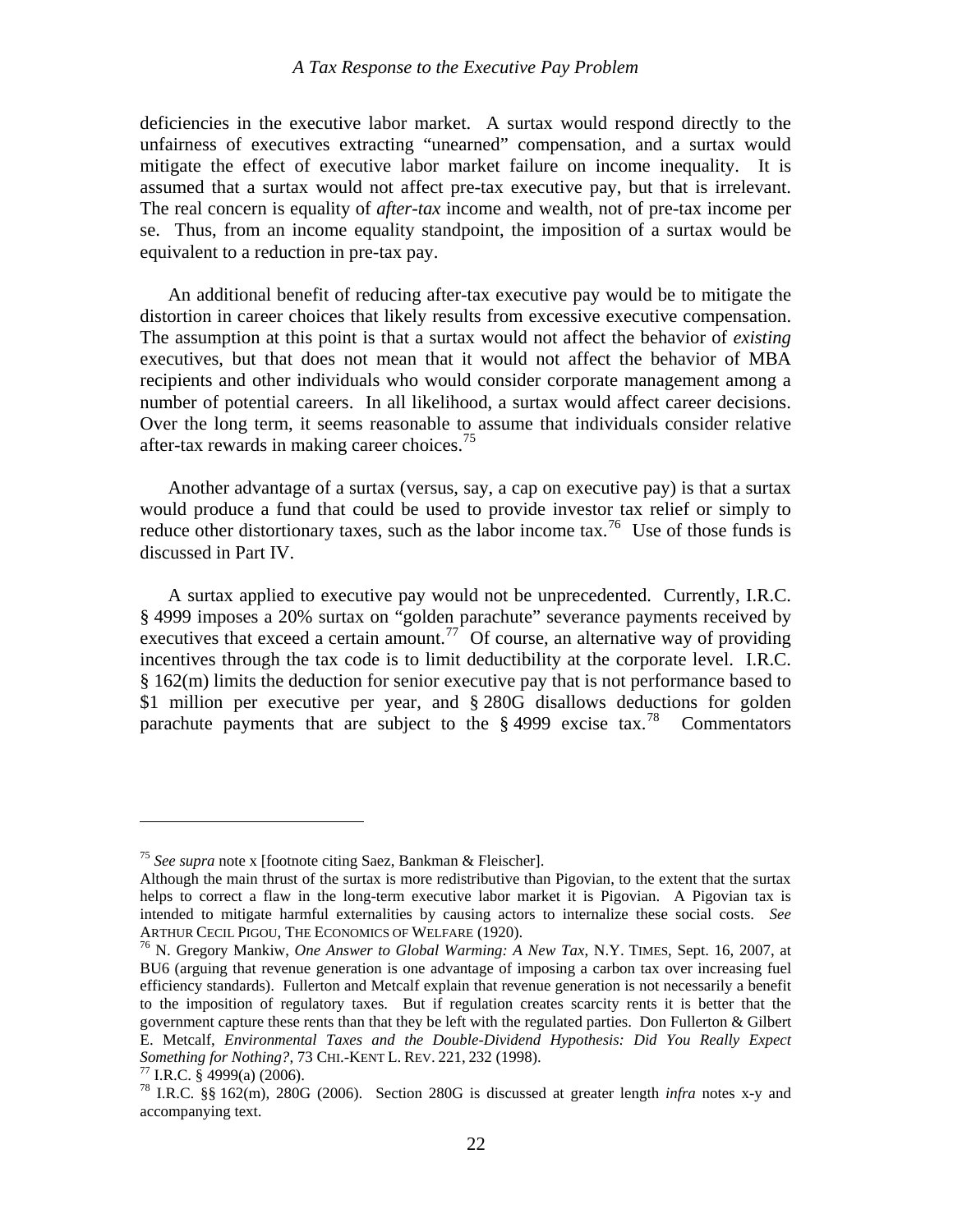<span id="page-24-0"></span>generally agree that these tax incentives have not been successful,  $\frac{79}{2}$  $\frac{79}{2}$  $\frac{79}{2}$  and several have argued for their repeal. $80$  However, stand alone repeal of these provisions is politically unthinkable, as repeal would appear to loosen the reins on executive pay. On the other hand, combining repeal of these provisions with the adoption of the surtax envisioned in this Article could be honestly and convincingly portrayed as regulatory reform rather than regulatory relaxation. The repeal of §§ 162(m), 4999, and 280G would be an attractive side benefit if it could be accomplished in conjunction with the imposition of a surtax. $81$ 

#### **B. The Impact of a Surtax on Executive and Corporate Behavior**

 This section considers the likely effect of a surtax on executive and corporate behavior. To reiterate the point made above, the idea behind an executive pay surtax is redistribution, not behavioral distortion.<sup>[82](#page-24-4)</sup> If the surtax placed downward pressure on executive pay, that would be a bonus. In my view, a surtax would be deemed successful if it resulted in the extraction of a portion of the rents received by executives without materially affecting short- or medium-term corporate or executive behavior.

 The behavioral effects of a surtax can be divided into three categories that will be addressed in turn – labor supply effects, shifting of tax incidence, and avoidance. This section concludes that distortions created by a surtax are likely to be small, quite small relative to the distortions created by coercive regulation of executive pay, an alternative considered in Part V. Putting this in terms of public finance theory,

<span id="page-24-1"></span><sup>79</sup> Brian J. Hall & Jeffrey B. Liebman, *The Taxation of Executive Compensation*, *in* 14 TAX POL'Y AND THE ECON. 1, 1-2 (James M. Poterba ed., Nat'l Bureau of Econ. Research 2000); Gregg D. Polsky, *Controlling Executive Compensation through the Tax Code*, 64 WASH. & LEE L. REV. 877, 881 (2007). <sup>80</sup> [Wolk, others]

<span id="page-24-3"></span><span id="page-24-2"></span><sup>&</sup>lt;sup>81</sup> I thank Andrew Lund and Gregg Polsky for this suggestion. Each of the existing tax rules likely results in a burden on shareholders in the first instance and potentially on other suppliers of capital and/or labor if investors readjust their portfolios in response to these taxes. *See* Joy Sabino Mullane, *Incidence and Accidents: Regulation of Executive Compensation through the Tax Code*, 13 LEWIS & CLARK L. REV. 485 (2009).<br><sup>82</sup> It may be useful to compare the aim and effect of I.R.C § 162(m), which, unlike the surtax considered

<span id="page-24-4"></span>here, *was* intended to shape behavior. As noted above § 162(m) limits the deductibility of nonperformance based pay received by certain senior executives, and this provision was a response to a perceived market failure that resulted in excessive "safe" compensation. Congress was concerned that executives, who at the time received their compensation mainly in the form of salary and guaranteed bonuses, were acting too conservatively and that their interests were insufficiently aligned with those of shareholders. Section 162(m) was not designed to produce revenue. It was intended to redirect compensation into stock options and other performance based pay, and it had the intended effect. In hindsight, of course, § 162(m) looks like a mistake. The tax rule may have contributed to the boom in stock options that 1) made executives extremely wealthy when the stock market took off in the 1990s, and 2) may have encouraged excessive risk taking in the financial sector that contributed to the 2007- 2008 crisis. Hall & Liebman, *supra* note X [Bureaucrats], at 36 (finding that salary reductions post-1993 were more than offset by additional stock option grants); Polsky, *supra* note X, at 917-20 (documenting the widespread belief among informed observers that § 162(m) contributed to the options explosion, but also noting the lack of clear cut empirical evidence).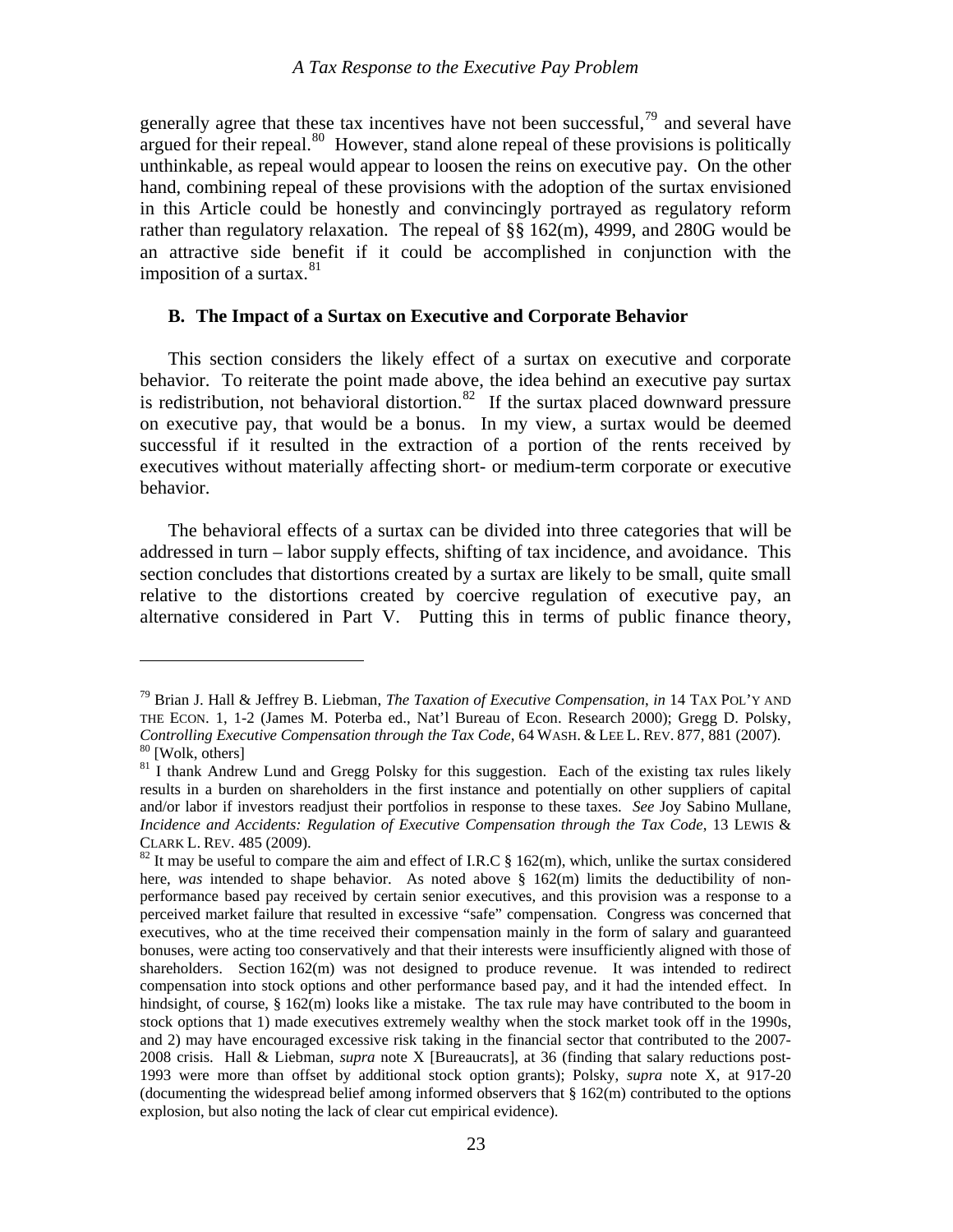<span id="page-25-0"></span>minimal expected distortion suggests that a surtax on executive pay might be a "good" tax, bearing low efficiency costs.<sup>[83](#page-25-1)</sup> The primary concern arising from this analysis is that executive pay might be increased to compensate for the surtax. This "gross up" concern will play a role in thinking about surtax design as well as the optimal use of surtax proceeds in Part IV.

# **1. Executive Labor Supply and Income Elasticity**[84](#page-25-2)

 A surtax on executive pay would increase the effective marginal tax rate faced by covered executives. For example, at current tax rates, the imposition of a flat 10% surtax would increase the marginal federal rate to 45%, and increase marginal combined federal and state rates to 50% or more. One might be concerned that an increase in marginal tax rates of this magnitude might adversely impact executive labor supply, but economists have concluded that the labor supply elasticity for "prime-age males" is close to zero,  $85$  and this finding appears to hold even for high income taxpayers. For example, Moffitt and Wilhelm studied the response of high income males to the tax rate reductions enacted in 1986 and found no evidence that hours worked were affected by the rate cut.<sup>[86](#page-25-4)</sup>

 Adjusting hours worked is just one possible response to changes in tax rates. Taxpayers might also respond by shifting the timing or type of income or by engaging in greater or lesser tax avoidance activities. In a seminal 1995 paper, Martin Feldstein argued that all responses to tax reflect deadweight losses, and stressed the importance of looking beyond labor supply effects.[87](#page-25-5) Recent studies embrace this view and investigate the effect of taxes on the elasticity of taxable income (ETI).

 High income taxpayers exhibit greater ETI than low or moderate income taxpayers, probably because high income taxpayers have more flexibility to shift the

<span id="page-25-1"></span> $83$  *See* HARVEY S. ROSEN, PUBLIC FINANCE 292 ( $6<sup>th</sup>$  ed. 2002) (explaining that the excess burden or deadweight loss of a tax is a function of the degree of distortion in behavior resulting from substitution away from the taxed factor).

<span id="page-25-2"></span><sup>&</sup>lt;sup>84</sup> For a general overview of the evidence concerning labor supply and taxable income elasticity of high income taxpayers, *see* LOUIS KAPLOW, THE THEORY OF TAXATION AND PUBLIC ECONOMICS 80-90 (2008).

<span id="page-25-3"></span><sup>85</sup> Emmanuel Saez et al., *The Elasticity of Taxable Income with Respect to Marginal Tax Rates: A Critical Review*, J. ECON. LITERATURE (forthcoming 2011) (manuscript at 1, on file with author); Joel Slemrod, *Methodological Issues in Measuring and Interpreting Taxable Income Elasticities*, 51 NAT'L TAX J. 773, 774 (1998). These studies focus on male individuals as a proxy for primary wage earners. I would not expect any substantial difference in labor supply or taxable income elasticities between male and female executives.

<span id="page-25-4"></span><sup>86</sup> Robert A. Moffitt & Mark Wilhelm, *Taxation and the Labor Supply Decisions of the Affluent*, *in* DOES ATLAS SHRUG? THE ECONOMIC CONSEQUENCES OF TAXING THE RICH 193, 221 (Joel B. Slemrod ed., 2000). Moffitt and Wilhelm analyzed Survey of Consumer Finances data for male heads of households between 25 and 54 years of age in 1983. The mean AGI for their high MTR (or "rich")

<span id="page-25-5"></span>subsample was \$169,000 in 1983 and \$287,115 in 1989, the second panel period. *Id.* at 205-206. 87 Martin Feldstein, *The Effect of Marginal Tax Rates on Taxable Income: A Panel Study of the 1986 Tax Reform Act*, 103 J. POL. ECON. 551, 552 (1995). *See also* Saez et al., *supra* note X, at 1 (noting that "under some assumptions *all* responses to taxation are symptomatic of deadweight loss").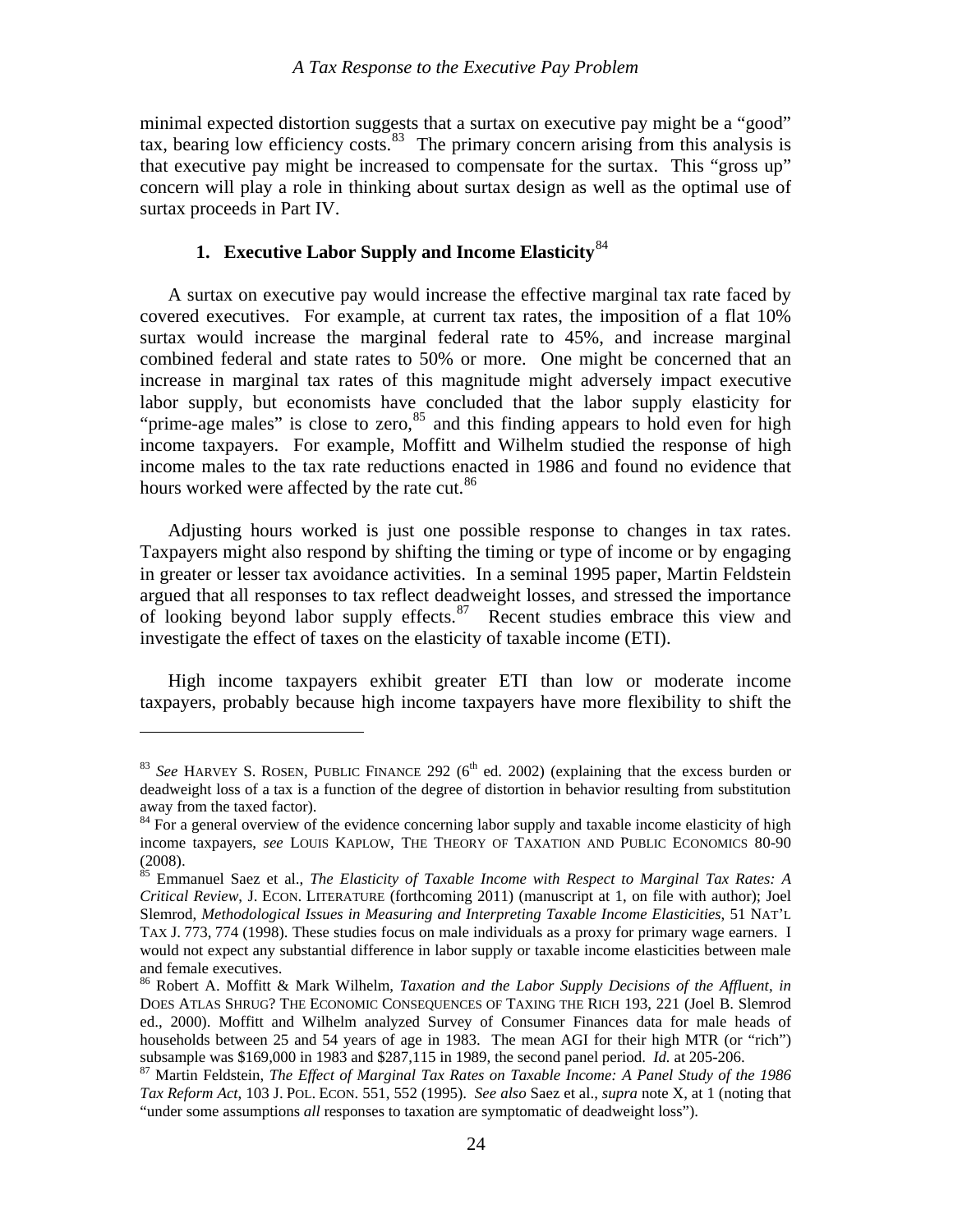timing and composition of their income.<sup>[88](#page-26-0)</sup> However, studies of executive responsiveness to tax rates have failed to find significant non-transitory ETI.

 Austan Goolsbee examined the responsiveness of corporate executives to the increase in marginal tax rates that came into effect in  $1993$ .<sup>[89](#page-26-1)</sup> Goolsbee found a significant reduction in taxable income, but he found that the reduction was almost entirely attributable to acceleration in the exercise of stock options undertaken to gain advantage of the lower 1992 tax rates. Once he eliminated stock option compensation from his analysis, Goolsbee concluded that corporate executives essentially failed to respond to the Clinton era tax hikes.<sup>[90](#page-26-2)</sup>

 Hall and Liebman replicated Goolsbee's analysis, extended it back through the 1980s, and concluded that the timing of option exercise was not explained by changes in marginal tax rates, but by stock market movements.<sup>[91](#page-26-3)</sup> Essentially, they found that executives exercise options following a big run up in stock prices. Nonetheless, on the question of the responsiveness of executives to changes in marginal tax rates, Hall and Liebman's findings were consistent with those of Goolsbee in that their elasticity results "fail[ed] to suggest large permanent effects of marginal tax rates on taxable income." $^{92}$  $^{92}$  $^{92}$ 

 Eissa and Giertz generated elasticity results that were similar to Goolsbee's for the Clinton era tax hike.<sup>[93](#page-26-5)</sup> However, their analysis of the Bush era tax cuts generated negative long-run elasticities,  $94$  and they concluded that their results, and Hall and

<span id="page-26-0"></span><sup>88</sup> Nada Eissa & Seth Giertz, *Trends in High Incomes and Behavioral Responses to Taxation: Evidence from Executive Compensation and Statistics of Income Data* 2, (Cong. Budget Office, Working Paper No. 14, 2006), *available at* http://www.cbo.gov/ftpdocs/77xx/doc7711/2006-14.pdf (citing studies). Eissa and Giertz generate ETI figures for high income taxpayers from IRS Statistics of Income data that are an order of magnitude greater than the executive ETIs. Bradley T. Heim, *The Effect of Recent Tax Changes on Taxable Income: Evidence From a New Panel of Tax Returns*, 28 J. POL'Y ANALYSIS & MGMT. 147, 156 tbl.4 (2009) estimates gross taxable income elasticities in excess of 1.0 for taxpayers with incomes in excess of \$500,000. His elasticity estimates for the entire population of taxpayers are not significantly affected by adding controls for shifting income from C corporation to S corporation form or across time, but he does not specifically address whether shifting may be contributing to the elasticities he finds at the high end of the income distribution.

<span id="page-26-1"></span><sup>89</sup> Austan Goolsbee, *What Happens When You Tax the Rich? Evidence from Executive Compensation*, 108 J. POL. ECON. 352 (2000). The marginal tax rate (federal only) on income in excess of \$250,000 increased from 31% to 39.6% in 1993.

<sup>90</sup> *Id.* at 352. Excluding options, the elasticity was 0.14. *Id.* at 372.

<span id="page-26-3"></span><span id="page-26-2"></span><sup>91</sup> Hall & Liebman, *supra* note X [Bureaucrats], at 2.

<span id="page-26-4"></span> $92$  *Id.* at 41, n.19. As Goolsbee notes, "permanent" is a misnomer in this context. These analyses capture changes in income occurring over a few years. They do not capture changes in choice of occupation, the decision to retire early, or similar very long term effects of taxes. *See* Goolsbee, *supra* note X, at 366, n.15.

<span id="page-26-5"></span> $93$  The authors calculated a non-transitory ETI of 0.19 for a large group of executives and a nontransitory ETI of 0.73 for executives earning in excess of \$1 million. Eissa & Giertz, *supra* note X, at 52 tbl.4.1, 59 tbl.4.8. To put these figures into perspective, net of tax share elasticities in excess of 1.0 are considered high. An elasticity greater than  $(1 - t)/t$ , where t is the tax rate, would result in an inverse relationship between tax increases and revenue collection. Slemrod, *supra* note X, at 775.

<span id="page-26-6"></span><sup>94</sup> Eissa & Giertz, *supra* note X, at 52 tbl.4.1, 59 tbl.4.8.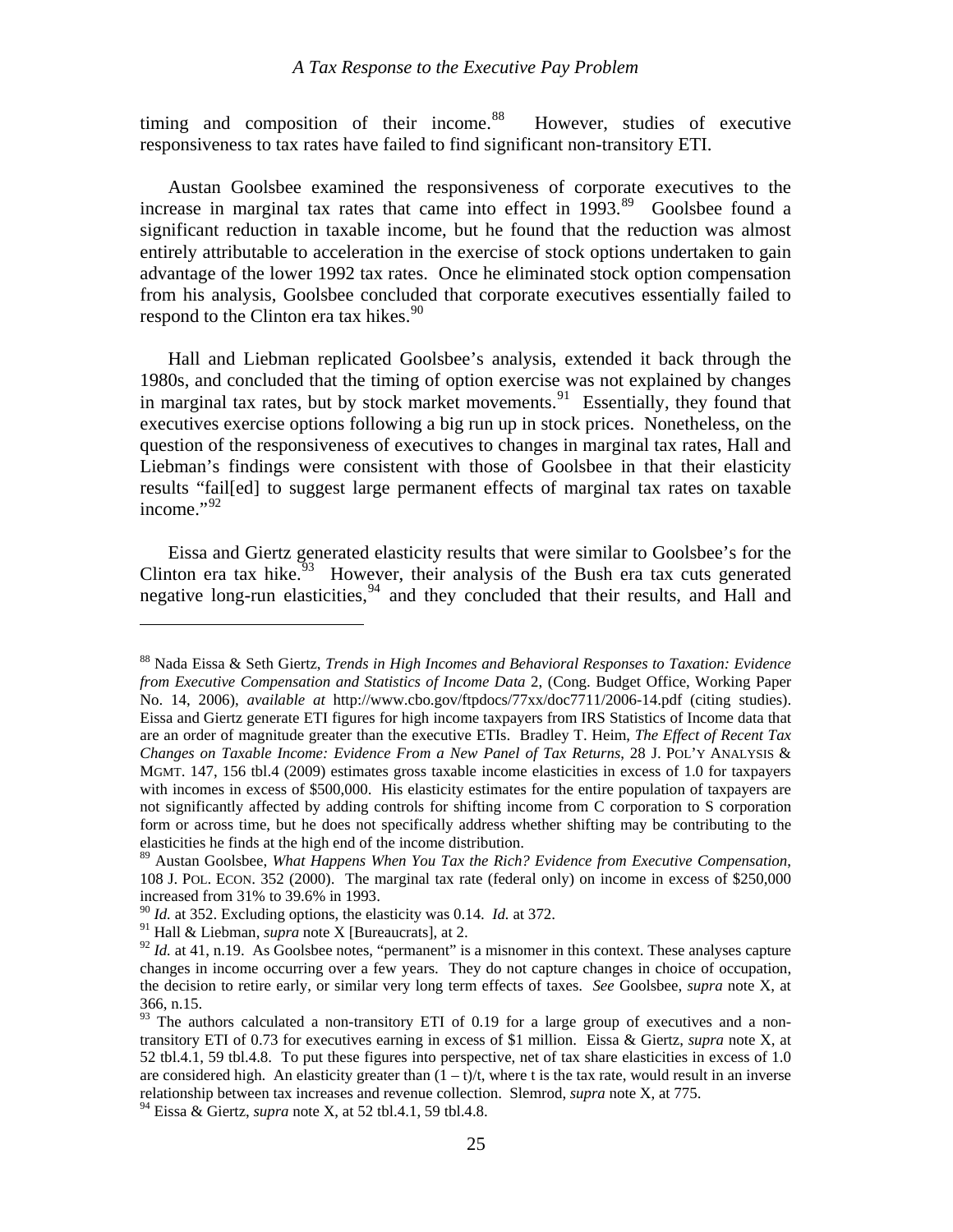<span id="page-27-0"></span>Liebman's, could not be considered definitive given the variation in elasticities between periods and the generation of elasticities with signs that were the opposite of those predicted by theory.<sup>[95](#page-27-1)</sup> In sum, despite some inconsistent results, the literature suggests that the long-run elasticity of the income of corporate executives to tax rate changes is modest, much less than the elasticity of high income taxpayers generally.  $96$ 

 Goolsbee's analysis suggests that one response of corporate executives to changes in tax rates might lie in the timing of the tax realization of equity compensation. Although Goolsbee's findings and interpretation were contested by Hall and Liebman, it would not be surprising to observe accelerated exercise of vested, in-the-money stock options occurring prior to the imposition of a surtax on executive pay, assuming the lead time was adequate to arrange for early exercise. Such acceleration, however, does not seem particularly problematic as long as the surtax that is enacted is permanent.<sup>[97](#page-27-3)</sup> First, as suggested by Hall and Liebman's analysis, the impact of marginal tax rates on option exercise may be of second order importance behind the impact of market movements generally. Second, even if exercise is accelerated at the margin, the result is simply the conversion of in-the-money options into stock, which may have little effect on executive incentives.<sup>[98](#page-27-4)</sup>

#### **2. Incidence and Economic Effect of an Executive Compensation Surtax**

 A surtax placed on executive pay would be borne by the executives and their firms in some combination. In adopting a surtax, Congress could bar firms from explicitly compensating executives for the increased taxes, but could not prevent firms from increasing compensation to implicitly "gross up" covered executives. For several reasons, however, it seems unlikely that executives would be fully grossed up with respect to an executive pay surtax. Moreover, if one thought that partial gross ups were likely, the surtax rate could be increased to achieve the desired reduction in executive after-tax income.

<span id="page-27-2"></span><span id="page-27-1"></span><sup>95</sup> *Id.* at 2, 4. 96 *Supra* notes X. Victor Fleischer suggested to me that the tournament nature of the executive labor market may help explain relatively low executive income elasticities. Over the long run, taxes may affect career decisions, but once an executive has entered into and succeeded in the tournament to become a senior executive, her labor supply is unlikely to be affected by changes in marginal tax rates. *See* Edward P. Lazear & Sherwin Rosen, *Rank-Order Tournaments as Optimum Labor Contracts*, 89 J. POL. ECON. 841 (1981) for a presentation of a tournament model of the executive labor market.<br><sup>97</sup> Of course no tax rule is actually permanent, but the idea here is of a nominally permanent measure

<span id="page-27-3"></span>rather than a surtax analog of, e.g., a one-time tax holiday for repatriation of profits held outside the U.S. *See*, *e.g.*, Kristina Peterson, TAX-REPATRIATION HOLIDAY GATHERS SOME STEAM, WALL ST. J. ONLINE, June 23, 2011, http://wsj.com (search "Tax-Repatriation Holiday").

<span id="page-27-4"></span><sup>&</sup>lt;sup>98</sup> As stock options move into the money, i.e., as it becomes more and more probable that they will be exercised at a profit, they begin to look more and more like stock from an incentive perspective. RICHARD A. BREALEY ET AL., PRINCIPLES OF CORPORATE FINANCE 577 (9th ed. 2008). Of course, an executive who exercises an option may sell some of the underlying shares to satisfy the tax bill, but to the extent that the underlying shares are retained the incentive properties of in-the-money options and stock are similar.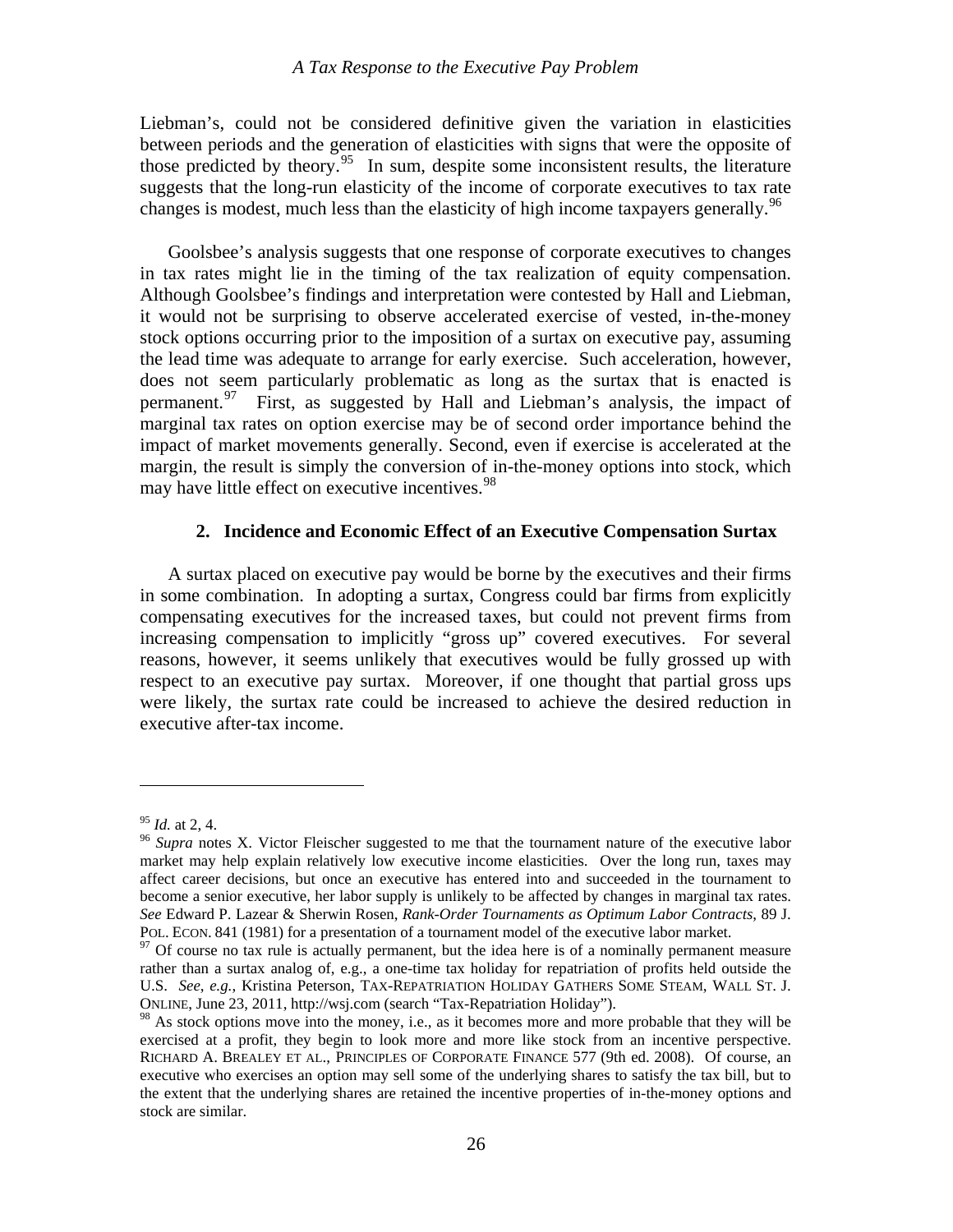#### **a. Incidence**

<span id="page-28-0"></span> At first blush, one might think that there would be little risk of executives passing a surtax on to their firms. Given the extremely high income and wealth of public company executives, particularly of large company CEOs, one might think that pay levels serve more as markers of relative success and standing in the executive firmament than as limitations on consumption.<sup>[99](#page-28-1)</sup> And, of course, relative compensation rankings would be unaffected by a surtax placed on executive pay. By this line of reasoning, one would expect executives to fully bear the impact of a surtax.

 However, our experience with I.R.C. §§ 280G and 4999 suggests that the issue is more complicated.<sup>[100](#page-28-2)</sup> Enacted in 1984, these two provisions disallow corporate level tax deductions for and impose an executive level excise tax on excessive severance or "golden parachute" payments. Golden parachute payments are excessive under the tax code if they exceed three times an executive's average compensation over the five year period leading up to the executive's termination due to a change in corporate control.<sup>[101](#page-28-3)</sup> Congress apparently intended that the restriction on deductibility and imposition of a surtax would limit golden parachute payments to three times average compensation, and, initially, that was the result. Over time, however, companies began to enter into golden parachute agreements that allowed for payments in excess of three times average compensation and promised to gross up executives for the excise tax, putting them in the economic position that they would have been in had §§ 280G and 4999 never been enacted.<sup>[102](#page-28-4)</sup>

 In cases in which executives were able to negotiate gross up provisions in their golden parachute agreements, the executive level surtax was fully passed on to their firms. The executives who negotiated these gross ups generally faced the prospect of an extremely large after-tax payday, even without the gross up. Thus, the golden parachute experience undermines the argument that executives only care about nominal compensation.

<span id="page-28-1"></span><sup>&</sup>lt;sup>99</sup> In a recent paper, Christa Bouwman finds that local geography affects CEO pay, and she presents evidence suggesting that envy better explains the geographic effect than does local labor market competition or the effect of leading firms in a local market. *See* Christa H.S. Bouwman, The Geography of Executive Compensation (Aug. 2011) (unpublished manuscript, *available at* http://faculty.weatherhead.case.edu/bouwman/downloads/BouwmanGeographyOfExecComp.pdf). Alternatively, one might think that managers with power would already be extracting as much compensation as possible within the outrage constraint prior to the imposition of a surtax and that the adoption of a surtax would not enable them to extract any more. Hence, executives would not be able to

<span id="page-28-2"></span>pass the surtax on to their firms. This argument is explored further *infra*.<br><sup>100</sup> David I. Walker, *Tax Incentives Will Not Close Stock Option Accounting Gap*, 96 TAX NOTES 851,

<sup>855 (2002).&</sup>lt;br><sup>101</sup> The surtax on "excess parachute payments" is 20%. I.R.C. § 4999(a) (2006).

<span id="page-28-4"></span><span id="page-28-3"></span><sup>&</sup>lt;sup>102</sup> These golden parachute gross ups occurred despite the fact that the cost to firms often far exceeded the benefit to the executives, given the fact that the gross up payments were also subject to the excise tax and constituted non-deductible severance payments. Walker, *supra* note X [Tax Incentives], at 855.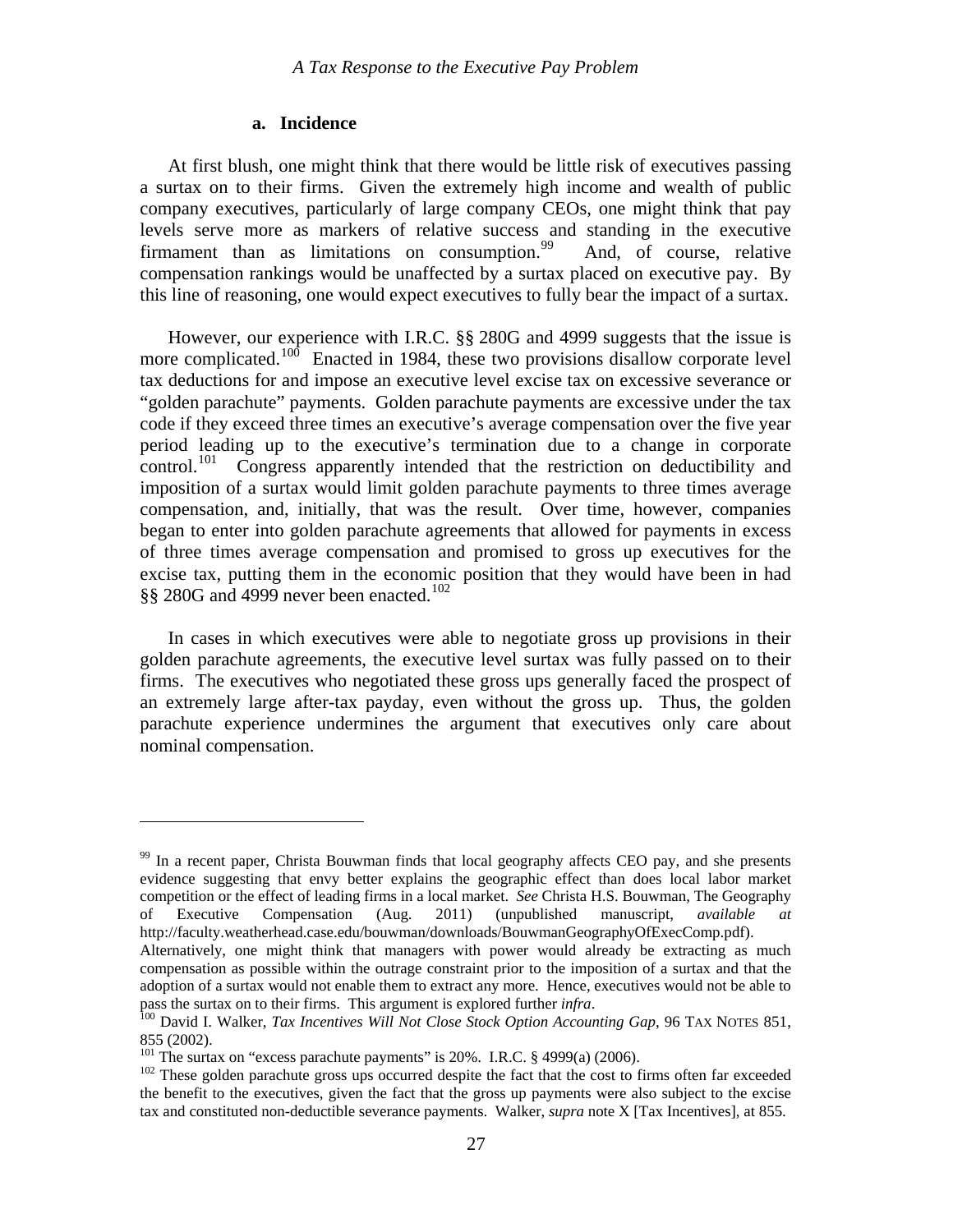So why would an executive pay surtax be less likely to be grossed up, or less likely to be fully grossed up? Without a convincing theory of gross ups, it is difficult to be definitive, but there are several differences between the golden parachute example and a compensation surtax that are suggestive.

 First, it seems likely that a more specific provision, e.g., a surtax directed at one, specific element of compensation – severance pay – would be grossed up than a more general surtax. A board could conceivably conclude that a golden parachute equal to, say, five times a CEO's average salary was required in order to create the right incentives for her to manage the sale of the company. The board might conclude that with a lesser incentive the CEO might resist a takeover in order to preserve her existing stream of compensation.<sup>[103](#page-29-0)</sup> As a result, the board might conclude that a gross up that preserves the five to one ratio would be worth the cost.<sup>[104](#page-29-1)</sup> A surtax that would be applied to all elements of executive pay would not create this kind of distortion.

 Second, if one adheres to the managerial power view of the executive pay setting process, one would recognize that there are important differences between grossing up golden parachute payments and grossing up a general surtax on executive pay. Compensation is most salient when it is paid, and golden parachute gross ups would be paid only in the event of an executive's termination in association with a change in control. At that point, the executive, and in all likelihood her board, would be departing. The constraint created by investor and financial press outrage over perceived executive pay abuses would have much less force on departing executives and overseers.<sup>[105](#page-29-2)</sup>

 By contrast, a gross up, even an implicit gross up, of a general executive pay surtax would show up as additional compensation in publicly available proxy

<span id="page-29-0"></span><sup>&</sup>lt;sup>103</sup> Corporate boards and compensation consultants argue that golden parachute agreements play a positive role in corporate governance by mitigating the incentives of incumbent managers to resist value adding sales of a company in order to preserve their personal economic and non-pecuniary benefits. *See* Richard P. Bress, *Golden Parachutes: Untangling the Ripcords*, 39 STAN. L. REV. 955 (1987).<br><sup>104</sup> Similar explanations can be given for other specific tax gross ups. For example, companies have

<span id="page-29-1"></span>grossed up CEOs for taxes due on personal use of corporate aircraft in cases in which that use was mandated by corporate security policies. David Yermack, *Flights of Fancy: Corporate Jets, CEO Perquisites, and Inferior Shareholder Returns*, 80 J. FIN. ECON. 211 (2006). Although the dollars at stake would seemingly be small, a board might conclude that since it is requiring an executive to use corporate aircraft, fairness requires that the executive not bear the taxes.

Note also that the existence of a golden parachute agreement acts as a takeover defense, and the larger the after-tax cost of the golden parachute, the stronger the defense. Thus, executives of potential takeover targets might push even harder for gross ups given the multiplier effect of I.R.C. §§ 280G and 4999.

<span id="page-29-2"></span><sup>&</sup>lt;sup>105</sup> The very act of entering into an executive employment agreement committing a firm to gross up an executive for an excess golden parachute payment might be thought to induce outrage. However, until recently, firms were not required to disclose the terms of gross up agreements in the executive compensation discussion and analysis section of their proxy statements. Employment contracts would have been included as exhibits to corporate filings, but gross up agreements buried in appended employment agreements would have been much less salient and much less likely to produce outrage than the eventual reported payments themselves.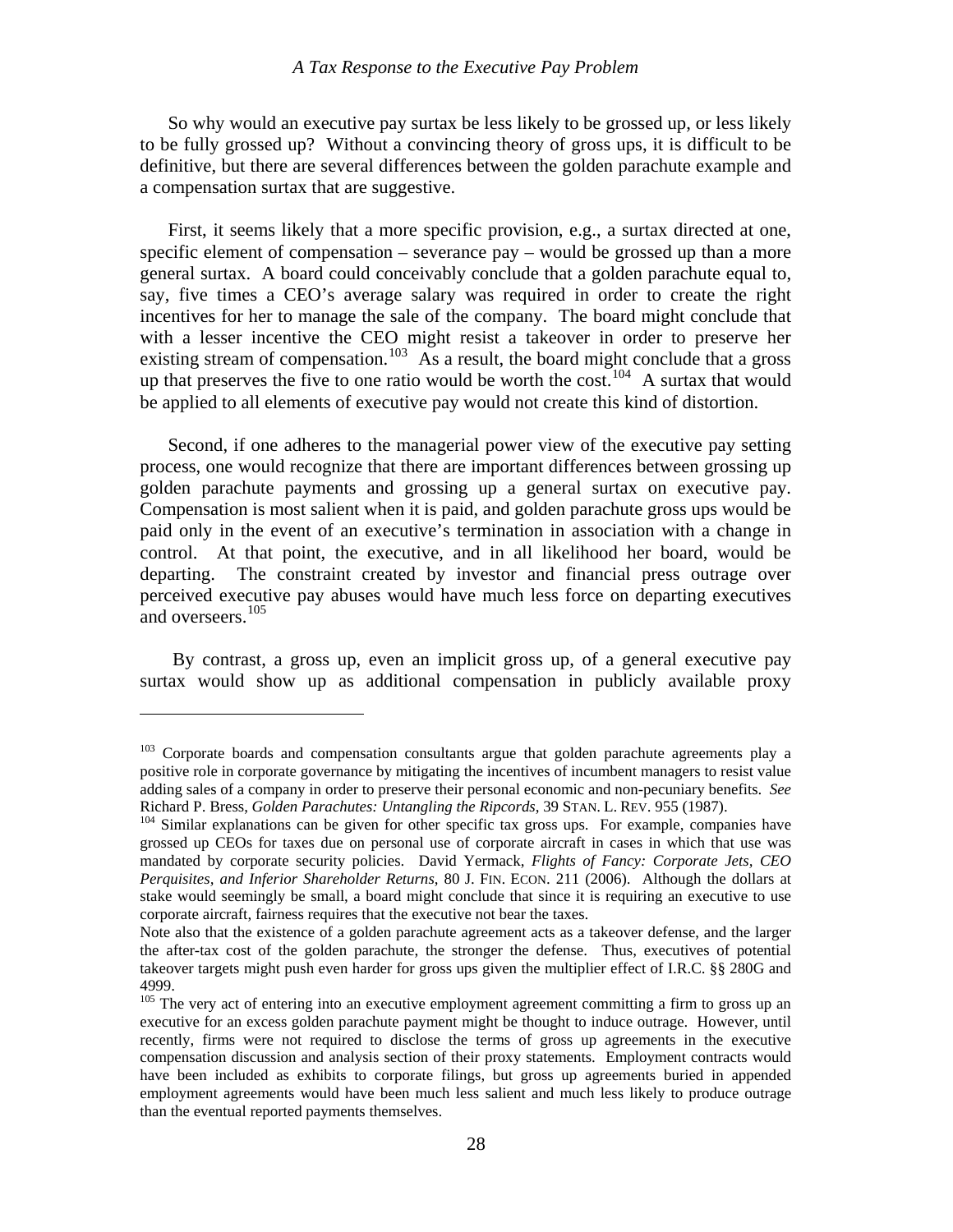statements and in executive pay tables published annually by the New York Times and the Wall Street Journal.<sup>[106](#page-30-0)</sup> These pre-tax levels of pay are highly salient to investors and the financial press, and presumably the outrage constraint works, to the extent it works at all, at the level of reported, pre-tax compensation. It is not obvious why the imposition of an executive pay surtax would loosen the outrage constraint. Thus, it is not clear that executives would have the capacity to extract a gross up, if one accepts the managerial power view. $107$ 

 It is conceivable that outside directors might be willing to endure greater levels of outrage associated with grossing up an executive pay surtax if they felt that gross ups were in the shareholders' interest and that shareholder outrage was misdirected. Some outside directors might believe that the executives at their particular firms are not overpaid, even if public company executives are overpaid generally. Such reasoning would support a gross up. Thus, it would be important for Congress to stress the systematic nature of the executive pay problem – the idea that, given the practice of benchmarking, excess pay at poorly governed firms "infects" pay practices at well governed firms. In other words, directors would need to be convinced that even if their pay practices were beyond reproach, their shareholders were the victims of a failed market and must not be further disadvantaged by surtax gross ups.

 Presumably, a Congress that adopted a surtax approach would explicitly bar gross ups. Congress might also require that compensation committee members certify in their annual proxy materials that the surtax played no role in deliberations over executive pay.<sup>[108](#page-30-2)</sup> A bar would certainly prevent explicit, contractual, golden parachute-type gross ups. Moreover, an exhortation not to compensate executives for the surtax coupled with the requirement of an affirmative certification to that effect might increase the effectiveness of the outrage constraint and provide boards with an additional moral lever in refusing to gross up executives with respect to the surtax.

<span id="page-30-0"></span><sup>&</sup>lt;sup>106</sup> To be sure, tax gross ups covering personal use of corporate aircraft and other perks are also disclosed in annual proxy statements. However, these amounts are included in a catchall "other annual compensation" category in the summary compensation table and, until recently, the gross up details were either buried in footnotes to the statements or not provided at all. *See* Regulation S-K, Item  $402(c)(2)(ix)(B)$ , 17 C.F.R. § 229.402 $(c)(2)(ix)(B)$  (2011) (requiring disclosure of tax gross ups in the "other compensation" category); Executive Compensation and Related Person Disclosure, Securities Act Release No. 8732A, Exchange Act Release No. 54,302A, Investment Company Act Release No. 27,444A, 2006 WL 2589711 (Sept. 8, 2006) (adopting amendments to the disclosure requirements for executive compensation that require separate identification and quantification of tax gross ups). An implicit gross up of an executive pay surtax taking the form of increased salary, bonus, or incentive pay would be disclosed in the appropriate pay category and presumably would be more salient.

<span id="page-30-1"></span><sup>&</sup>lt;sup>107</sup> It is an oversimplification, but if executives have substantial influence over their own pay and if that pay is limited by an outrage constraint, one would expect executives to increase their pay up to that constraint. Pay would rise or fall only to the extent that factors internal or external to the company served to tighten or loosen the outrage constraint.

<span id="page-30-2"></span><sup>&</sup>lt;sup>108</sup> *Cf.* 15 U.S.C. § 7241 (2006) (requiring CEO/CFO certification of the accuracy of financial statements).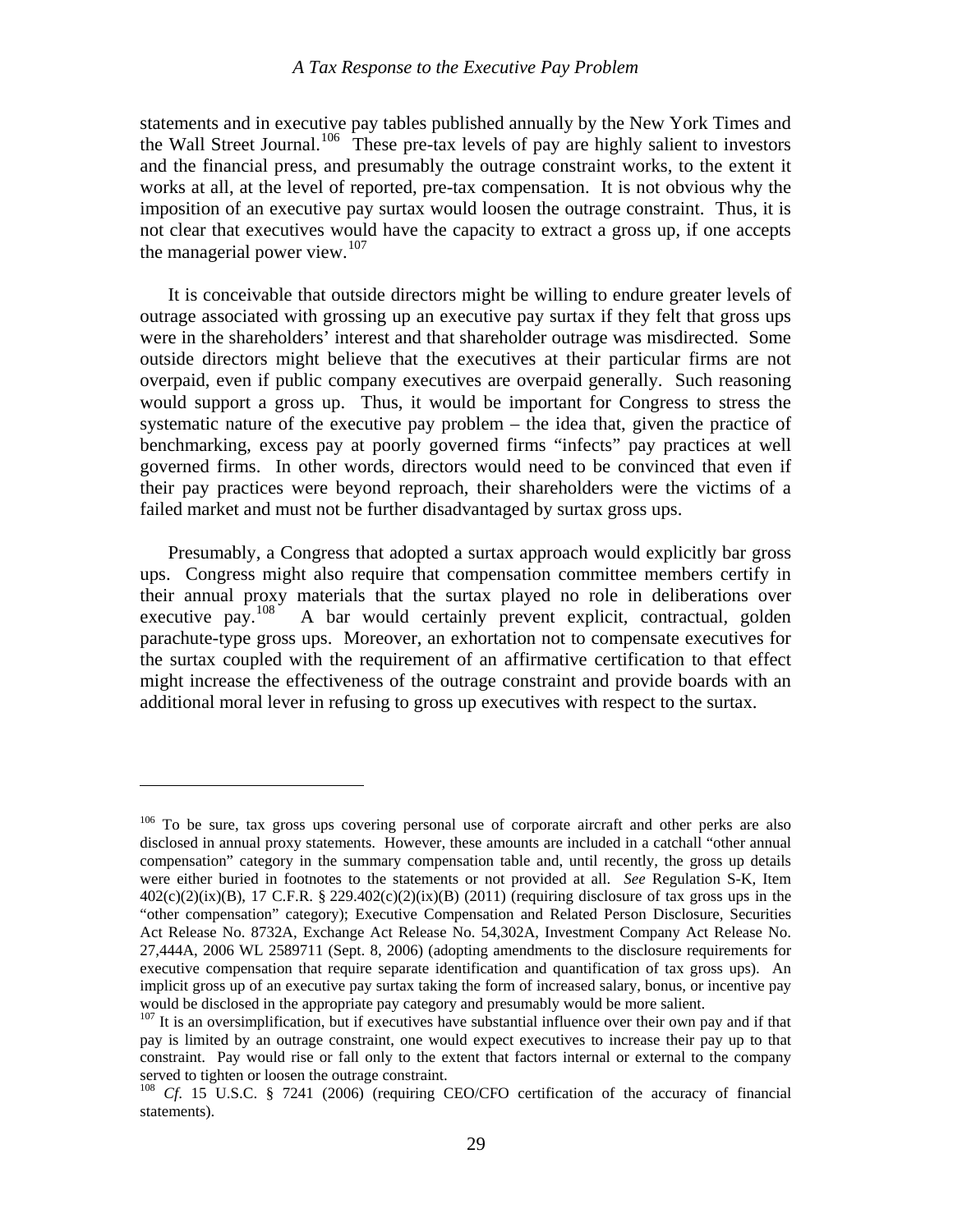<span id="page-31-0"></span> The story of escalating executive pay over the last several decades is to some extent a story of a shift in norms that now permit executives to receive pay that is several hundred times that of ordinary workers. Agency problems have always existed in the modern public corporation, but presumably social norms helped limit executive pay prior to the 1990s. Properly crafted, an executive pay surtax might help reestablish norms of acceptable pay practices. At the least, careful attention to design should mitigate concerns regarding gross ups.

\* \* \* \* \*

 At the other end of the spectrum from excise taxes on golden parachute payments are general personal income tax rate increases. An executive pay surtax seems to fall somewhere in between, so before concluding this subsection it is worth considering whether executives are able to shift the incidence of general tax rate increases onto their employers. Eissa and Giertz suggest that one reason that executive income elasticities might be lower than those of high income taxpayers generally might be that executives are able to pass tax rate hikes on.<sup>[109](#page-31-1)</sup> If executives do not bear the burden of rate hikes, these executives would not have the same incentives to shift income or otherwise avoid the tax. However, this story, while plausible, would presumably only work in one direction. Managers with power over their own pay would demand to be grossed up for tax hikes, but would not be inclined to pass on the benefit of cuts in their tax rates. Thus, the managerial power view suggests that executive elasticities would be low with respect to tax increases that are passed on, but would be significant with respect to rate cuts, which would be retained by the executives. There is no evidence, however, that the Reagan or Bush era tax cuts resulted in significant, positive elasticities for executives, $110$  and no evidence of which I am aware that executives pass on general rate increases to their employers.

 In sum, while we certainly cannot dismiss the possibility that executives would be able to shift the incidence of an executive pay surtax onto employers, the surtax seems quite different than the executive-level taxes that have been fully grossed up in the past. Moreover, a properly designed surtax should not loosen the outrage constraint on executive pay and provide scope for pay increases that would compensate for the surtax. Finally, even in cases in which executive level taxes have been fully grossed up, the response was not immediate. To the extent that firms increased compensation to offset all or a portion of an executive pay surtax, the increases would likely be gradual, ensuring that current executives would bear a real reduction in after-tax pay.

#### **b. The Economic Impact of Surtax Gross Ups**

<span id="page-31-2"></span><span id="page-31-1"></span><sup>&</sup>lt;sup>109</sup> Eissa & Giertz, *supra* note X, at 27.<br><sup>110</sup> Hall and Liebman included the 1981 and 1986 marginal tax rate reductions in their analysis and found non-transitory elasticities that were very small or negative. Hall & Liebman, *supra* note X [Executive Compensation], at 39-41. Eissa and Giertz examined the 2001 rate reductions and found negative elasticity. Eissa & Giertz, *supra* note X, at 3.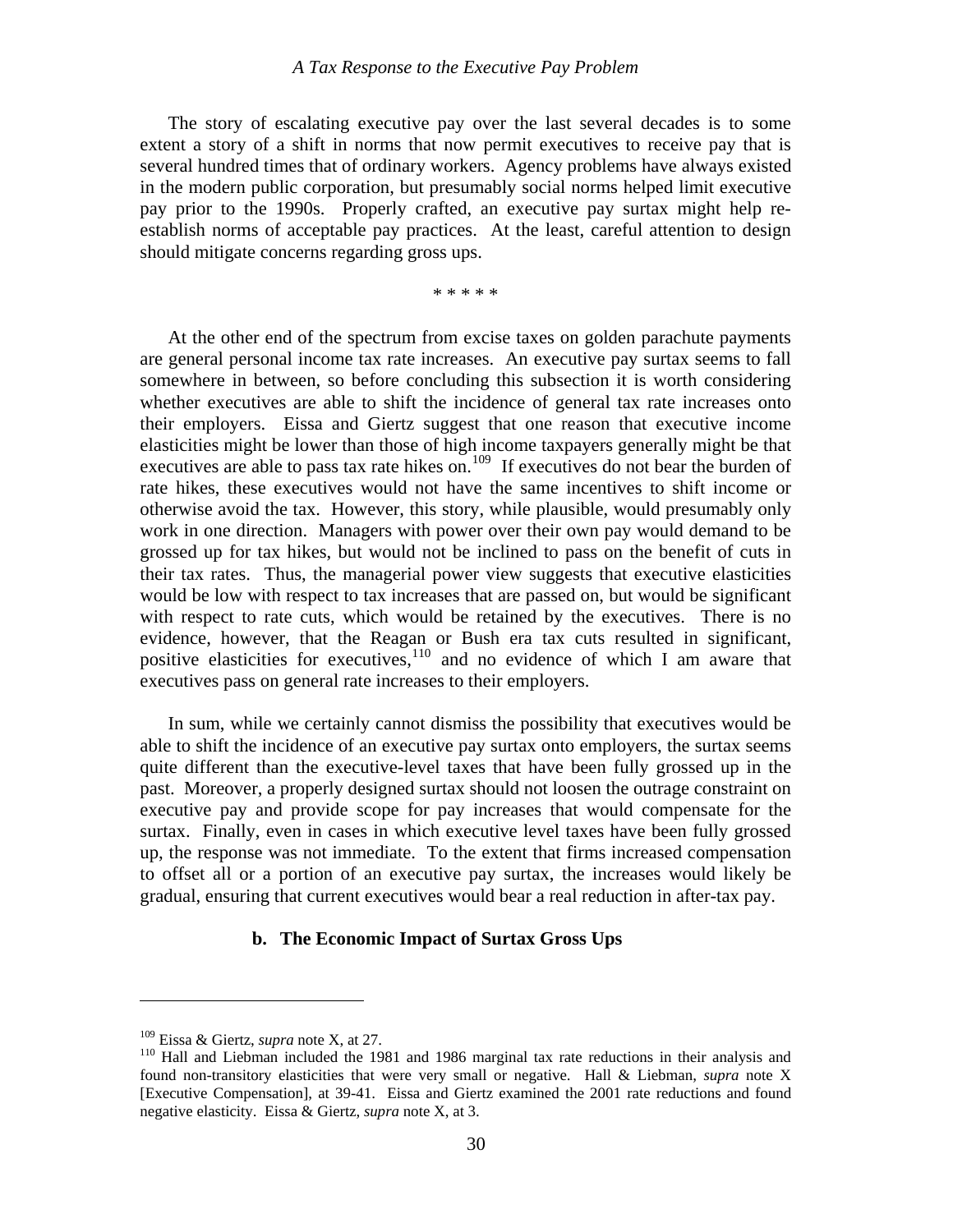Taken in isolation, the imposition of a surtax on excessive executive pay that was partially grossed up would have two effects. Executive after-tax compensation would be reduced somewhat, but the existing distortions in corporate investment would be exacerbated. If executives were able to fully shift the incidence of a surtax onto their employers, the surtax would not reduce after-tax pay, but would more greatly exacerbate investment distortions. If one thinks that surtax gross ups would be complete and immediate, a surtax is simply a bad idea. However, if one believes that gross ups are likely to be partial, at most, and to occur gradually, if at all, one may favor the imposition of a surtax, particularly once one realizes that refunding the proceeds of a surtax to investors can ensure that distortions in corporate investment decisions will not be exacerbated by the imposition of a surtax, even in the case of a full gross up. Moreover, assuming that surtax proceeds are refunded to investors, the impact of a partial gross up on executive after-tax income (and investment decisions) could be offset by increasing the surtax rate. Investor tax relief is taken up in earnest in Part IV. It should be apparent from the discussion in this subsection, however, that ensuring that the imposition of a surtax would not exacerbate investment distortions provides a compelling rationale for linking investor tax relief to the adoption of a surtax.

 Imagine a surtax imposed at a 10% rate on executive pay in excess of \$1 million per year. Suppose a CEO's total compensation for the year was expected to be \$2 million, generating a surtax of \$100,000. Absent any gross up, the surtax would reduce the executive's after-tax compensation by \$100,000, and \$100,000 would be available for investor tax relief or other purposes.

 Now imagine that executives are fully grossed up for a surtax. Assuming a 35% marginal rate of tax on ordinary income, a full gross up would require additional pay of  $$182,000$ <sup>[111](#page-32-0)</sup>. This pay increment would cover the  $$118,000$  surtax on the entire grossed up amount of \$2.182 million and the additional \$64,000 tax at ordinary income rates on the gross up. At a 35% marginal corporate rate, the after-tax cost to the firm of supplying this gross up would be  $\frac{$1,000}{112}$  $\frac{$1,000}{112}$  $\frac{$1,000}{112}$  Note that this after-tax cost is exactly the same as the surtax collected from the executive. In aggregate, refunding the surtax to investors would just keep them whole as long as corporate marginal tax rates and executive marginal rates (excluding the surtax) were the same.<sup>[113](#page-32-2)</sup> Moreover,

1

<span id="page-32-0"></span> $111$ <sup>111</sup> The formula for determining the gross up amount (GUA) is as follows.

<span id="page-32-1"></span> $GUA =$  (surtax rate \* pay in excess of surtax threshold) /  $(1 -$  surtax rate – exec MTR on ordinary inc.).  $112$  Assuming repeal of I.R.C. § 162(m), there would be no question as to the full deductibility of the gross-up of the surtax. If I.R.C. § 162(m) were to be retained, the gross-up would need to be provided in the form of performance-based pay to ensure deductibility. But doing so would not be difficult. A firm could simply increase the number of shares underlying an option grant to provide a fully deductible gross up under I.R.C. § 162(m).

<span id="page-32-2"></span> $I<sup>113</sup>$  To be more exact, refunding the surtax to investors keeps them whole with respect to a full gross up as long as the firm's corporate marginal tax rate equals or exceeds the executive's marginal tax rate (excluding the surtax).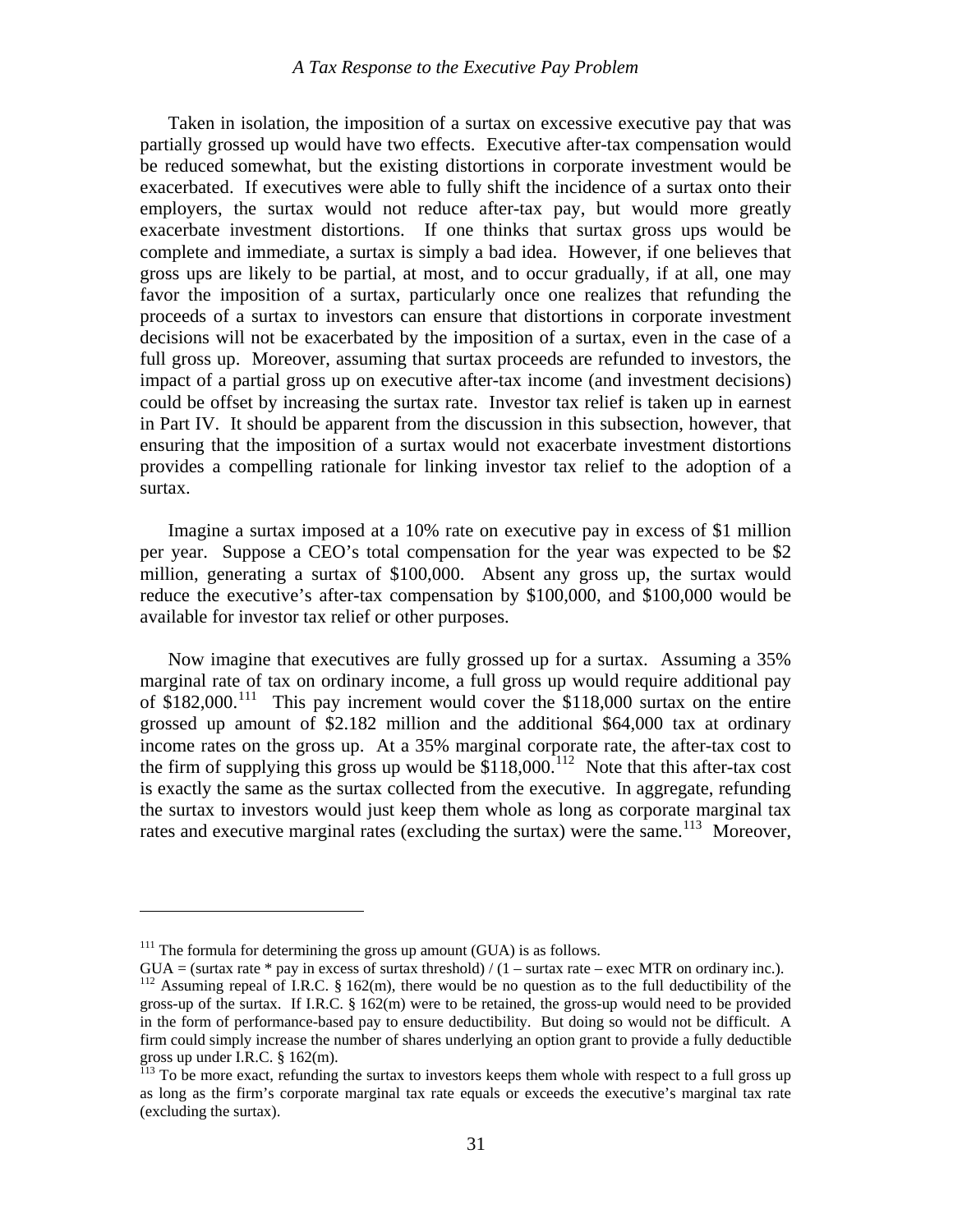<span id="page-33-0"></span>it is readily apparent that in the case of full gross ups, increasing the surtax rate would do nothing more than increase the circular flow of funds.<sup>[114](#page-33-1)</sup>

 Now suppose that executives are able to shift 50% of a surtax onto their employers. Under the facts above, the gross up would be reduced from \$182,000 to \$91,000. The overall effect in this scenario would be to reduce the executive's aftertax compensation by \$50,000 (relative to the no surtax, no gross up scenario) and, assuming that all surtax proceeds are refunded to investors, increase net investor returns by  $$50,000$ .<sup>[115](#page-33-2)</sup>

 Finally, assume 50% shifting to employers but imagine that the surtax rate is increased to 20%. The end result would be a \$100,000 reduction in executive after-tax compensation and, assuming full refunding, a net \$100,000 benefit to investors, which, in aggregate, matches the economics of a 10% surtax with no gross up.<sup>[116](#page-33-3)</sup> To be clear, in the case of partial gross ups, the desired reduction in after-tax executive pay can generally be achieved by increasing the surtax rate, and refunding surtax proceeds to investors ensures that distortions in investment decisions resulting from extraction of excessive pay will be mitigated, not worsened. The two cases, are not identical, however. Nominal compensation in the 10% surtax, no gross up scenario remains at \$2 million. Nominal compensation in the 20% surtax, 50% gross up scenario increases to \$2.22 million. The implications of this difference for the design of investor tax relief are taken up in Part IV.

# **3. The Creation of an Executive Pay Target or Focal Point**

1

Experience with  $\S 162(m)$  suggests that the creation of an executive pay threshold for the purpose of imposing a surtax or a prohibition would have the unintended consequence of serving as an invitation to firms paying less than the threshold to increase pay levels. This is a drawback, but a fairly minor one. As we will see in Part V, the pernicious effect of unintentionally setting a pay target would be much greater in the case of coercive regulation because, in order to limit the inefficiency associated with one-size-fits-all compulsory regulation, caps on pay would almost certainly be set at a much higher level than thresholds for applying a surtax.

<span id="page-33-1"></span><sup>&</sup>lt;sup>114</sup> Suppose, for example, that the surtax was increased to 20% of pay in excess of \$1 million per year and that the executive is fully grossed up so as to receive after gross up salary of \$2 million. The gross up amount would be \$444,444. The surtax collected would be \$288,889. Incremental ordinary income tax collected would be \$155,555. The employer's after-tax cost of funding the gross up would be \$288,889.

<span id="page-33-2"></span><sup>&</sup>lt;sup>115</sup> In other words, the surtax collected and made available for investor tax relief (\$109,000) would exceed the after tax cost of providing the gross up (\$59,000, at a 35% marginal rate) by \$50,000.<br><sup>116</sup> Under the same assumptions as before, increasing the surtax rate to 20% implies a full gross up

<span id="page-33-3"></span>amount of \$444,444 and a 50% gross up amount of \$222,222. With pre-tax compensation of \$2,222,222 the executive would face a compensation surtax of \$244,444 (20% of \$1,222,222) and additional tax at ordinary income rates of \$77,777 (35% of \$222k) yielding total incremental taxes of \$322,222. Given the \$222,222 pre-tax gross up amount, the executive would be down \$100,000 after tax. The firm's after-tax cost of supplying the gross up would be \$144,444 (65% of \$222,222), which is \$100,000 less than the surtax collected from the executive.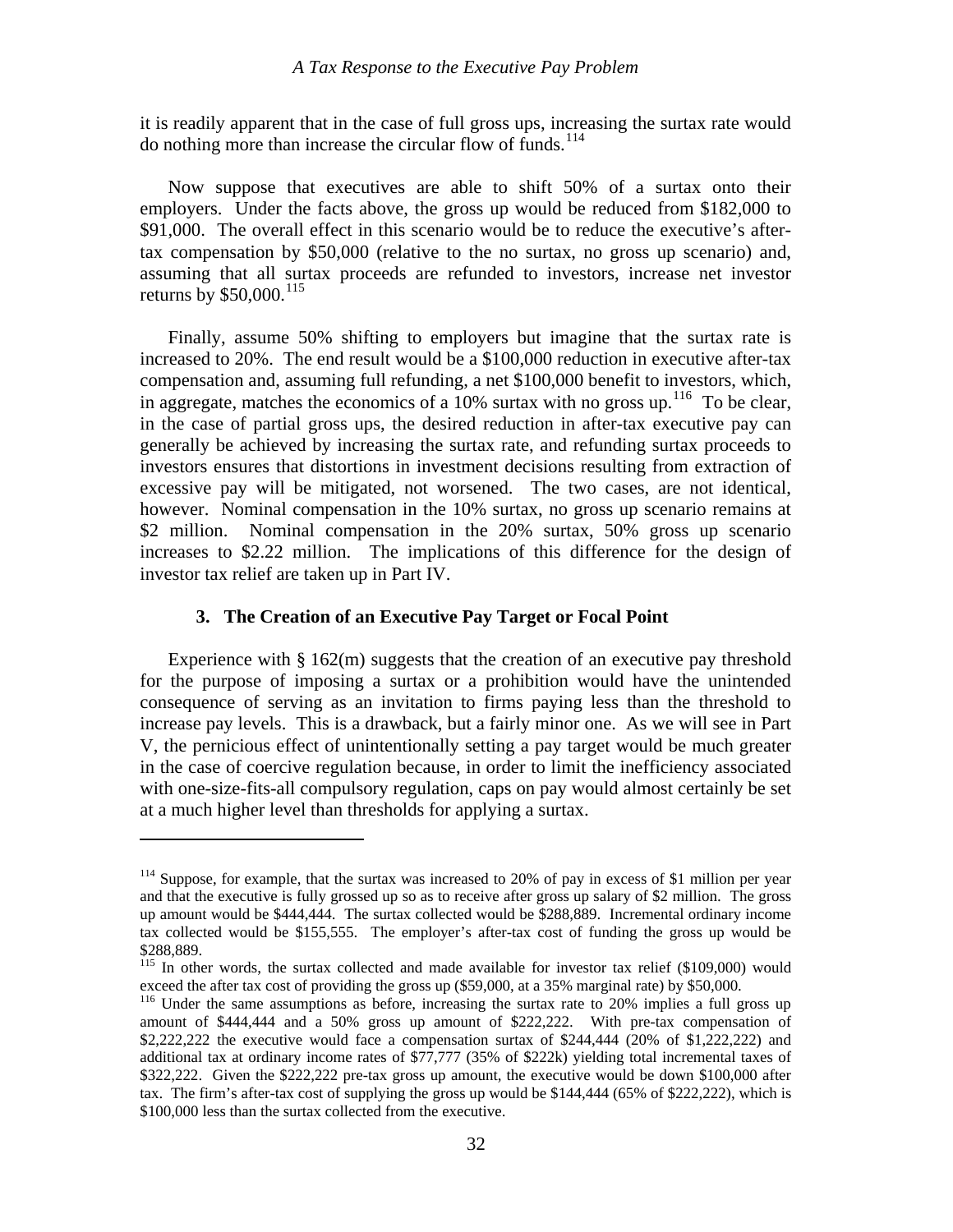<span id="page-34-0"></span> As noted above, § 162(m) limits corporate tax deductions for non-performance based senior executive pay to \$1 million per executive per year. Section 162(m) was not designed to produce revenue. It was intended to redirect compensation into stock options and other forms of performance based pay, which remain fully deductible. In 1992 when § 162(m) was enacted, \$1 million per year was at the high end of the CEO salary range. Section  $162(m)$  did have the desired effect of shifting pay into performance based channels, but it also acted as a focal point or target, as much as it did as a cap, on non-performance based pay. Following the enactment of  $\S 162(m)$ , CEOs who received salaries below \$1 million per year tended to receive larger pay increases, and CEOs whose pay was furthest below \$1 million per year tended to receive the largest pay increases.<sup>[117](#page-34-1)</sup> It appears that companies read  $\S 162(m)$  as endorsement of CEO salaries up to \$1 million per year.

 I will argue in Part V that the focal point problem is less pernicious in the case of a surtax than a pay cap. Nonetheless, the focal point concern would provide an argument for adopting a relatively low initial threshold for applying a surtax and gradually increasing the rate at higher levels of income.

#### **4. Avoidance and Other Responses**

 $\overline{a}$ 

 Subsection 2, above, considered who, between firms and executives, would bear the burden of a surtax on executive pay. However that tension is resolved, firms and executives working together would have an incentive to avoid the surtax altogether if they could. This section considers possible avoidance strategies ranging from changes in compensation design or increased use of deferred compensation to shifts in organizational form. This section also briefly considers the potential impact of a surtax on after-tax incentives and on ex ante employment decisions.

# **a. Compensation Design from a "Global" Contracting Perspective**

 Myron Scholes and Mark Wolfson popularized a way of thinking about tax planning for executive pay that they called a global contracting approach.<sup>[118](#page-34-2)</sup> Their quite sensible idea was that employers and executives should select compensation instruments that minimize the combined tax burden and share the tax savings. However, they also recognized that compensation decisions entail non-tax costs and benefits, such as the creation of desirable incentives, that must be taken into account in compensation planning.

 This subsection applies this global tax perspective in considering whether the impact of a surtax could be avoided in full or in part by issuing incentive stock options

<span id="page-34-1"></span><sup>117</sup> *See* David G. Harris & Jane R. Livingstone, *Federal Tax Legislation as an Implicit Contracting Cost Benchmark: The Definition of Excessive Executive Compensation*, 77 ACCT. REV. 997 (2002).<br><sup>118</sup> MYRON S. SCHOLES ET AL., TAXES AND BUSINESS STRATEGY: A PLANNING APPROACH (3d ed. 2005).

<span id="page-34-2"></span>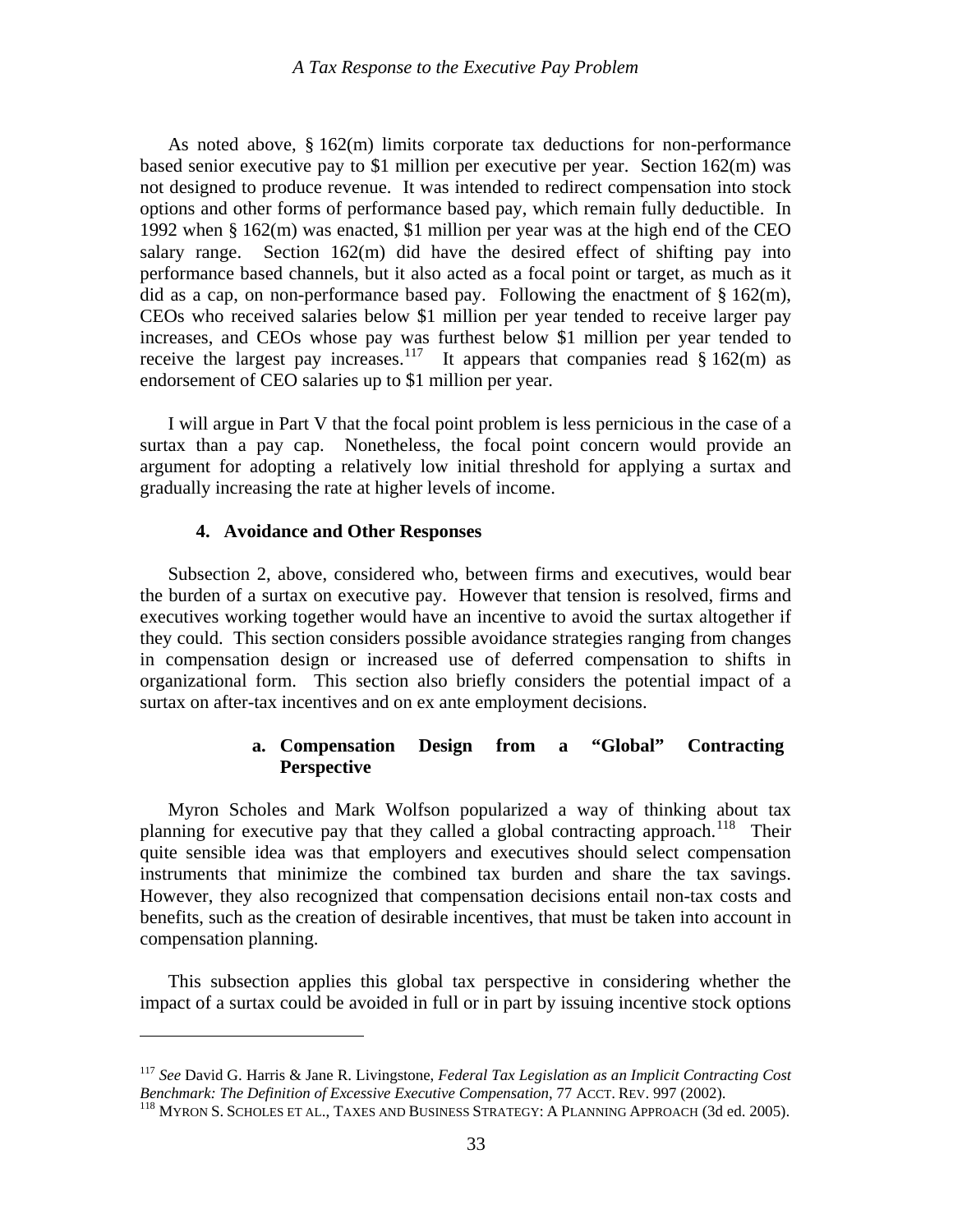<span id="page-35-0"></span>(ISOs) in lieu of nonqualified stock options (NQSOs), by increasing the use of equity compensation or deferred compensation generally, or by channeling compensation into non-taxed perks. The short answers are no, no, and perhaps yes, but only to a limited extent. $^{119}$  $^{119}$  $^{119}$ 

# **i. ISOs versus NQSOs**

 $\overline{a}$ 

 From a global contracting perspective, the most obvious compensation adjustment to consider in response to the imposition of a surtax on ordinary compensation income would be a switch from non-qualified stock options to incentive stock options.<sup>[120](#page-35-2)</sup> ISOs become increasingly tax advantaged as the rate of tax on executive ordinary income increases, and the incentive properties of the two types of options are essentially identical. Under current tax laws, however, the scope to shift from NQSOs to ISOs would be very limited. If limits on the size of ISO awards were raised, avoidance could be curtailed by applying the compensation surtax to ISO gains at exercise.

 To unpack this, we must begin with a brief summary of the tax treatment of ISOs and NQSOs. The difference between the market price of the underlying stock and an NQSO's exercise price is included in the ordinary income of the optionee at exercise, and the employer that granted the option is entitled to a deduction in the same amount and in the same period for compensation paid. Going forward, the employee holds the underlying stock as a capital asset with basis equal to the market value of the stock at exercise.

 If holding period and other requirements are satisfied, ISOs are not taxed until the underlying stock is sold, and the optionee is taxed at capital gains rates on the entire gain on the option.<sup>[121](#page-35-3)</sup> For the optionee, ISO treatment converts ordinary income into capital gain and permits deferral of tax beyond the point of exercise.<sup>[122](#page-35-4)</sup> However, the issuing firm pays a price in that no compensation deduction is allowed with respect to options taxed as ISOs. As these descriptions suggest, the relative tax advantage of ISOs versus NQSOs depends on the rate of tax on employee ordinary income, employee capital gains, and corporate income. All else being equal, ISOs become

<span id="page-35-1"></span><sup>&</sup>lt;sup>119</sup> Readers who have a limited appetite for detailed analyses of the tax treatment of equity pay may wish to take my word with respect to the first two propositions and skip ahead to subsection (4)(a)(iii), which considers increased use of non-taxed perks.

<span id="page-35-2"></span><sup>&</sup>lt;sup>120</sup> I use the term "ordinary compensation income" to reflect the idea that a surtax would apply to an executive's compensation income reported on Form W-2 that is today taxed as ordinary income. The surtax would not apply to other sources of ordinary income such as interest income. In addition, the surtax would not apply to all income from services, such as gains on founders' stock (*see* Victor Fleischer, *Taxing Founders' Stock*, UCLA L. REV. (forthcoming 2011)) or (at least as a first pass) gains on ISOs taxed as capital gain.

<span id="page-35-3"></span><sup>&</sup>lt;sup>121</sup> I.R.C §§ 421(a), 422(a) (2006). In order to qualify for ISO tax treatment, shares underlying ISO must be held for at least two years following the grant of the option and at least one year following option exercise.

<span id="page-35-4"></span> $122$  Deferral is only advantageous in this situation if option expiration is approaching and the employee has a non-tax reason for holding the underlying shares beyond exercise.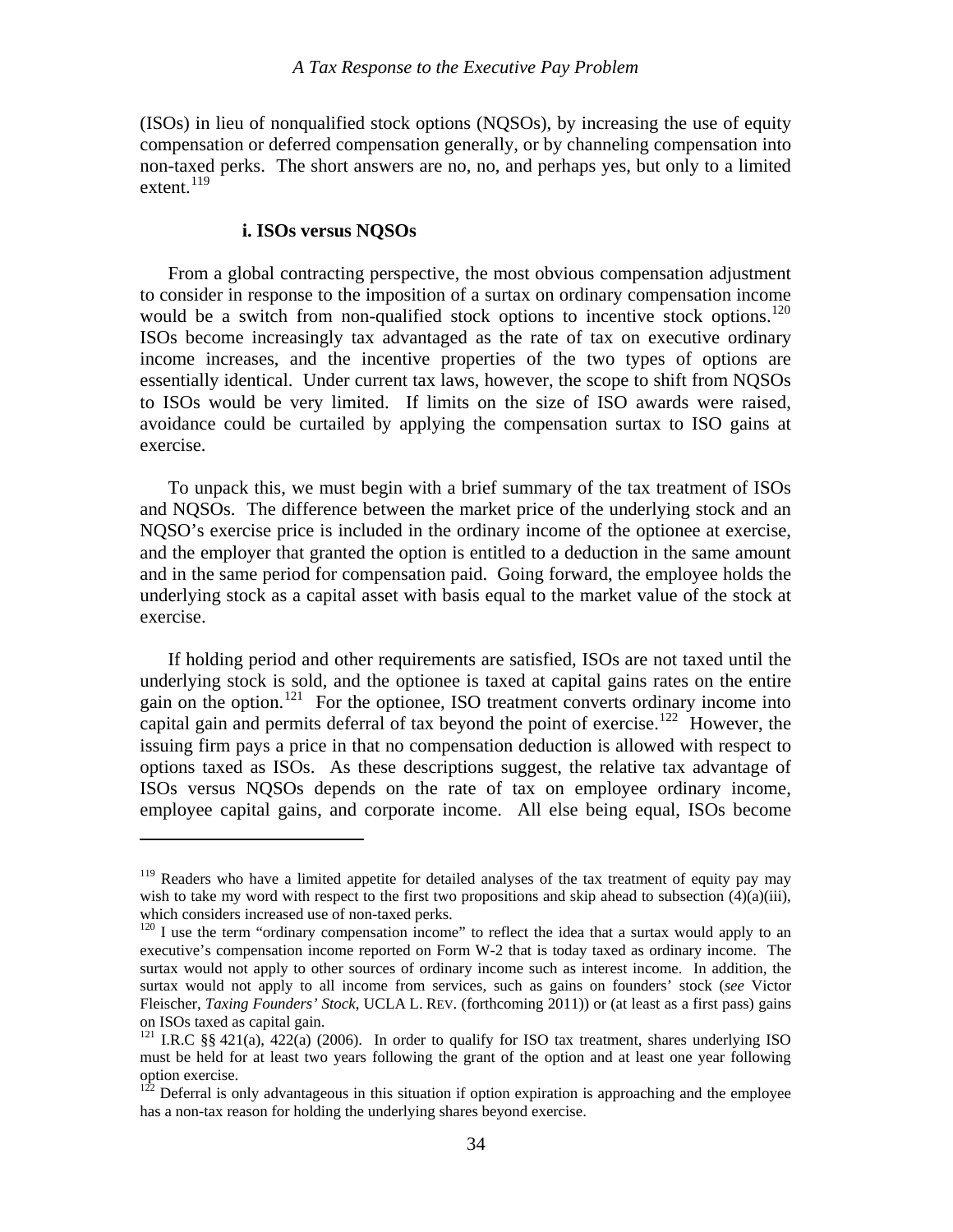more attractive as the rate of tax applied to employee ordinary compensation income increases.

 At current top marginal tax rates for executives and corporations, non-qualified options are preferred over ISOs from a global contracting perspective.<sup>[123](#page-36-0)</sup> However, if a 10% surtax were to be applied to executive compensation income, including gains from the exercise of non-qualified options, high marginal rate firms and executives would be roughly indifferent between the two types of options.<sup>[124](#page-36-1)</sup> At a 15% surtax, ISOs would clearly be tax preferred.<sup>[125](#page-36-2)</sup>

Given the ability to carryover losses from previous years,<sup>[126](#page-36-3)</sup> many corporations face effective tax rates that are less than the 35% nominal effective rate, and another way to look at the ISO/NQSO tradeoff is in terms of the breakeven corporate tax rate. At current top marginal individual rates, non-qualified options remain tax preferred until the effective corporate rate falls below  $24\%$ .<sup>[127](#page-36-4)</sup> With a 10% surtax, ISOs would be taxed preferred at any firm facing an effective marginal rate of 35% or less.<sup>[128](#page-36-5)</sup> In sum, the imposition of a surtax on executive compensation income would make ISOs relatively more attractive and, in fact, tax preferred at many firms. Put another way, to the extent that executives and firms could shift from the use of non-qualified options to ISOs, they would be able to partially avoid the impact of the surtax in many situations.

 Of course, if one thought there was a significant risk that the economic impact of a compensation surtax could be avoided by shifting pay into ISOs, one solution would be to apply the surtax to all options – ISO or NQSO – at the time of exercise. Doing so would not be administratively burdensome as the paper gains on ISOs at exercise are already treated as an adjustment in computing the Alternative Minimum  $\text{Tax.}^{129}$  $\text{Tax.}^{129}$  $\text{Tax.}^{129}$ 

<u>.</u>

<span id="page-36-0"></span><sup>&</sup>lt;sup>123</sup> SCHOLES ET AL., *supra* note X, at 230. Non-qualified options are preferred from a global tax perspective when the corporate tax rate is greater than the ratio of the tax rate on the optionee's ordinary compensation income minus the effective tax rate on the optionee's capital gains over one minus the effective capital gains rate. The effective capital gains rate reflects the deferral beyond exercise of taxation on ISO gains. In the calculations that follow, I have assumed a nominal executive capital gains rate of 15% and deferral for one year at an after-tax rate of 5%, yielding an effective capital gains rate of 14.3%. At a 35% marginal rate on ordinary compensation income, the breakeven corporate tax rate is 24%. Thus, NQSOs are jointly preferred for firms facing effective marginal rates equal to the 35% top stated rate.

<span id="page-36-1"></span> $124$  Increasing the marginal rate on ordinary compensation income from 35% to 45% increases the breakeven corporate marginal rate to 36%, slightly higher than the stated rate. If one assumes that ISOs provide no deferral benefit, such that the effective capital gains rate is equal to the nominal rate, the breakeven corporate rate in this scenario is 35%.

<span id="page-36-2"></span> $125$  At a 50% marginal rate on ordinary compensation income, the breakeven corporate marginal rate is 42%.

<span id="page-36-4"></span><span id="page-36-3"></span><sup>126</sup> *See* I.R.C § 172 (2006) (permitting losses to be carried back two years and forward twenty years). 127 *See supra* note x. 128 *See supra* note x.

<span id="page-36-6"></span><span id="page-36-5"></span><sup>&</sup>lt;sup>129</sup> Applying the surtax to ISO gains at exercise might be thought to be particularly unfair or burdensome in that executives are required to retain shares underlying ISOs for at least one year following exercise in order to qualify for preferential tax rates, I.R.C. § 422(a) (2006), but observers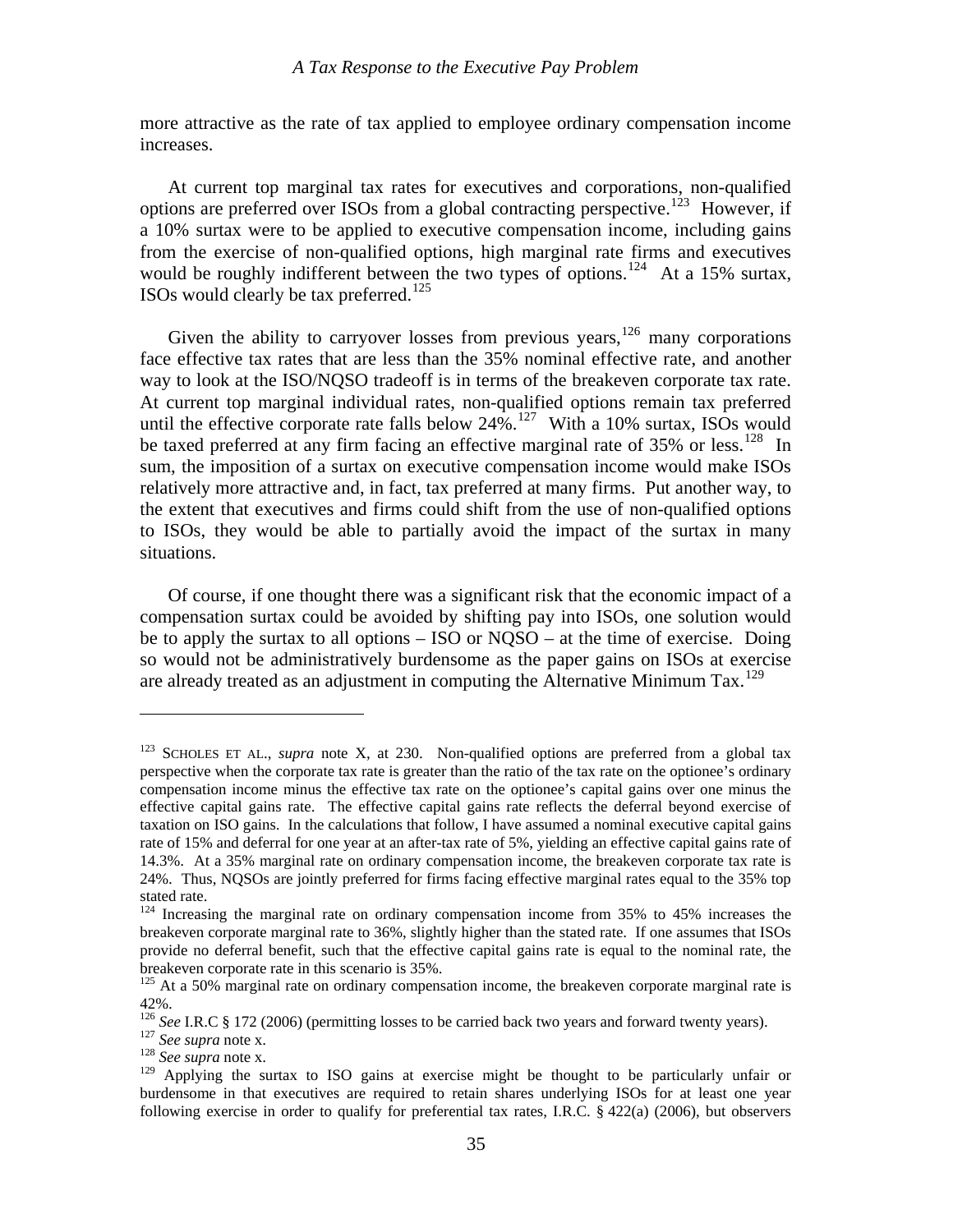<span id="page-37-0"></span> It is not clear, however, that we would need to apply the surtax to ISO exercise because the capacity of firms to issue ISOs to senior executives is extremely limited. The ISO provision of the Code includes a non-inflation adjusted annual limit on ISO grants of  $$100,000$  per recipient.<sup>[130](#page-37-1)</sup> The limit applies to the aggregate fair market value of stock subject to ISOs that first becomes exercisable in a given year, and the dollar limit is based on the market value of the stock subject to the option on the date of grant. Purported ISO shares in excess of this limit are treated as NQSO shares.

 Compensatory options are almost always granted at the money, that is, with an exercise price equal to the fair market value of the underlying stock on the date of grant.<sup>[131](#page-37-2)</sup> Under a reasonable range of assumptions, the per share value of an at-themoney option on the stock of a large public company would be somewhere between  $30\%$  and  $50\%$  of the share price.<sup>[132](#page-37-3)</sup> As a result, the value of an option on shares worth \$100,000 would be around \$30,000 to \$50,000. For a senior corporate executive subject to a surtax on pay, the difference between ISO and NQSO tax treatment on a chunk of compensation this small would be negligible.

 If an executive pay surtax were to be adopted, executives and firms might lobby for an increase in the limitation on ISOs. In such a case, it might make sense to reconsider applying the surtax to ISOs at exercise. Absent an increase in the ISO limitation, the scope for avoidance via ISO issuance seems trivial.

# **ii. Other Equity Based Pay and Deferred Compensation**

may not be seriously concerned about cash flow issues faced by the population of executives who would be subjected to the surtax.

More generally, the application of the AMT to ISO gains at exercise has long been problematic. In cases in which ISO exercise produces a paper gain at exercise, but in which share prices drop before the ISO holding period requirements are satisfied, it often turns out that the former holder has little or no net gain on the ISO, but paid substantial AMT at exercise. Former ISO holders were entitled to a credit for AMT paid on ISO exercise, but that credit could well exceed the tax due on the sale of the underlying shares, creating what is known as the "ISO AMT Trap." Young, relatively low paid tech workers who received a substantial chunk of their compensation in ISOs and fell into the AMT trap provided a fairly compelling case for relief, and Congress provided that relief in 2006. Tax Relief and Health Care Act of 2006, Pub. L. No. 109-432 § 402, 120 Stat. 2922, 2953 (2006) (codified at I.R.C. § 53(e) (2006)) (allowing a refundable tax credit through 2012). However, the same degree of sympathy may not extend to highly compensated executives who would be subject to a surtax.<br><sup>130</sup> I.R.C. § 422(d) (2006).

<span id="page-37-2"></span><span id="page-37-1"></span><sup>&</sup>lt;sup>131</sup> Today, at-the-money option design is ubiquitous because I.R.C. § 409A effectively bars grants of inthe-money options and employees excessively discount out-of-the-money options. David I. Walker, *The Non-Option: Understanding the Dearth of Discounted Employee Stock Options*, 89 B.U. L. REV. 1505, 1508, 1549-50 (2009).

<span id="page-37-3"></span> $132$  The value of an at-the-money option is primarily a function of the time to exercise and the volatility of the stock. The figures provided in the text are based on a six year period to option exercise, stock price volatility ranging from 25% to 50%, no dividends, and a 3% risk free rate.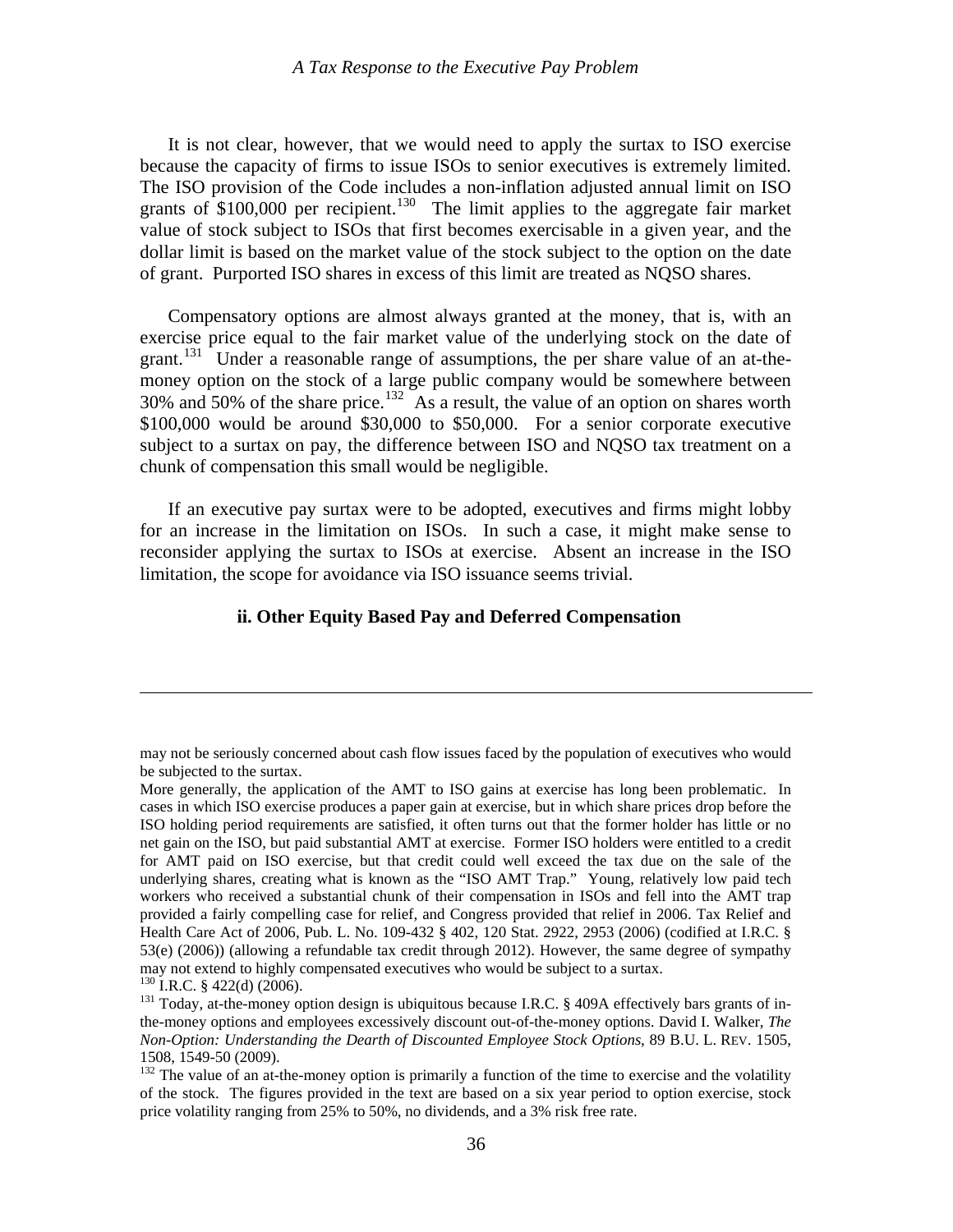A surtax on executive pay would have little or no impact on the attractiveness from a global contracting perspective of non-qualified deferred compensation or of equity based compensation relative to non-equity pay. Thus, equity pay and deferred compensation would not present a significant avoidance opportunity.

 Of course, one would have to take some care in designing a surtax to guard against avoidance through the use of tax advantaged deferred compensation. Under current tax rules, executives can enter into non-qualified deferred compensation arrangements with their employers that defer compensation, earnings on that compensation, and the tax on both until the amounts are received at retirement or other termination from employment.<sup>133</sup> From a global contracting perspective, non-qualified deferred From a global contracting perspective, non-qualified deferred compensation tends to be preferable when an executive's tax rate is likely to be lower at payout than when the compensation is earned, when the employer's tax rate is likely to be higher at payout than when the compensation is earned, or when the employer can invest at a higher after-tax rate than can the executive.<sup>[134](#page-38-1)</sup>

 Suppose, for example, that a surtax was designed to apply to an executive's W-2 compensation in a year. Amounts deferred through a non-qualified plan would not be reported in the year earned and would not be subjected to the surtax. In this case, it would be important to ensure that the deferred compensation was subjected to the surtax when it was paid out. Otherwise, executives and firms could avoid the surtax through non-qualified deferred compensation.

 One might also think at first blush that increasing an executive's effective marginal tax rate by applying a surtax to compensation would encourage deferral by lowering her after-tax investment returns, but a surtax would have no impact on the after-tax savings rates available to an executive outside of a company plan. The surtax would apply only to compensation received in the year. Outside of a company plan, an executive would be taxed on her investment gains at the regular ordinary income rates or capital gains rates that apply to all individual investors.

 Assuming that employer and executive tax rates are not expected to change over time and that non-qualified deferred compensation is attractive at a particular company because the employer can obtain higher after-tax investment returns (perhaps because losses from prior years result in a low effective marginal rate), placing a surtax on executive compensation income would make deferred compensation somewhat less attractive. The reason, in a nutshell, is that the executive-level tax benefit in this scenario is equivalent to imposing tax on the amount deferred in the year earned and exempting subsequent investment gains from tax. As the rate of tax on compensation

<span id="page-38-0"></span><sup>133</sup> Ethan Yale & Gregg D. Polsky, *Reforming the Taxation of Deferred Compensation*, 85 N.C. L. REV. 571, 577 (2007).

<span id="page-38-1"></span><sup>&</sup>lt;sup>134</sup> SCHOLES ET AL., *supra* note X, at 214. Note that employer tax deductions associated with nonqualified deferred compensation are deferred as well.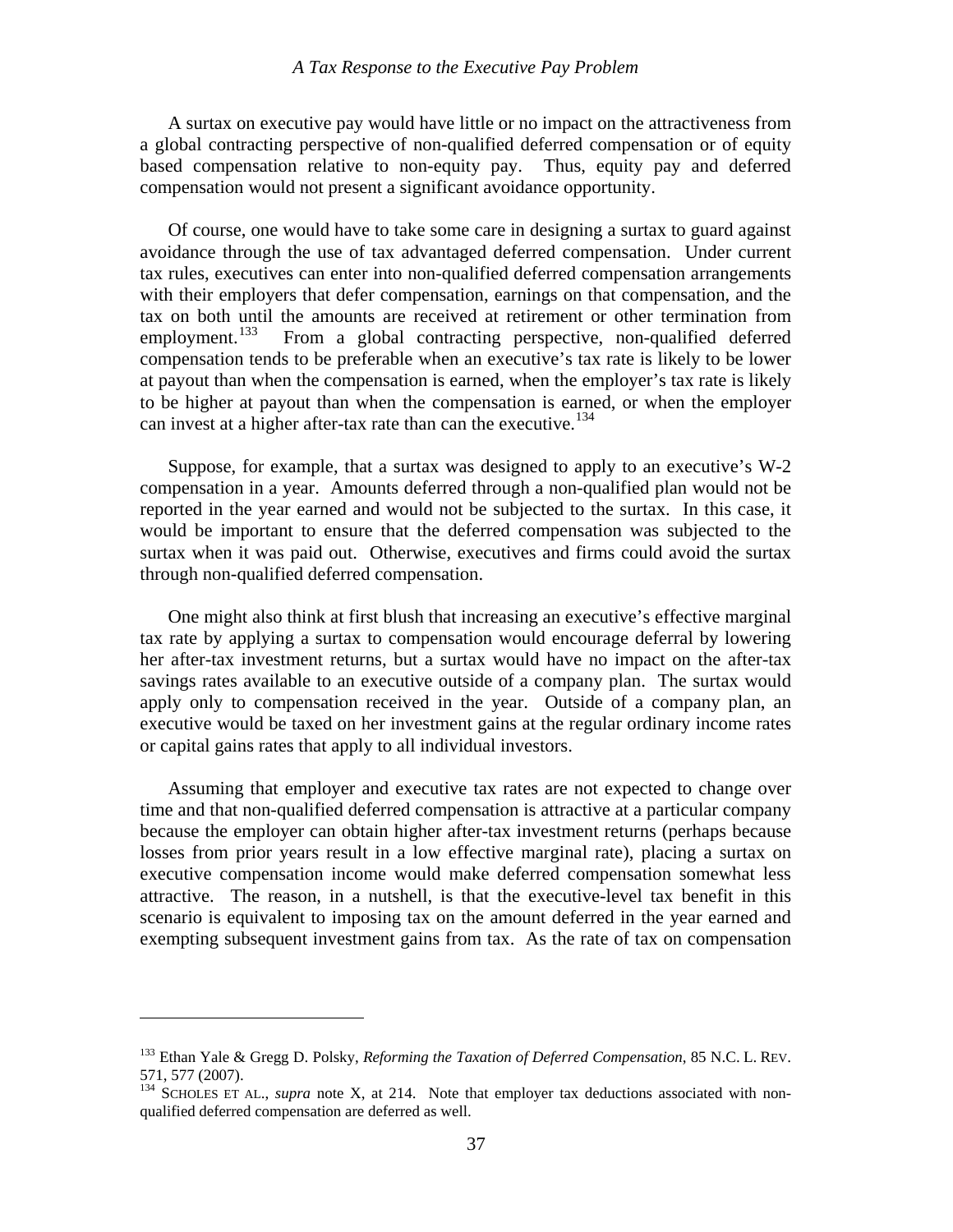income increases and the notional after-tax pool of funds diminishes, the benefit of exempting returns on that amount falls as well. $^{135}$  $^{135}$  $^{135}$ 

 The imposition of a relatively flat surtax on executive pay would seem to have little impact on deferred compensation decisions. However, if a steeply graduated surtax were to be adopted, it might be advisable to apply the surtax to all compensation, deferred or non-deferred, earned by an executive within the year. In such a case, an executive might anticipate being subjected to a lower surtax at retirement and might increase deferred compensation for that reason. Note that the imposition of a surtax on amounts deferred in the year earned would not prevent an executive from enjoying the current benefits of deferral (if any) with respect to ordinary tax rates.<sup>[136](#page-39-1)</sup> To be sure, the added tax burden might discourage deferral at the margin since an executive would have to come up with the funds to pay the surtax, but the application of a modest surtax on compensation amounts deferred by very high income individuals would not seem too burdensome.<sup>[137](#page-39-2)</sup>

 As in the case of non-qualified deferred compensation, if tax rates are not expected to change over time, the global tax advantage of NQSOs and restricted stock relative to salary and bonus, for example, depends primarily on the after-tax investment rates available to firms and executives. A surtax on executive pay would not affect after-tax returns to executives on investments made with post-compensation dollars. Those returns would continue to be taxed at ordinary marginal rates or capital gains rates. On this dimension, a surtax would be irrelevant.

 As in the case of deferred compensation, however, in cases in which equity compensation is tax preferred, the extent of the preference does depend on the rate of tax applied to an executive's compensation income, and, as before, placing a surtax on executive compensation income would tend to somewhat reduce the attractiveness of equity compensation.<sup>[138](#page-39-3)</sup>

 Companies, however, also care about the incentive properties of various compensation instruments, and the strength of executive incentives depends on after-

<u>.</u>

<span id="page-39-0"></span><sup>135</sup> *See*, *e.g.*, Daniel I. Halperin, *Interest in Disguise: Taxing the "Time Value of Money"*, 95 YALE L.J. 506 (1986).

<span id="page-39-1"></span> $136$  At current tax rates, a global tax benefit arises primarily when employers are able to invest at a low after-tax rate because they have a low effective marginal rate due to accumulated NOLs or invest in their own stock on a tax exempt basis per I.R.C. § 1032 (2006). *See* Halperin, *supra* note x [Yale L.J.], at 540.

<span id="page-39-2"></span><sup>&</sup>lt;sup>137</sup> Academic commentators generally conclude that under current tax rules non-qualified deferred compensation can provide tax savings to the high income individuals that participate in them and their employers. *See*, *e.g.*, Halperin, *supra* note X [Yale L.J.]; Daniel Halperin, *2009 Erwin N. Griswold Lecture Before the American College of Tax Counsel: Rethinking the Advantage of Tax Deferral*, 62 TAX LAW. 535 (2009); Yale & Polsky, *supra* note X. As such, moves that marginally discourage the use of these plans would not seem unwelcome.

<span id="page-39-3"></span><sup>&</sup>lt;sup>138</sup> This analysis, based on the global contracting approach of Scholes and Wolfson, ignores the impact of tax rates on the incentives generated by stock and option compensation. Incentive effects are added to the picture in subsection b below.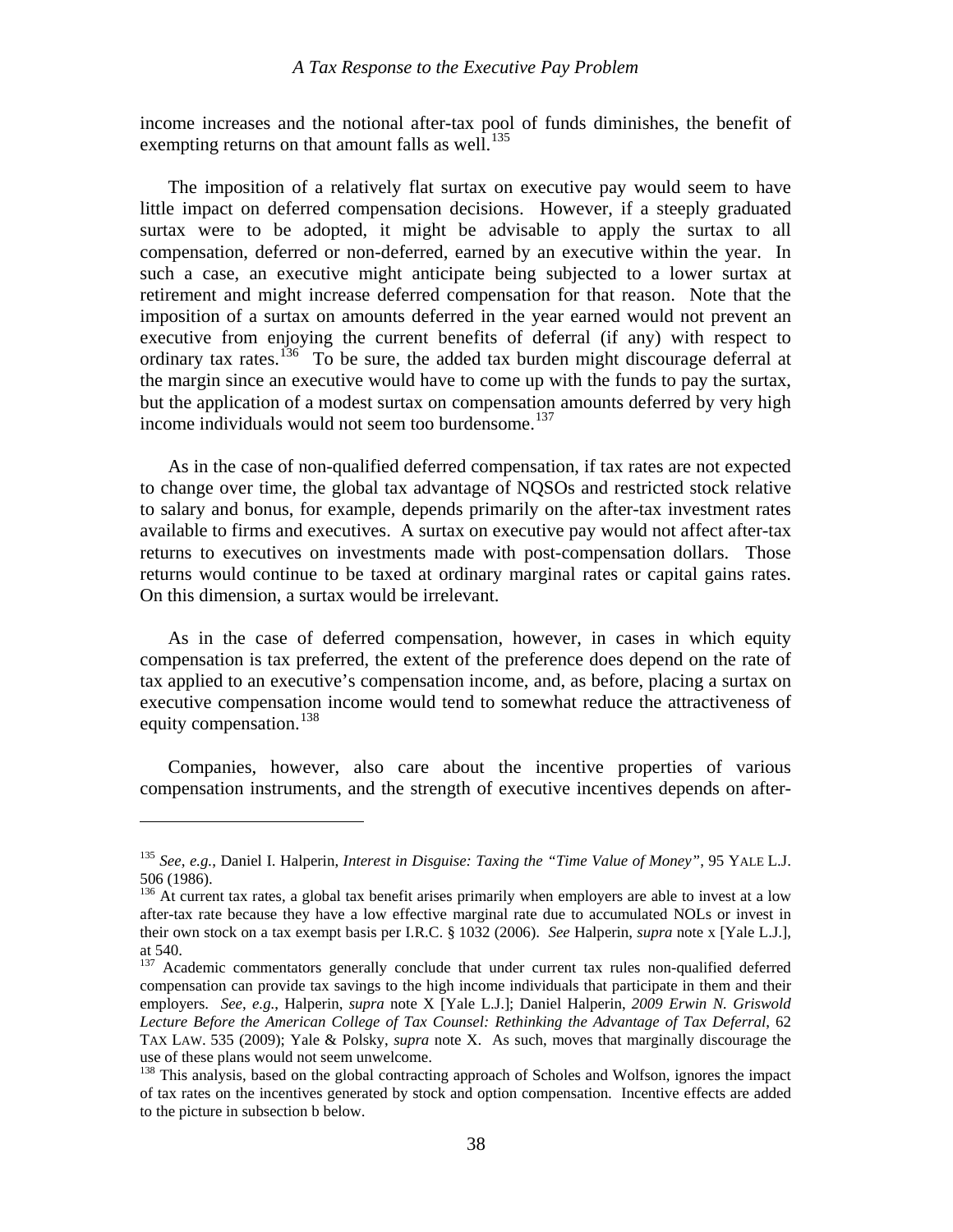<span id="page-40-0"></span>tax, not pre-tax outcomes. An increase in personal tax rates, or, in this case, the adoption of an executive pay surtax, reduces after-tax incentives created by stock and options (or other forms of incentive compensation). In this respect, one can draw an analogy between taxes and insurance. An increase in marginal rates reduces after tax returns on incentive pay when outcomes are positive and cushions the negative effects when outcomes are negative. As marginal rates increase, an employer would have to increase pre-tax incentives in order to maintain the desired level of after-tax incentives. Peter Katuscak has theorized that in the case of risk and effort averse executives, it would be optimal for firms to offset the effect of an increase in marginal employee tax rates to some extent by increasing pre-tax incentives.<sup>[139](#page-40-1)</sup> Under Katuscak's model, however, after firms adjust, the net result of the imposition of an executive pay surtax would still be a modest reduction in after-tax incentives.<sup>[140](#page-40-2)</sup>

 Finally, in discussing non-qualified deferred compensation, I suggested that, despite the lack of impact on relative after-tax investment rates, we still might want to apply the surtax in the year that deferred pay is earned. The reason is that if a graduated surtax were to be adopted, a covered executive might expect to be in a lower effective marginal rate (regular ordinary rate plus surtax) at retirement than in the year in which pay is earned. An expectation of decreasing marginal tax rates encourages deferral. Of course, restricted stock and NQSOs also result in deferral of income, but the period of deferral generally is quite short. Restricted stock typically vests and becomes taxable between one and five years following grant.<sup>[141](#page-40-3)</sup> Options typically are exercised within six years of grant.<sup>[142](#page-40-4)</sup> Given this relatively short timeframe, it seems perfectly reasonable (as well as being administratively convenient) to apply the surtax to NQSO gains at exercise and to restricted stock at vesting consistent with the timing of the taxation of these instruments as ordinary compensation income.

#### **iii. Non-Taxed Perquisites**

 The imposition of a surtax on executive pay would increase the attractiveness of non-taxed perquisites relative to conventional taxed compensation. However, my intuition is that the scope to pay executives in perks is fairly limited and that a modest surtax would not result in very much avoidance of this type.

<span id="page-40-1"></span><sup>&</sup>lt;sup>139</sup> Peter Katuscak, The Impact of Personal Income Taxation on Executive Compensation (May 8, 2004) (unpublished manuscript, *available at* http://ssrn.com/abstract=649851). 140 *Id.* 141 FREDERICK W. COOK & CO., THE 2009 TOP 250: LONG-TERM INCENTIVE GRANT PRACTICES FOR

<span id="page-40-2"></span>

<span id="page-40-3"></span>EXECUTIVES 13 (2009), http://www.fwcook.com/alert\_letters/2009\_Top-250-Report.pdf. 142 *See* J. Carr Bettis et al., *Exercise Behavior, Valuation, and the Incentive Effects of Employee Stock* 

<span id="page-40-4"></span>*Options*, 76 J. FIN. ECON. 446, 447 (2005) (finding for a sample of 140,000 option exercises by executives at almost 4000 firms between 1996 and 2002 that, on average, options were exercised a little over two years following vesting and more than four years prior to expiration); Jennifer N. Carpenter, *The Exercise and Valuation of Executive Stock Options*, 48 J. FIN. ECON. 127, 138 (1998) (finding for a sample of forty firms (mainly large manufacturers) that executive stock options granted between 1983 and 1984 were, on average, exercised after 5.8 years).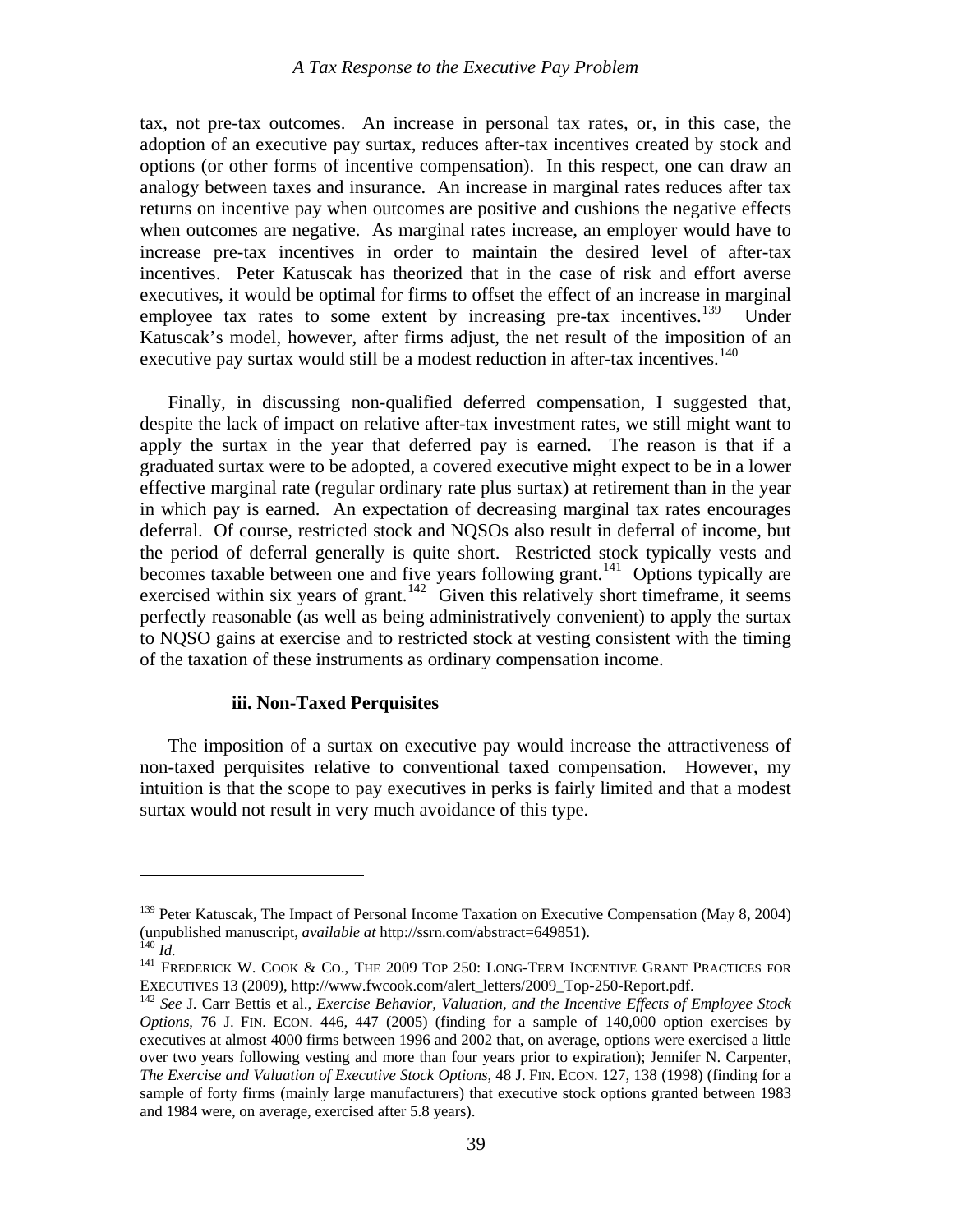Suppose, for example, that, in response to the imposition of a surtax, a company purchases a house for \$10 million that it allows its CEO and her family to live in rent free. Suppose the fair market rental value of the property would be \$500,000 per year. If the rental value of this home is excludable, the surtax (as well an individual income taxes generally) could be avoided on \$500,000 per year in compensation.<sup>[143](#page-41-0)</sup> In order for company provided housing to be excludable from income, the housing must be provided for the convenience of the employer, must be on the business premises, and must be provided and accepted as a condition of employment.<sup>[144](#page-41-1)</sup> Each requirement is something of a term of art in tax law, and one can find examples of the exclusion being upheld in situations that stretch the common sense meanings of business premises and convenience of the employer.<sup>[145](#page-41-2)</sup>

 Combined business and personal travel might provide another example. Aside from the 50% limitation on the deductibility of meals, $146$  business travel is deductible by the employer and results in no tax consequences for the executive. Following the imposition of a surtax, one would think that "business" travel to attractive destinations would become somewhat more attractive, representing a shift in compensation to this non-taxed perk.

 Nonetheless, I would not anticipate a great deal of compensation being redirected in this fashion following the imposition of a surtax. The shift into employer owned housing would seem to be the most significant threat, and even here the ability and willingness of firms and executives to redirect compensation would be limited for at least four reasons. First, there is the difficulty of qualifying for the exclusion under the tax rules and regulations.<sup>[147](#page-41-4)</sup> Second, public companies must now disclose in the executive compensation discussion section of their annual proxy statements all substantial perks (taxed or untaxed) delivered to their top executives.<sup>[148](#page-41-5)</sup> Public company executive compensation packages are now subject to a separate shareholder vote that is non-binding, but quite embarrassing to lose. And excessive perks appear

<span id="page-41-0"></span> $143$  The employer would be entitled to deduct its expenses related to the acquisition and maintenance of this business property. I.R.C. § 162.

<span id="page-41-2"></span><span id="page-41-1"></span>

<sup>&</sup>lt;sup>144</sup> I.R.C. § 119(a) (2006).<br><sup>145</sup> *See, e.g.*, Adams v. United States, 585 F.2d 1060 (Ct. Cl. 1978) (holding that housing located in a prestigious Tokyo location and provided to the president of a Japanese subsidiary of a U.S. company was on the business premises because the house was associated with the company and was used regularly for business entertaining).<br> $^{146}$  I.R.C. § 274(n) (2006).

<span id="page-41-5"></span><span id="page-41-4"></span><span id="page-41-3"></span><sup>&</sup>lt;sup>147</sup> I.R.C. § 119(a); Treas. Reg. § 1.119-1(b). <sup>148</sup> SEC Release No. 33-8732A (2006). The SEC now requires proxy statement identification and valuation of any perk that is valued at the greater of \$25,000 or ten percent of total perk value. The SEC has declined to define "perquisite" for disclosure purposes, but has noted that an item need not be disclosed if it is "integrally and directly related to the performance of the executive's duties." Otherwise, any item conferring a personal benefit constitutes a perk for these purposes. Moreover, the SEC has stressed that the fact that an item might be provided for the convenience of the employer and non-taxable for the executive is not relevant in determining whether an item must be disclosed. Finally, executive housing is specifically listed in the SEC release as an example of an item that must be disclosed as a perk. *Id.*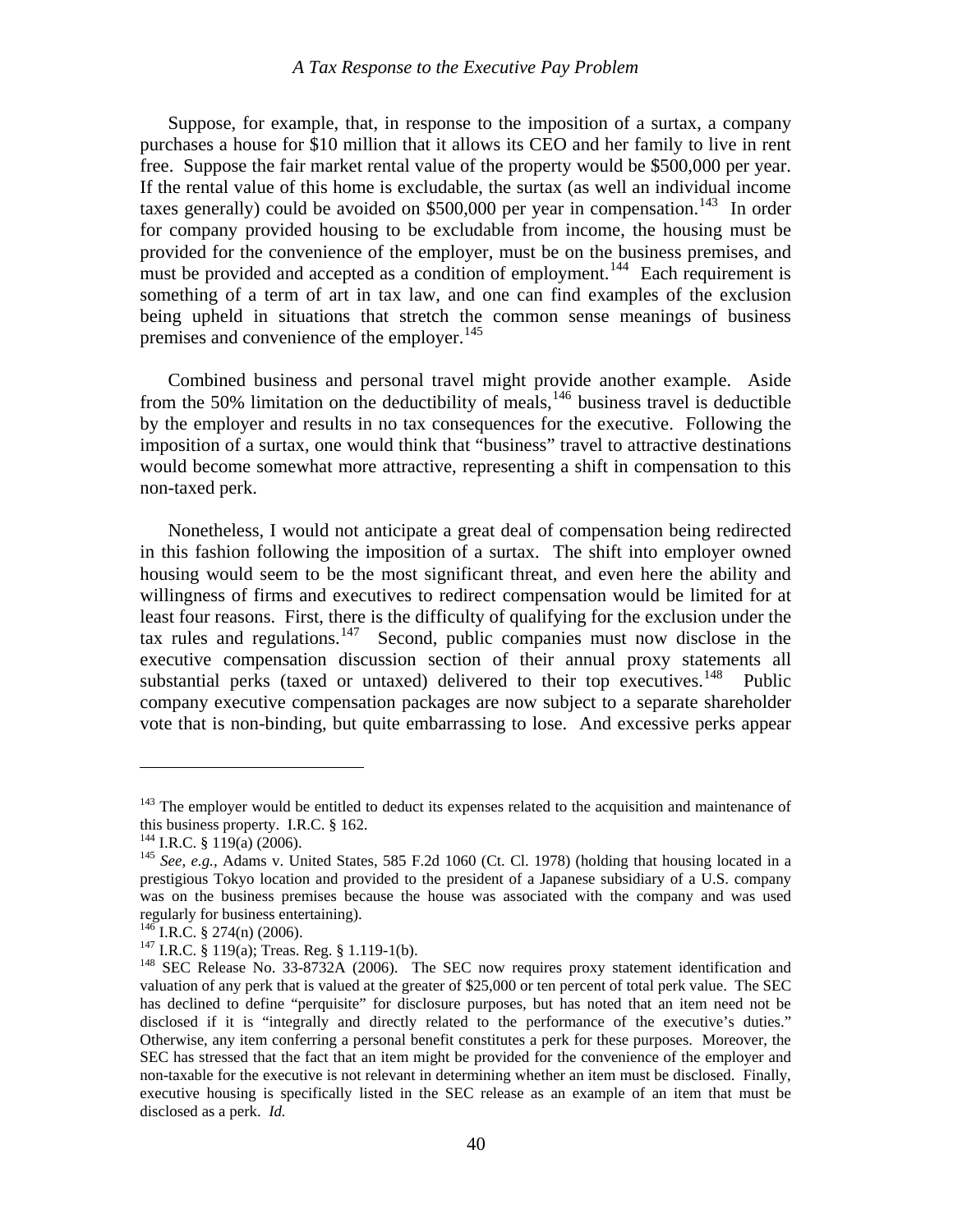<span id="page-42-0"></span>to be a huge red flag for proxy advisory firms making recommendations on shareholder "say on pay" votes. Third, aside from a (relatively) modest base salary, most executive compensation is incentive pay of one form or another, and redirecting that compensation into perks would diminish the incentives the board is attempting to create. Fourth, a modest surtax would not result in excessively high marginal rates, and would not increase the driving force to shift compensation into non-taxed perks to a very significant extent.<sup>[149](#page-42-1)</sup>

 In addition, of course, the imposition of a surtax on executive pay would increase the attractiveness of other "working condition" fringe benefits,  $150$  such as fancy office chairs, but this is trivial. A surtax would also provide a stronger incentive for firms to provide executives with non-taxed health<sup>[151](#page-42-3)</sup> or life insurance<sup>[152](#page-42-4)</sup> coverage, but the statutory exclusion for fringe benefits of this type is extremely limited, and so called "split dollar" life insurance arrangements that formerly provided an end-run around the statutory limitation on that benefit have been sharply curtailed.<sup>[153](#page-42-5)</sup>

#### **b. Organizational Form**

 $\overline{a}$ 

 At the margin, imposing a surtax on executive pay could impact choices regarding organizational form, such as the public/private decision or the decision to organize as a subchapter C corporation or as a pass-through entity. The result is a series of line drawing problems. For example, should the surtax be limited to public company executives, or be extended to cover executives of private firms?

 Obviously, limiting a surtax to the compensation received by public company executives would increase the incentive for public companies to go private and for private companies to shun public offerings. One might think that a modest surtax placed on the compensation received by a handful of senior executives would not affect the public/private calculus in any meaningful way, but a surtax limited to public

<span id="page-42-1"></span> $149$  Contrast the imposition of a hard cap on executive pay. If a cap did not apply to corporate owned executive housing or to personal travel disguised as business travel, one would expect significant increases in these activities following the imposition of a cap. *See infra* note X and accompanying text.<br><sup>150</sup> I.R.C. § 132(a)(3)&(d) (2006).<br><sup>151</sup> I.R.C. § 106 (2006) (exclusion of health or accident insurance provided

<span id="page-42-3"></span><span id="page-42-2"></span>

<span id="page-42-5"></span><span id="page-42-4"></span><sup>&</sup>quot;whole life" life insurance policy covering the executive. (A "whole life" policy includes an investment element in addition to "term" insurance coverage.) Typically, the employer paid some or all of the premiums and was entitled to recover the premiums paid from policy proceeds. The executive received current life insurance coverage and was entitled to policy proceeds in excess of employer contributions. The tax issue was how to value the benefits conferred on executives through the employer contributions. Prior to 2002, the IRS took the position that an executive was required to pay or recognize as income only the "term cost" of the life insurance, which was typically well below the actual value transferred from employer to employee. The additional value transferred was not deductible by the employer, but to the extent that the executive's marginal rate exceeded the firm's marginal rate, this arrangement was attractive from a global contracting perspective. In 2001 and 2002, the IRS issued notices that eliminated the tax advantage of split dollar insurance arrangements. *See* Stewart Reifier, *New IRS Rules for Split-Dollar Life Insurance Arrangements*, CORP. BUS. TAX'N MONTHLY, May 2003, at 20, 21-27.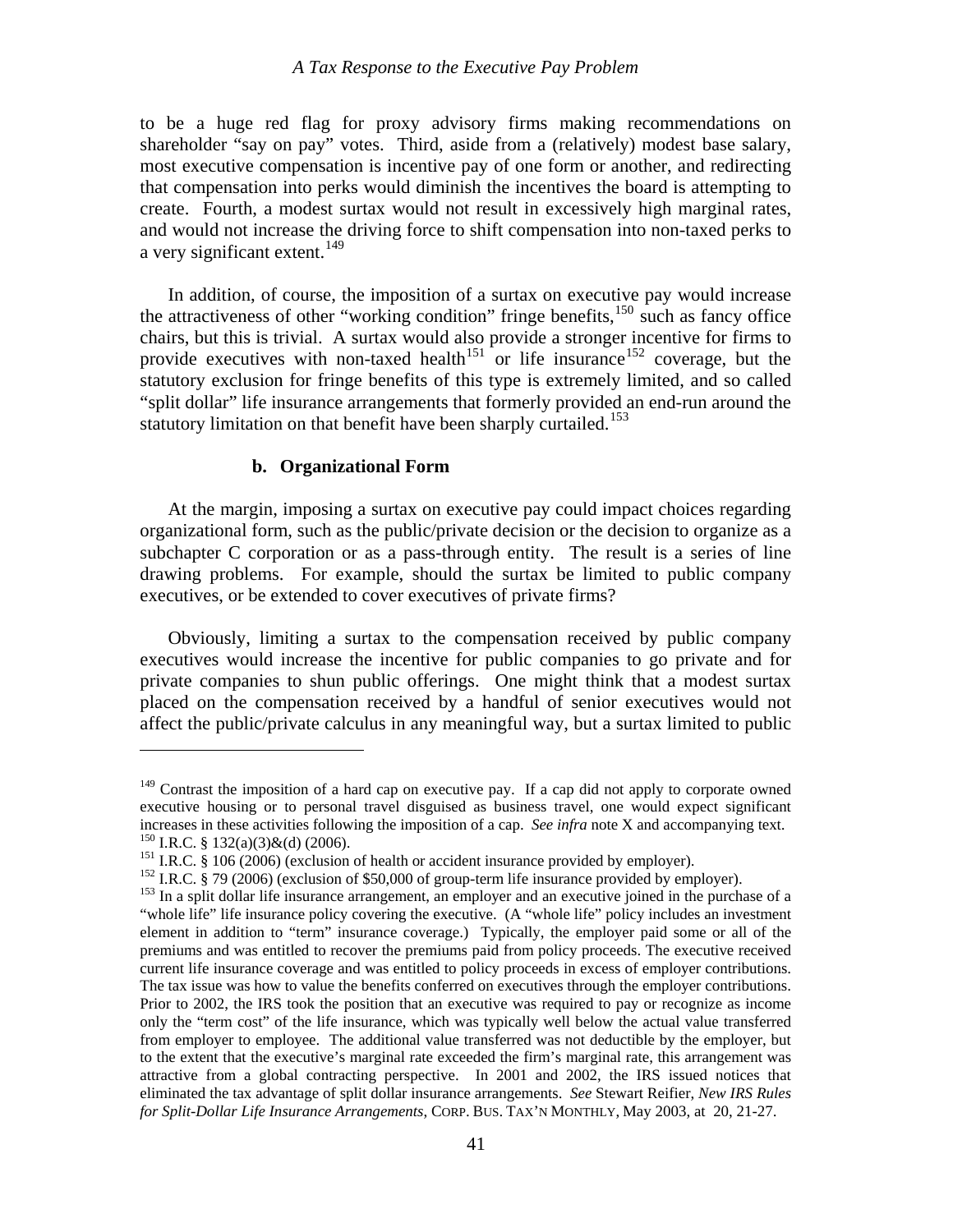company executives would add to a growing list of burdens of being a public company, including the increased compliance costs associated with the Sarbanes-Oxley Act,<sup>[154](#page-43-0)</sup> and for some firms could represent the proverbial straw that breaks the camel's back. There are still good reasons for going public, such as providing liquidity to employee stockholders,<sup>[155](#page-43-1)</sup> but it is becoming more clear over time that diversified public shareholders are not necessarily needed as the ultimate enterprise risk bearers.[156](#page-43-2)

 The cleanest way to eliminate the incentive to go or stay private would be to extend the surtax to include private company executives, and, to the extent that the private company executive labor market is "infected" by excesses in the public company market, such an extension could well be justified. But doing so would not eliminate the line drawing problem, it would simply shift it.

 Private company executives represent a significant fraction of very high income taxpayers. Bakija, Cole, and Heim estimated that in 2005 there were more private company executives earning more than \$1 million per year than public company executives.<sup>[157](#page-43-3)</sup> Bakija, Cole, and Heim did not have information on organizational form, but private companies would have consisted primarily of closely held businesses organized as C corporations, S corporations, or LLCs. Some of these businesses would have been portfolio companies held by private equity funds; others would have been independent stand alone business ventures.

 Given a lack of dispersed ownership, executive pay arrangements at these private companies are more likely to be at arm's length than are public company pay arrangements. In cases in which there is a close identity of ownership and management, pay levels are essentially irrelevant.<sup>[158](#page-43-4)</sup> At portfolio companies and similar firms where managers and owners are not identical, we would expect private equity owners or their counterparts to bargain vigorously over executive pay. As

<u>.</u>

<span id="page-43-0"></span><sup>154</sup> *See* Ellen Engel et al., *The Sarbanes-Oxley Act and Firms' Going Private Decisions*, 44 J. ACCT. & ECON. 116 (2007) (finding an increased frequency of going private transactions in the wake of the passage of Sarbanes-Oxley).

<span id="page-43-1"></span><sup>&</sup>lt;sup>155</sup> Even this benefit of going public is being eroded as markets develop in shares of closely held firms. The SEC is currently examining the proper role and the proper regulation of these markets. *See*, *e.g.*, Peter Lattman, *Stock Trading in Private Companies Draws S.E.C. Scrutiny*, DEALBOOK, Dec. 27, 2010, http://dealbook.nytimes.com/2010/12/27/stock-trading-in-private-companies-draws-scrutiny; Julianne Pepitone, *SEC Casts Wide Net in Private Stock Trading Probe*, CNNMONEY, Feb. 28, 2011, http://money.cnn.com/2011/02/27/technology/secondary\_market/index.htm; Julianne Pepitone, *SEC May Ease Private Stock Sale Rules*, CNNMONEY, Apr. 8, 2011, http://money.cnn.com/2011/04/08/technology/SEC\_shareholder\_limit/index.htm.

<span id="page-43-2"></span><sup>156</sup> Ronald J. Gilson & Charles K. Whitehead, *Deconstructing Equity: Public Ownership, Agency Costs, and Complete Capital Markets*, 108 COLUM. L. REV. 231 (2008)<br><sup>157</sup> Bakija et al, *supra* note X, at 51 tbl.3.<br><sup>158</sup> At the extreme, consider a situation in which a firm has a sole shareholder who is also the company's

<span id="page-43-3"></span>

<span id="page-43-4"></span>CEO. Taxes aside, whether the owner takes her profits in the form of compensation or dividends is irrelevant. There is no agency problem in this case because there is no separation of ownership and control.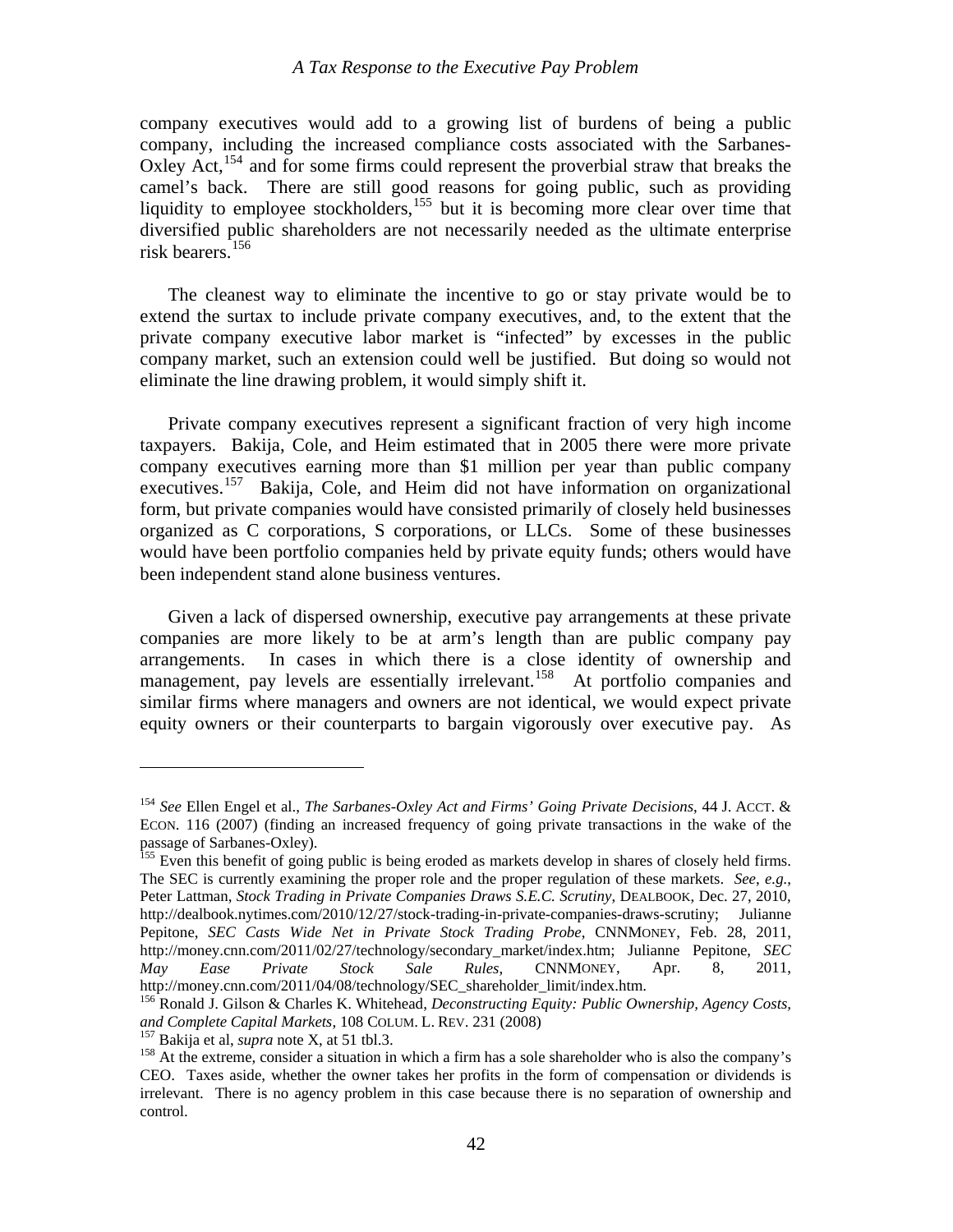<span id="page-44-0"></span>noted above, however, to the extent that private companies compete with public companies for executive talent, private company pay negotiators would have to recognize and compensate for rent that could be extracted by executives at public firms. In other words, despite the existence of arm's length bargaining, executives of private companies may benefit from the lack of effective bargaining at public companies. If so, this phenomenon would provide a justification for expanding the reach of an executive pay surtax to encompass private company executives.<sup>[159](#page-44-1)</sup>

 But placing a surtax on private company executives would likely create distortions. Public companies can go private, but they are unlikely to remain public and become pass-through entities. Some private companies that are currently organized (or as a startup potentially would organize) as C corporations and compensate their executives with salary, bonus, and equity compensation might respond to a surtax on executive pay by adopting a pass-through structure that provides compensation in the form of partnership profits.<sup>160</sup> Theoretically, a surtax could be designed to reach Theoretically, a surtax could be designed to reach compensation in this form, but then the designer would have to struggle with distinguishing labor income from investment income.<sup>[161](#page-44-3)</sup> That, perhaps, would be a bridge too far.

extended to cover private firm executive pay, but at lower rates  $-$  perhaps 50% of the So there is a tension. On the one hand, extending the reach of a surtax to include private company executive pay would respond to the inflation of pay levels in this market that results from excess pay in the public company market and would avoid creating a new incentive for public companies to go private. On the other hand, extending the surtax to private companies would encourage those companies to restructure so as to avoid the surtax on compensation. Perhaps a compromise that would balance these competing concerns would be in order. The surtax might be rate that applies to public company executive pay.

# **c. Career Decisions**

 Although economists generally agree that short and medium-term labor supply elasticity for high income primary earners is quite low,  $162$  a surtax applied to executive

1

<span id="page-44-1"></span><sup>&</sup>lt;sup>159</sup> At first blush, one might think that applying a surtax to public company executive pay could be costly for private companies to the extent that public company executives are able to negotiate higher pay levels to compensate for the tax. But this is not necessarily the case. If we assume that private companies negotiate effectively at arm's length but are essentially price takers, they would only need to keep executive candidates whole on an after-tax basis.<br><sup>160</sup> *See* Victor Fleischer, *Taxing Blackstone*, 61 TAX L. REV. 89, 93-96 (2008) (describing Blackstone's

<span id="page-44-2"></span>issuance of common units in a publicly traded partnership that enabled Blackstone's founders to continue to receive their returns in the form of carried interest taxed at capital gains rates). Placing a surtax on private company executive pay would also exacerbate the problem identified by Fleischer in *Taxing Founders' Stock*, *supra* note X, by encouraging founders to take their labor earnings in the form of share price appreciation.<br><sup>161</sup> *Cf.* Fleischer, *supra* note X [Founders' Stock].

<span id="page-44-4"></span><span id="page-44-3"></span> $^{162}$  *See supra* notes  $\hat{X}(87-99)$  and accompanying text.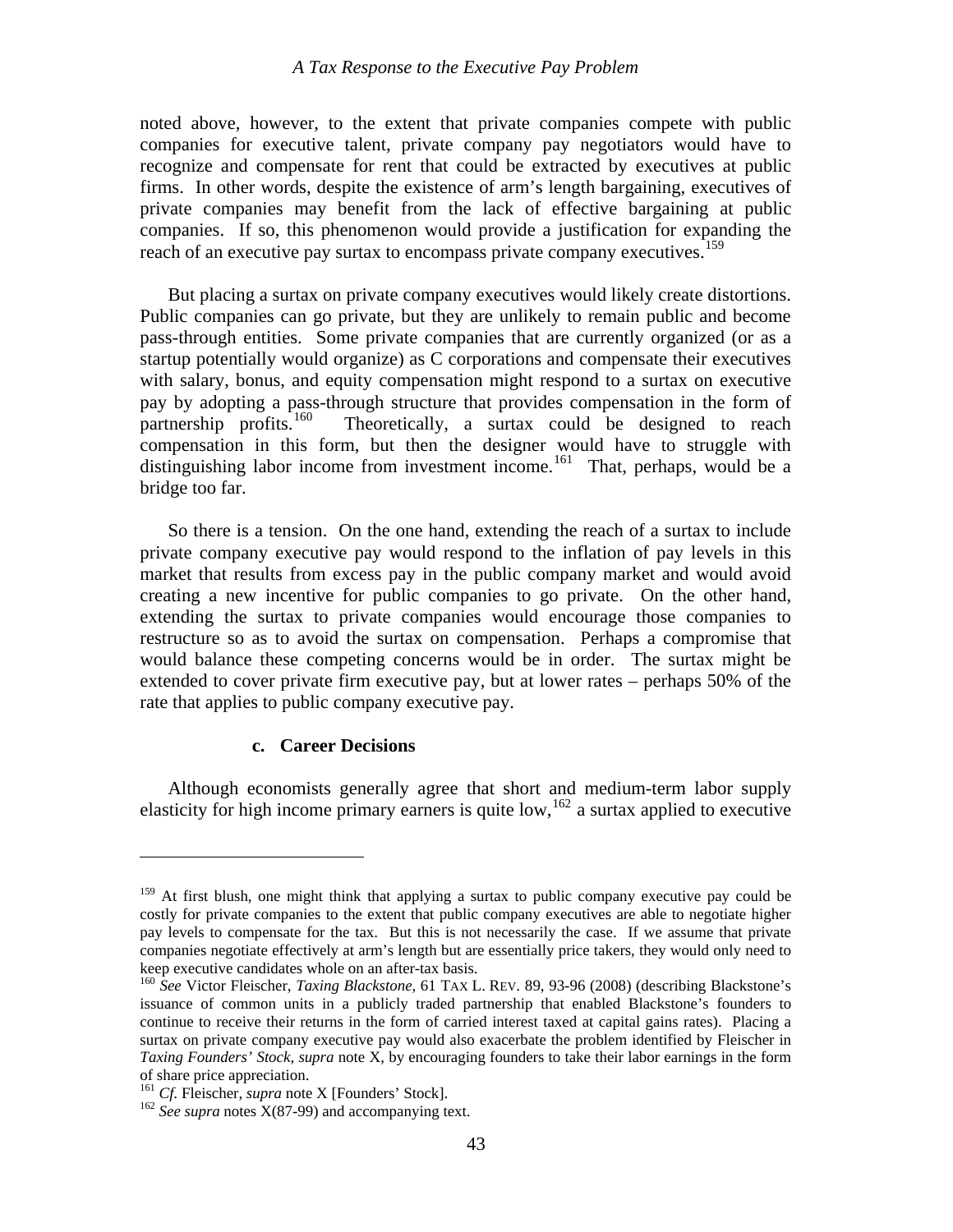<span id="page-45-0"></span>pay could affect the career decisions of talented individuals. Directionally, imposing a surtax on executive pay should discourage entry into the executive labor market.

setting process is that the number of candidates seeking these positions would be inflated as well. To this extent, an executive pay surtax can be seen as a corrective tax that seeks to reduce distortions that follow from market failure. However, this distortion in the executive labor market should be seen as offsetting a distortion that currently exists and thus as a positive, efficiency-enhancing aspect of a surtax approach. One implication of this Article's premise that executive compensation is inflated systematically as a result of deficiencies in the compensation-

#### **IV. A TAX RESPONSE TO THE EXECUTIVE PAY PROBLEM: INVESTOR TAX RELIEF**

mitigate the inefficient distortion of investment that follows from the extraction by executives of excessive compensation. This Part expands on the rationale for investor tax relief and discusses factors that should be considered in designing such relief. The second element of the proposal is investor tax relief, which is designed to

#### **A. Why Investor Tax Relief?**

1

tax relief is to offset the distortionary effects of excessive compensation on investment. If we think of excessive executive pay as being an economic tax on As discussed in Part I, the extraction of excessive compensation by U.S. executives reduces shareholder returns and discourages investment in the corporate sector. The primary idea behind channeling the proceeds of an executive pay surtax into investor investment, reducing actual investment taxes should mitigate the adverse effect.

 Investor tax relief need not necessarily be tied to the imposition of a surtax. Either project could be pursued independently.<sup>163</sup> However, two considerations suggest that

<sup>&</sup>lt;sup>163</sup> Generally, it is a mistake to think of revenues from Pigovian taxes as being "free" money that is available to be directed to noble causes. For example, environmental taxes may cause actors to internalize external costs, which is move in the direction of efficiency, but these taxes do make participants worse off. *See*, *e.g.*, James A. Mirrlees, *Global Public Economics*, *in* NEW SOURCES OF DEVELOPMENT FINANCE 200 (A.B. Atkinson ed., 2004). As a result, their revenues should not necessarily be directed towards "green" initiatives, if those initiatives would not have been pursued absent the environmental tax. However, the present case is somewhat different. To the extent that an executive pay surtax simply extracts a portion of the rents received by executives, no one else is made worse off by the imposition of the tax.

order to reduce distortions and enhance competitiveness, and one could view the imposition of an AND CORPORATE TAXATION 65 (Aug. 2010), Of course, this does not mean that the revenue should be frittered away. Any potential use of the revenue must compete with a reduction in other taxes that distort behavior, such as existing income taxes. There is already a great deal of support for the idea of reducing corporate income tax rates in executive pay surtax as an offset to a general corporate tax rate reduction. *See*, *e.g.*, THE PRESIDENT'S ECONOMIC RECOVERY ADVISORY BOARD, THE REPORT ON TAX REFORM OPTIONS: SIMPLIFICATION, COMPLIANCE,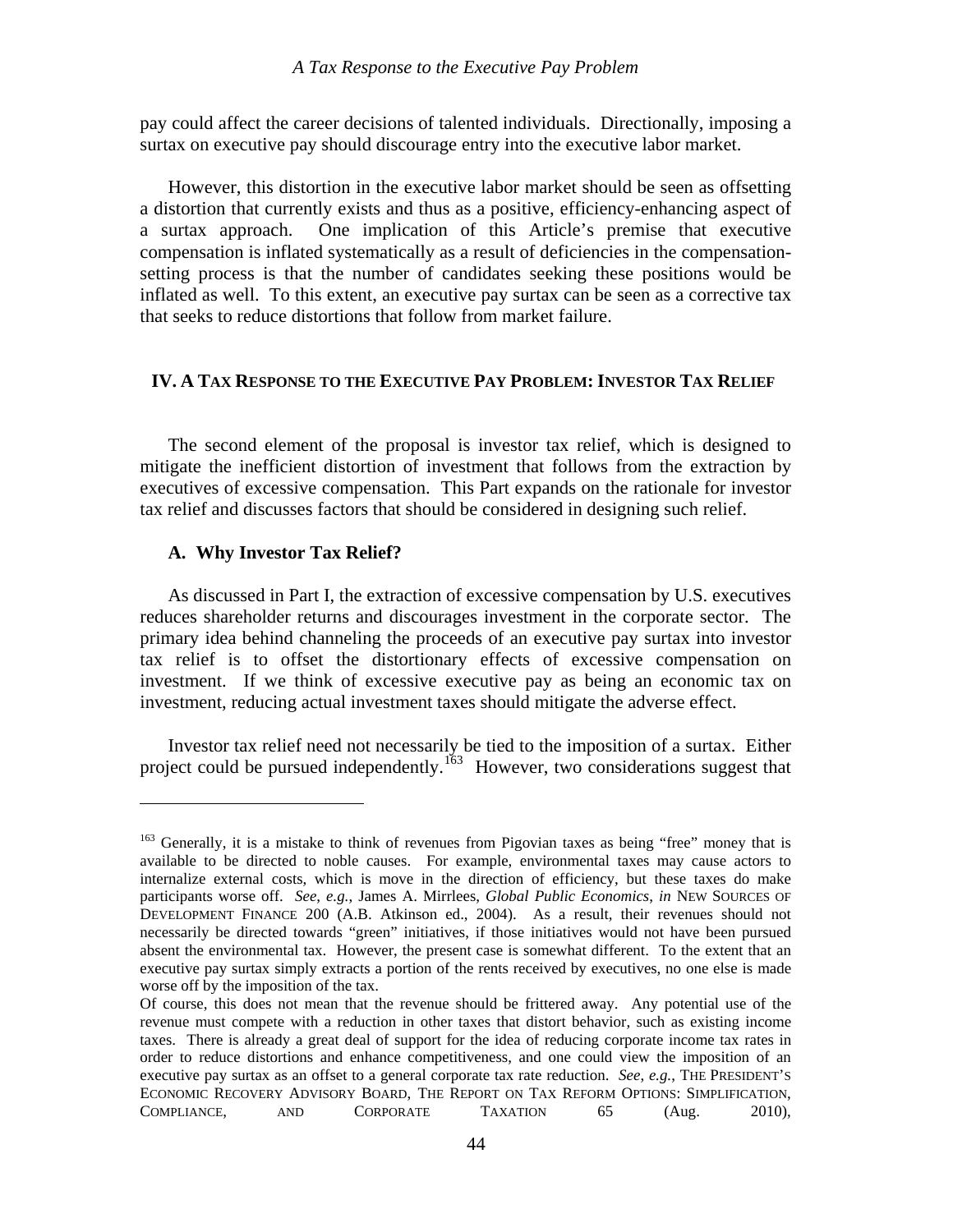<span id="page-46-0"></span>linking the two might be advantageous. First, as discussed in Part III, surtaxes might be partially offset by increases in executive pay. To the extent that this occurs, the surtax would actually increase the drag on domestic corporate investment. Refunding the surtax to investors would ensure that distortions in investment were not worsened by the imposition of a surtax. If a surtax were to be fully refunded to investors, investors could be no worse off, in aggregate, as a result of the imposition of the surtax. In all likelihood, a surtax would be at most partially passed on to employers, and investor tax relief would both cover the greater compensation expense arising from the surtax gross up and mitigate the effect of excessive executive compensation as it currently exists.

 Second, a revenue neutral combination of a surtax and investor tax relief might be more politically palatable than either element alone. Adding investor tax relief to the imposition of a surtax would defuse arguments that the surtax proposal is anti-business and might overcome the resistance of those opposed to tax increases generally. Adding the surtax to investor tax relief would provide a funding mechanism and deflate the opposition of deficit hawks.<sup>[164](#page-46-1)</sup>

 One might object that returning surtax proceeds to investors, a wealthy class on average, is taking money from the super rich and giving it to the merely rich, which is an odd way of combating the effect of excessive executive pay on income inequality. But the greatest growth in income inequality in the U.S. has been at the very highest end. It lies in the top 0.1% of earners increasing their share of national income from 2% to 8% over the last thirty years, and executives are more concentrated in that class than investors generally.<sup>[165](#page-46-2)</sup> Moreover, to the extent that excessive executive pay burdens labor through a shift away from public company investment, mitigating that investment distortion through investor tax relief would benefit labor indirectly.

#### **B. Investor Tax Relief Design Issues**

 Investor tax relief could take one of several forms. Relief could be granted in the form of a reduction in the corporate income tax rate, or relief could be provided at the investor level, through a reduction in taxes on dividends or capital gains. Relief could be general or firm-specific, ranging from a refundable corporate tax credit equal to the surtax collected from the executives at a particular company to a general reduction in the tax rate on qualified dividends. This section discusses the factors that one would consider in designing investor tax relief to respond to the problems created by

http://www.whitehouse.gov/sites/default/files/microsites/PERAB\_Tax\_Reform\_Report.pdf (noting that reduction in effective corporate tax rates would result in significant revenue losses absent efforts to broaden the tax base).

<span id="page-46-1"></span><sup>164</sup> *Cf.*, Thomas Merrill & David M. Schizer, *Energy Policy for an Economic Downturn: A Proposed Petroleum Fuel Price Stabilization Plan*, 27 YALE J. REG. 1 (2010) (suggesting that a stabilizing surcharge on the price of oil be refunded to consumers in order to, inter alia, reduce political opposition).

<span id="page-46-2"></span>See supra note x and accompanying text.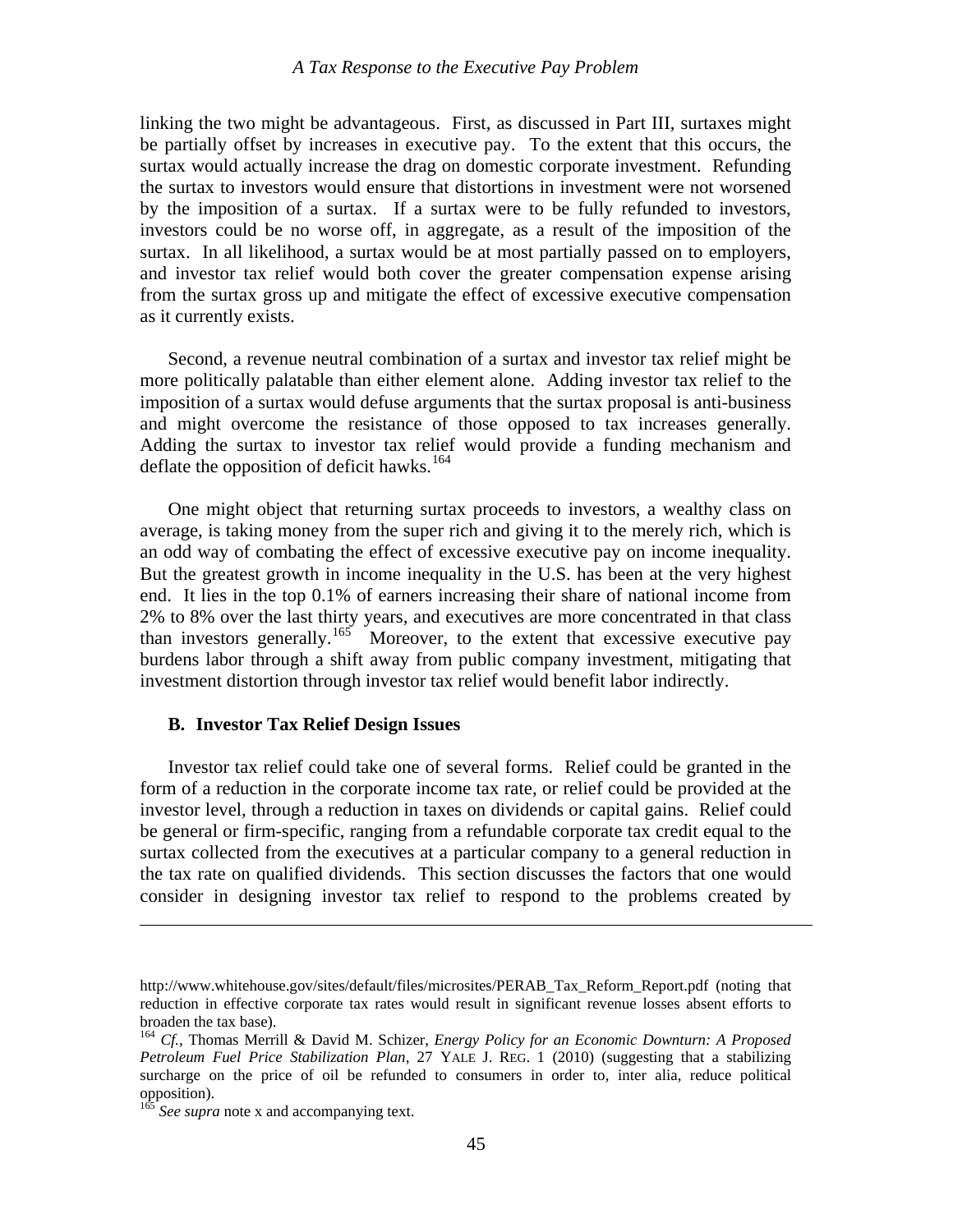<span id="page-47-0"></span>excessive executive pay. On balance, I conclude that corporate tax relief is the more promising approach, but that the arguments for firm-specific versus general corporate tax relief are about even.

#### **1. Matching the Effect and Incidence of Pay Excesses**

extraction of excess compensation discourages investment in the corporate sector, but the degree to which this occurs and where the capital flows instead is not fully clear. While shareholders bear the cost of excessive executive pay in the first instance, as discussed in Part II, the long-run incidence is less clear. It also seems obvious that Ideally, investor tax relief would be matching in incidence and would reverse the distortions created by excessive executive pay.

ultimately bears the lion's share of the burden of incremental taxes and excess executive pay, corporate tax relief should flow through to labor, as well. However Part II suggested that from an incidence perspective, the effect of excessive executive pay may be similar to that of a corporate level income tax. If that is right, it would make sense to provide investor relief in the form of corporate income tax relief. We may not know exactly what fractions of incremental corporate taxes and excessive executive pay are borne by shareholders, non-corporate capital, and labor, but the fractions should be the same in the two cases. Thus, if it is true that domestic labor capital allocations are distorted by the economic tax of excessive pay, those distortions should be mitigated by a reduction in corporate income taxes.

between firm-specific and general corporate tax relief would be minimal. Second, to the extent that the cost of excessive executive pay is passed on to non-corporate capital Of course, a general reduction in corporate tax rates would not mitigate the effects of excessive executive pay at companies that are effectively tax exempt because of large accumulated losses.<sup>[166](#page-47-1)</sup> And there is no reason to think that these firms would be immune from the effects of failure in the executive labor market. Thus, to the extent that shareholders of a firm with a large loss position bear the cost of excessive executive pay, a general corporate tax rate reduction would provide little benefit. Firm-specific tax relief, e.g., a refundable corporate tax credit, would benefit shareholders in this instance. For two reasons, however, this factor may not weigh greatly in favor of firm-specific relief. First, for diversified shareholders the difference or labor through a shift in equilibrium investing, again general corporate tax relief should suffice.

 The effect of shareholder level tax relief, i.e., dividend tax relief, may also flow through to the factors of production that bear the cost of excessive executive pay, but

1

<span id="page-47-1"></span><sup>&</sup>lt;sup>166</sup> Under U.S. tax laws, companies that generate losses are not entitled to receive money back from the government, but these companies are permitted to carry these losses – termed net operating losses or NOLs – backward and/or forward in time to offset taxable profits. I.R.C § 172 (2006). A company that has a large accumulated NOL position may have a low likelihood of paying taxes for a considerable number of years and thus a very low effective tax rate.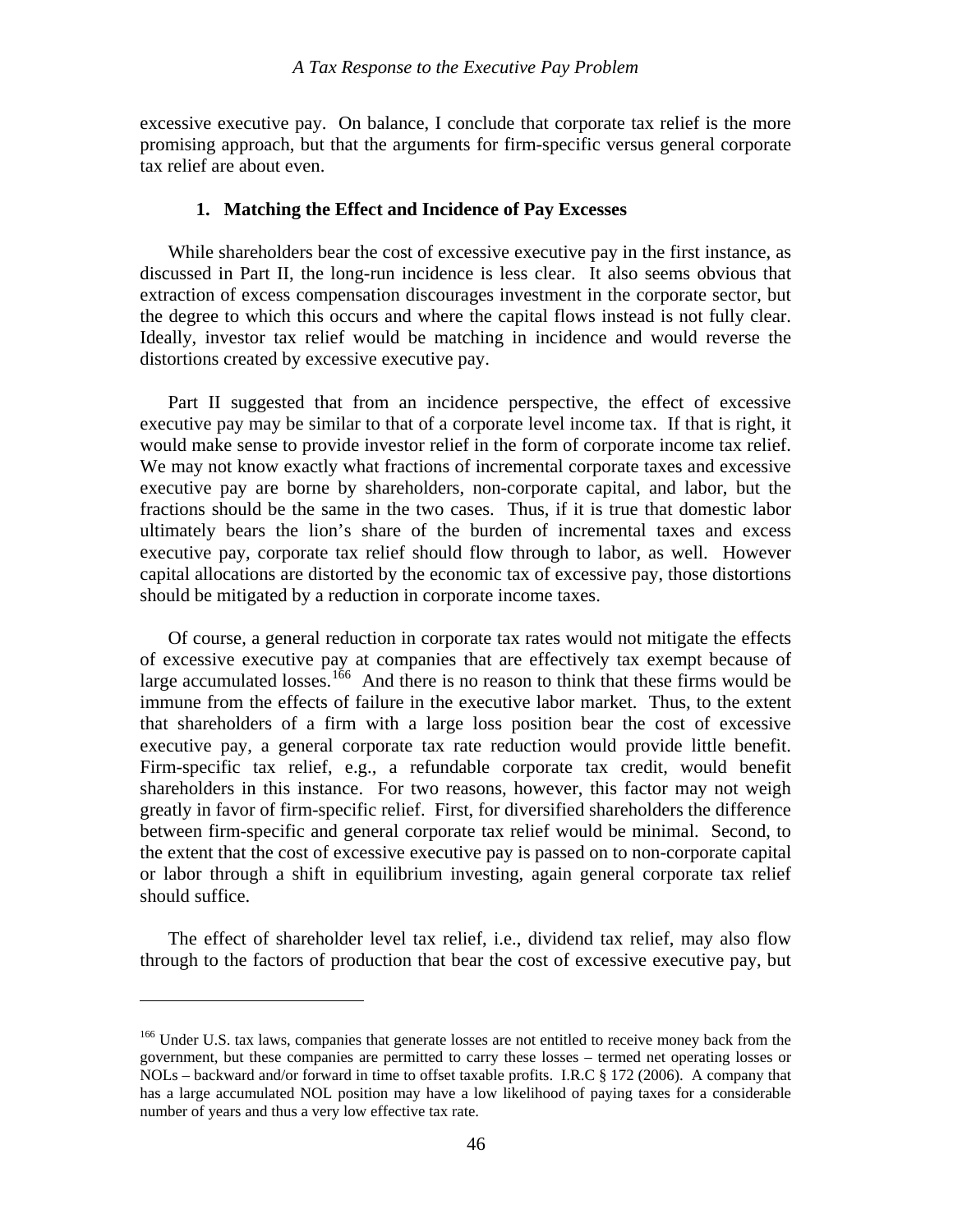<span id="page-48-0"></span>this is somewhat less clear. Of course, even in the first instance, dividend tax relief would respond to the investment inhibiting effect of excess executive pay in only a very rough fashion. Assuming that dividend tax relief had no impact on dividend practice, the relief would only benefit taxable individuals or entities investing in dividend paying companies. Diversified taxable investors would see the benefit even if some of their holdings failed to generate dividends, but diversification would not help non-taxable investors in this respect.

# **2. Protection against Surtax Gross Ups**

executives at a particular company, would be the safest way to ensure that investors did not suffer from the imposition of a surtax. However, providing firm-specific relief might encourage surtax gross ups if executives, boards, and investors more closely As discussed above, investor tax relief would be required to ensure that investment distortions resulting from excessive executive pay were not exacerbated by compensation gross ups in response to a surtax. Gross up protection also has implications for the optimal design of investor tax relief. Firm-specific relief, e.g., providing a refundable corporate tax credit equal to the surtax collected from the identify refunded amounts with the surtax collected from the executives.

not benefit non-taxable investors, whereas gross ups would come at the expense of both taxable and non-taxable investors. As a result, increasing surtax levels to mitigate shifting incidence of the surtax might be effective in aggregate, but might Consider the suggestion in Part III that surtax rates could be increased to account for the likelihood of partial gross ups. It was noted that any desired reduction in aftertax executive pay generally could be achieved by increasing the surtax rate and that refunding surtax proceeds to investors generally would ensure that distortions in investment decisions resulting from extraction of excessive pay would be mitigated, not worsened.<sup>[167](#page-48-1)</sup> However, ramping up the surtax rate in the face of gross ups would increase pre-tax executive pay and this difference in nominal compensation would matter if investor tax relief were to be provided through a general reduction in marginal corporate income tax rates or general dividend tax relief. The association between the corporate cost of gross ups and investor tax relief would be quite loose, and gross ups could result in winners and losers among investors. Reducing the corporate tax rate would not benefit investors in effectively tax exempt firms, but these investors would bear the cost of grossed up executive pay. Dividend tax relief would disadvantage some investors relative to others.

Inconsistency between investors could be minimized by closely linking the surtax to firm-specific tax relief. For example, firms could be given a *refundable* corporate

<span id="page-48-1"></span><sup>&</sup>lt;sup>167</sup> The second statement is strictly true as long as a firm's corporate marginal tax rate equals or exceeds the executive's marginal tax rate (excluding the surtax). *See supra* note X and accompanying text.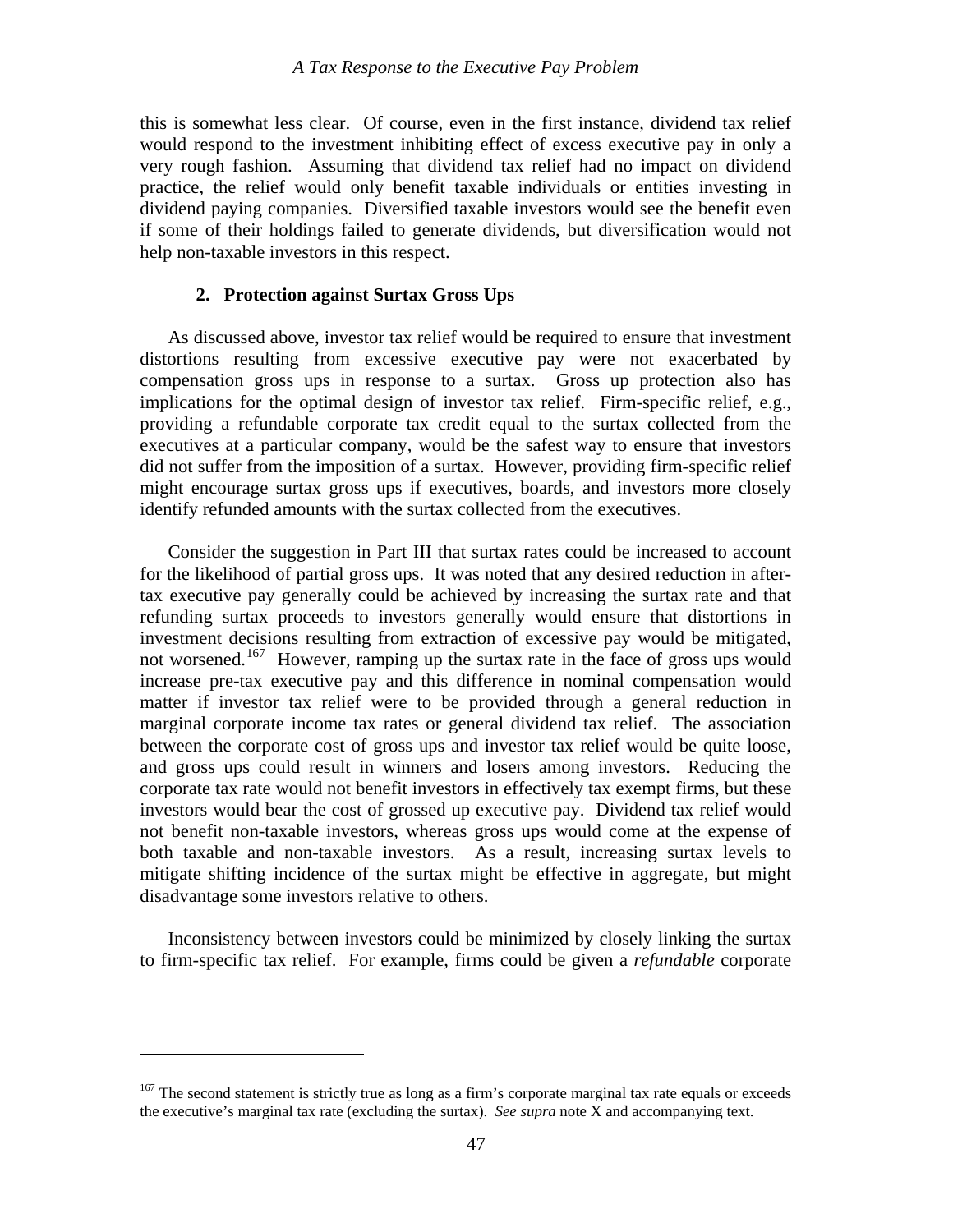<span id="page-49-0"></span>tax credit equal to the surtax collected from executives at that firm. This approach would best ensure that investors were not harmed by the imposition of a surtax.<sup>168</sup>

specific refundable credit as being the "executives' money," and thus would be more menable to compensating the executives up for the surtax in this scenario than they a Providing firm-specific relief, however, might have the unintended consequence of encouraging implicit gross ups if executives, boards, and perhaps even investors closely identify the corporate tax relief with the surtax collected. For example, the following two investor tax relief strategies might have different effects on executive, board, and investor psychology, and thus on the outrage constraint. First, suppose that the top corporate income tax rate for 2013 applicable to Acme Co. and all other U.S. corporations is reduced from 35% to 34.8% as a result of aggregate surtax collections in 2012. Suppose Acme's tax bill is reduced by \$5 million. Second, imagine that Acme is entitled to a \$5 million refundable tax credit for 2013 based on the collection of \$5 million in surtaxes from Acme executives in 2012. One can imagine that Acme's executives, directors, and investors might be more likely to view the firmwould be in the face of an across the board corporate tax rate cut.

the previous subsection, dividend policies are heterogeneous, and many shareholders might suffer the consequences of a surtax gross up but enjoy no relief from a reduced rate of tax on their nonexistent dividends. If so, this factor might offset the investor protective feature of firm-specific relief to some degree. Whether general or specific, corporate income tax relief appears to be superior to dividend tax relief when it comes to gross up protection. As discussed in

# **3. Salience and Persistence**

 $\overline{a}$ 

disappear over time in the course of further negotiations over tax rates. This is partially a question of the relative magnitude of excess executive pay, dividends, and If investor tax relief were to be provided through a general reduction in corporate or shareholder level taxes, one might be concerned about whether the magnitude of a surtax-commensurate rate cut would be salient and/or whether the "refund" would corporate income and partially a question of design.

billion annually.<sup>[169](#page-49-1)</sup> Let us take this as a low end estimate of the tax base for a surtax. Public company executive pay in excess of \$1 million per executive is at least \$20

<span id="page-49-1"></span><sup>&</sup>lt;sup>168</sup> To be sure, this approach would not fully protect investors in firms with very low effective tax rates if executives achieved complete surtax gross ups. Although the company would be entitled to a refund the gross up amount. A firm with a low effective tax rate would see little tax benefit from making this regime in which corporate tax rates were cut generally to offset surtax receipts. of the surtax paid, the gross up would also reimburse the executive for tax at ordinary income rates on payment, so there would be a net after-tax cost. Nonetheless, investors in a firm with a low effective tax rate would fare much better in a regime of firm-specific refundable credits for surtaxes paid than in a

Matching a corporate tax credit with individual firm surtax proceeds would be somewhat analogous to the current matching of corporate deductions for compensation paid with employee inclusions. *See* I.R.C. § 83(a)&(h) (2006).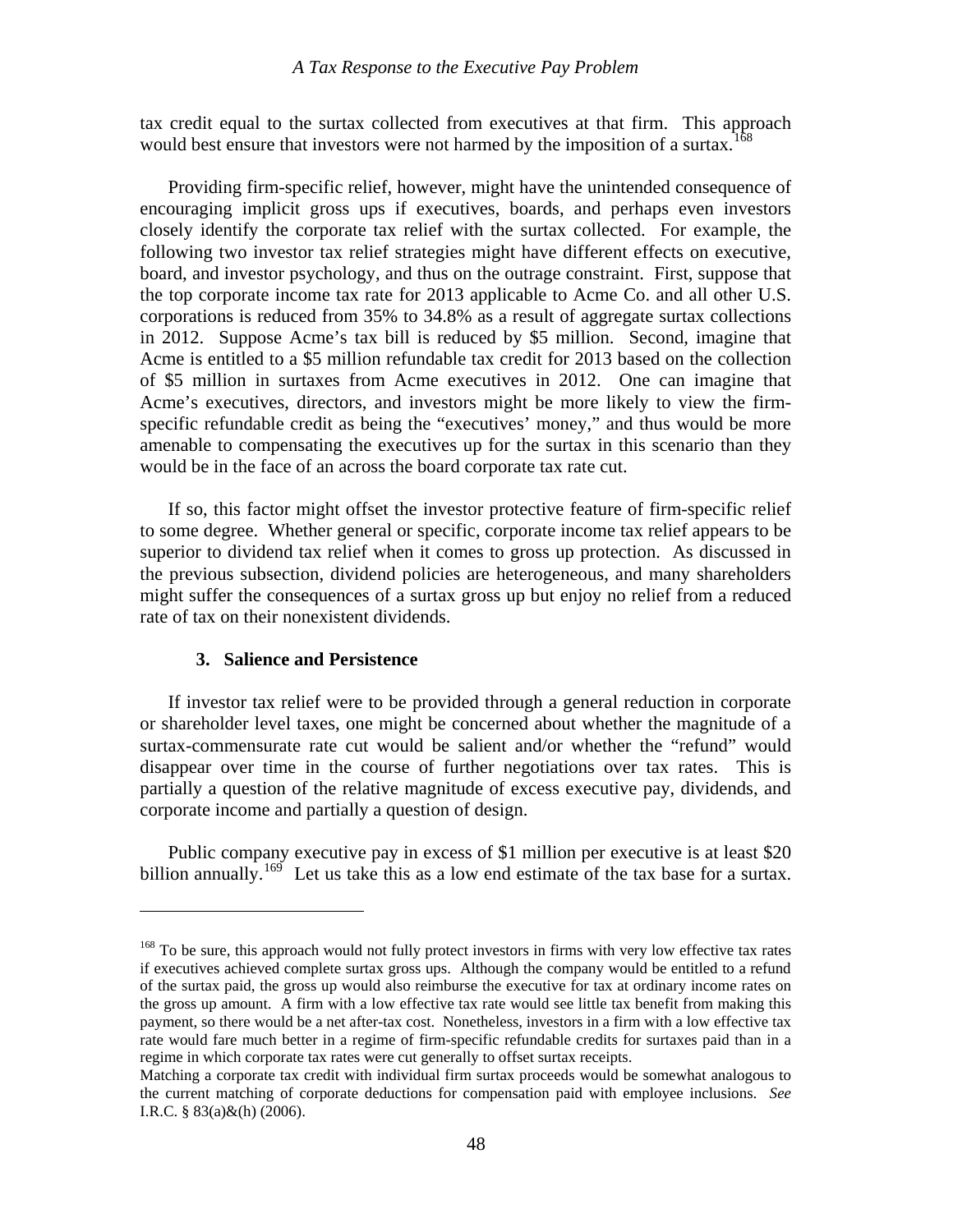<span id="page-50-0"></span>By comparison, qualified dividends reported on taxable returns in 2008 totaled \$141 billion,<sup>170</sup> and taxable corporate income is about \$1 trillion per year.<sup>171</sup>

fund a meaningful and salient reduction in the taxation of investment returns but only a very modest reduction in the general corporate income tax that one might fear would Assuming no change in behavior and simply to provide a ballpark estimate of orders of magnitude, a 10% surtax applied to executive pay in excess of \$1 million per executive per year would generate about \$2 billion. This amount is roughly comparable to a one percentage point reduction in the tax rate on qualified dividends, which would cost the Treasury about \$1.4 billion. But \$2 billion in surtax receipts would fund only about a 0.2% point reduction in the corporate tax rate, reducing the current top rate from 35% to 34.8%, for example. A surtax on executive pay could be lost in the rounding.

scale could be addressed by explicitly tying the general corporate income tax relief in any year to the amount of surtax collected in the prior year. In this way, the general Of course, a firm-specific corporate income tax credit tied to the surtax would not be hampered by the mis-match in magnitude between excess executive pay and corporate income. Even without reverting to firm-specific relief, this difference in corporate tax relief would not be lost in negotiations over the rate.

In sum, from a salience and persistence perspective, general dividend relief is probably superior to general corporate tax relief. However, it is possible to mitigate the corporate tax relief disadvantage through creative design.

# **4. Other Issues**

Several other issues might be considered in designing investor tax relief to mitigate the adverse effect of excessive executive pay.

and dividend payouts at more companies, at the margin. To this extent, both taxable and tax exempt investors might benefit as healthy dividend payouts may provide corporate governance benefits. $172$ • Although the effect might be modest, dividend tax relief would encourage investment in dividend paying firms, larger payouts at dividend paying firms,

 $\overline{a}$ 

<sup>&</sup>lt;sup>169</sup> See supra note X.<br><sup>170</sup> Statistics of Income Division, Internal Revenue Serv., Statistics of Income 2008 INDIVIDUAL INCOME TAX RETURNS 42 tbl.1.4 (2008). \$141 billion of aggregate qualified dividends were reported on 21 million taxable returns. Total aggregate qualified dividends of \$159 billion were reported on 26 million taxable and non-taxable returns.

<sup>&</sup>lt;sup>171</sup> STATISTICS OF INCOME DIVISION, INTERNAL REVENUE SERV., STATISTICS OF INCOME 2008 CORPORATION INCOME TAX RETURNS 2 fig. A (2008) (estimating aggregate corporate income subject to tax of \$1.25 trillion for 2007 and \$0.98 trillion for 2008).

<sup>172</sup> Amy Dittmar & Jan Mahrt-Smith, *Corporate Governance and the Value of Cash Holdings*, 83 J. FIN. ECON. 599 (2007) (finding the market significantly discounts the value of cash-on-hand in poorly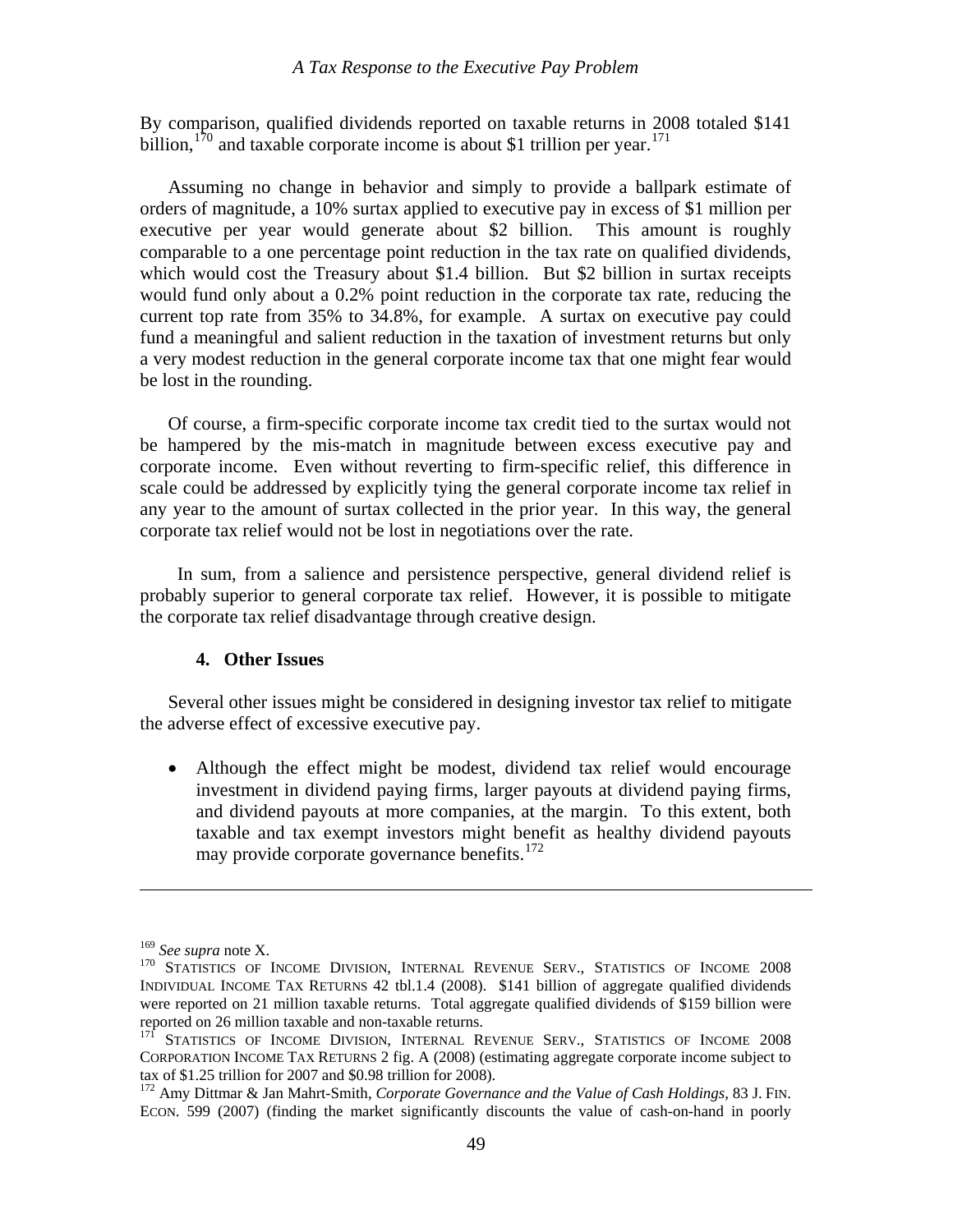- <span id="page-51-0"></span>• Firm-specific relief might be viewed as suggesting a level of precision in assessment of excessive compensation that executive pay critics would not claim. It is impossible to determine how much executive pay is excessive at any given company and should be refunded to that company's investors. It is unlikely, of course, that any board would acknowledge that a portion of executive pay is excessive and that any surtax should be applied.
- General investor tax relief, taking the form of a reduction in corporate tax rates or dividends, generally, seems more in keeping with the idea that executive pay is systematically higher across firms because managers with power over their own pay at a significant number of companies drive up the entire executive pay market. As a result, investors in the corporate sector, non-corporate capital, and labor bear this cost, irrespective of the quality of corporate governance at any particular company. Arguably, then, tax relief should be directed at corporate sector investors generally.
- Providing general investor tax relief would be less administratively burdensome and less expensive than providing firm-specific relief, and the relatively modest sums at stake tend to make a low cost approach more desirable.

 In sum, investor tax relief could take one of several forms. There are pros and cons to general and firm-specific approaches and to approaches that are based on corporate income and dividends. In my view, corporate income seems the more promising basis for investor tax relief and the case for general versus firm-specific corporate income tax relief seems about balanced. Ultimately, political considerations would likely play as important a role as economic considerations in designing investor tax relief.

# **V. REGULATORY ALTERNATIVES**

issue dividends in order to avoid future payout commitments); Pornsit Jiraporn, et al., *Dividend Payouts and Corporate Governance Quality: An Empirical Investigation*, 46 FIN. REV. 251 (2011) (finding firms with strong governance have a higher propensity to pay dividends). *But see* Wayne H. Mikkelson & M. Megan Partch, *Do Persistent Large Cash Reserves Hinder Performance*, 38 J. FIN. & QUANTITATIVE governed firms); Jarrad Harford et al., *Corporate Governance and Firm Cash Holdings in the US*, 87 J. FIN. ECON. 535 (2008) (finding firms with weaker governance more likely to repurchase shares than ANALYSIS 275 (2003) (finding that the holding of large cash reserves promotes investment without hindering performance); Micah S. Officer, Dividend Policy, Dividend Initiations, and Governance (Oct. 5, 2006) (unpublished manuscript, *available at* http://www.terry.uga.edu/finance/docs/officer.pdf) (finding predicted dividend payers with weak governance are more likely to pay dividends than predicted dividend payers with strong governance).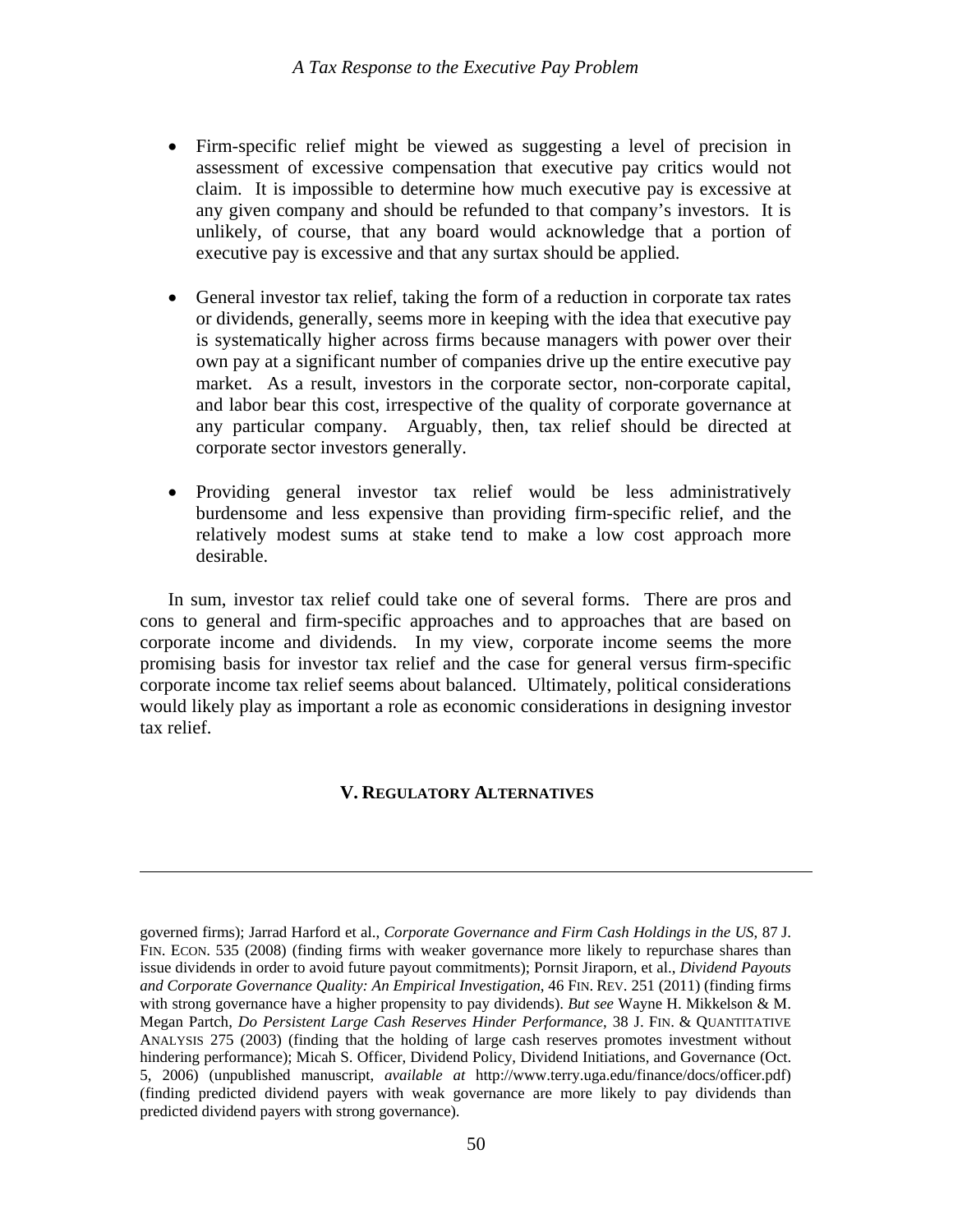<span id="page-52-0"></span> This Part considers several alternative means of regulating executive compensation including direct, coercive regulation, enhanced disclosure, and a different form of tax incentive. This Part concludes that the two pronged tax approach that has been the focus of this Article is superior to coercive regulation, which might be more effective in limiting pay but could be highly inefficient, and to disclosure-based reforms or expansion of I.R.C.  $\S 162(m)$ , which are unlikely to be effective without being counterproductive.

#### **A. Coercive Regulation**

 $\overline{a}$ 

have proposed placing limits on executive pay that would be backed by coercive sanctions. A "hard" cap would be the most effective way to limit executive pay, but caps would also create significant distortions. Even if executive pay levels are too high systematically, we do not know the exact degree of excess pay and there is likely Some commentators troubled by perceived excesses in executive compensation to be substantial heterogeneity in the amount of excess pay from firm to firm. Thus, coercive regulation is likely to be highly inefficient relative to tax-based regulation.

#### **1. What Coercive Regulation Might Look Like**

compensation of TARP covered executives to  $$500,000$  per year, <sup>173</sup> but I am not aware of any serious proposal to place a fixed dollar limit on *total* executive In general terms, caps on executive pay could be designed as fixed limitations or caps could be based on a formula, such as a multiple of median employee pay or company revenues. The Obama administration proposed to limit the non-incentive compensation.<sup>[174](#page-52-1)</sup> The most empirically robust determinant of executive pay is firm size,<sup>[175](#page-53-0)</sup> and given the huge differences in public company size and scope of managerial responsibility, it is readily apparent that a one-size-fits-all fixed limitation on total executive pay would not be a sensible regulatory option.

by the growing disparity between CEO pay and average worker pay, a number of commentators and legislators have proposed to limit CEO pay to a multiple of some measure of employee pay.<sup>176</sup> However, these proposals still do not get at the scale A formula-based limitation on executive pay would be more plausible. Outraged

<sup>173</sup> *See* Press Release, U.S. Dept. of Treasury, Treasury Announces New Restrictions on Executive Comp. (Feb. 4, 2009).

 $174$  The Obama administration proposal can be viewed as being analogous to I.R.C. § 162(m), which was designed to encourage the use of performance-based pay, rather than as an attempt to limit overall compensation.

<sup>&</sup>lt;sup>175</sup> See supra note X and accompanying text [cross reference to Murphy (1999) on same point].<br><sup>176</sup> For example, Sen. Richard Durbin (D-IL) introduced legislation in 2009 that would have required a

<span id="page-52-1"></span><sup>60</sup> percent shareholder vote to authorize executive compensation in excess of 100 times average employee compensation. *See* S. 1006, 111th Cong. (2009). For many years, Rep. Martin Sabo (D-MN) introduced legislation that would have limited the deduction for employee compensation to an amount equal to 25 times the pay of the lowest paid employee. Sabo has retired, but his legislation continues to be introduced in the House. *See*, H.R. 382, 112th Cong. (2011).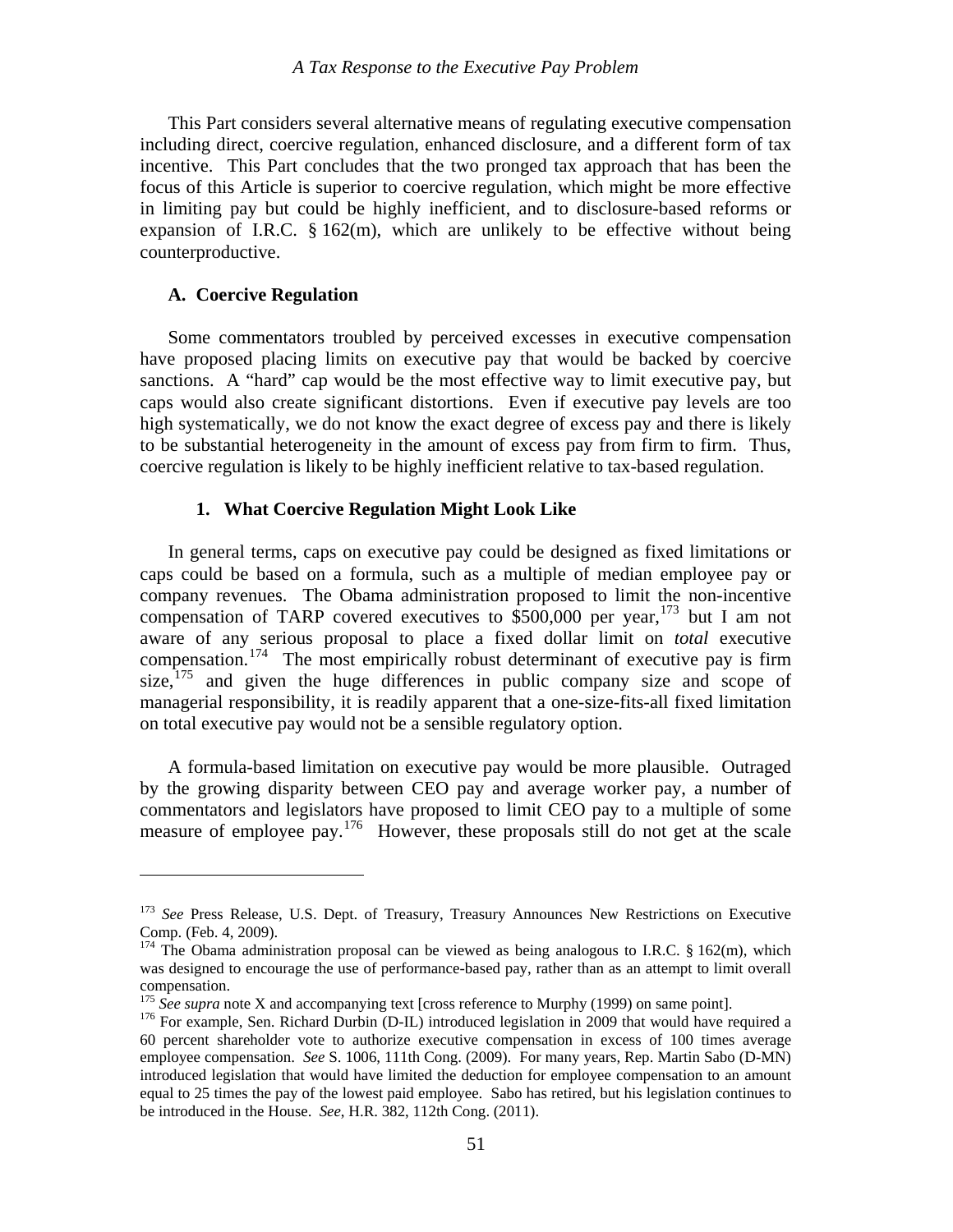problem. Under a scheme such as this, the CEO of a small tech company populated with highly skilled and highly compensated engineers could be paid more than the EO of a massive company with a large population of relatively low paid workers, C [s](#page-53-1)uch as Exxon.<sup>[177](#page-53-1)</sup>

More plausible still would be a formula tied to some measure of firm size such as assets, revenue, or market capitalization.<sup>[178](#page-53-1)</sup> It is also possible that a formula would provide for adjustments based on company performance.<sup>[179](#page-53-2)</sup>

capped) positions. One would also expect that without performance incentives executives would tend to act in a much more risk averse fashion than their typically Dietl, Duschl, and Lang stress the importance of maintaining performance incentives within a salary cap system. Absent performance incentives, executives would be motivated to perform well only by the prospect of losing their (salary [w](#page-53-3)ell-diversified shareholders would prefer.<sup>[180](#page-53-3)</sup>

[expected value of \\$5 million, the limit set by their pay cap formulas.](#page-53-3)<sup>181</sup> The CEO whose firm most outperformed market expectations (as incorporated in the firm's  [Maintaining performance incentives within a "salary cap" system is not](#page-53-3)  [conceptually difficult. The key would be to limit the ex ante value of executive pay,](#page-53-3)  [but to allow and encourage firms to provide performance-based pay. Suppose, for](#page-53-3)  [example, that three companies each issued stock options to their CEOs with ex ante](#page-53-3)  share price at the time of option grant) would receive the largest ex post payoff.

regulation over pay caps. The realized value of compensation is relatively easy to determine with precision (and to tax). The ex ante value of some forms of  $pay - stock$  Once one moves beyond salary, however, limitations on ex ante pay become more difficult to enforce, and this enforcement concern suggests one advantage of tax-based

1

<span id="page-53-0"></span><sup>177</sup> Susan J. Stabile, *One for A, Two for B and Four Hundred for C: The Widening Gap in Pay Between Executives and Rank and File Employees*, 36 U. MICH. J.L. REFORM 115, 161 (2002) (rejecting a pay ratio cap because of the one-size-fits-all problem and other limitations).<br><sup>178</sup> English, French, and German heads of state have discussed the imposition of CEO salary caps and

<span id="page-53-1"></span>the possibility of linking caps to company performance. See, e.g., Jeffrey Stinson, *As CEO Pay in Europe Rises, So Does Talk of Curbing It,* USA TODAY, June 30, 2008, http://www.usatoday.com/money/companies/management/2008-06-29-europe-ceo-pay\_N.htm.

<sup>&</sup>lt;sup>179</sup> Helmut M. Dietl et al., *Executive Pay Regulation: What Regulators, Shareholders, and Managers Can Learn from Major Sports Leagues*, 13 BUS. & POL., Issue 2, art.6 at 18-19 (2011), http://www.bepress.com/bap/vol13/iss2/art6/.

<span id="page-53-2"></span><sup>&</sup>lt;sup>180</sup> In addition to their human capital, corporate executives tend to have a disproportionate fraction of their financial capital invested in their firms. Shareholders, on the other hand, tend to be diversified. Absent incentives for risk-taking, executives would tend to be more conservative in their choices regarding project selection and similar matters than their shareholders would prefer. This mis-match in risk preferences was the rationale for the introduction of stock option compensation as well as the adoption of I.R.C. § 162(m). *See* John E. Core et al., *Executive Equity Compensation and Incentives: A Survey*, FRBNY ECON. POL'Y REV., Apr. 2003, at 27, 33 (discussing the use of stock options to overcome managerial risk aversion); Polsky, *supra* note X, at 889-90 (same). 181 Valuation could be determined utilizing the Black-Scholes option pricing model.

<span id="page-53-3"></span>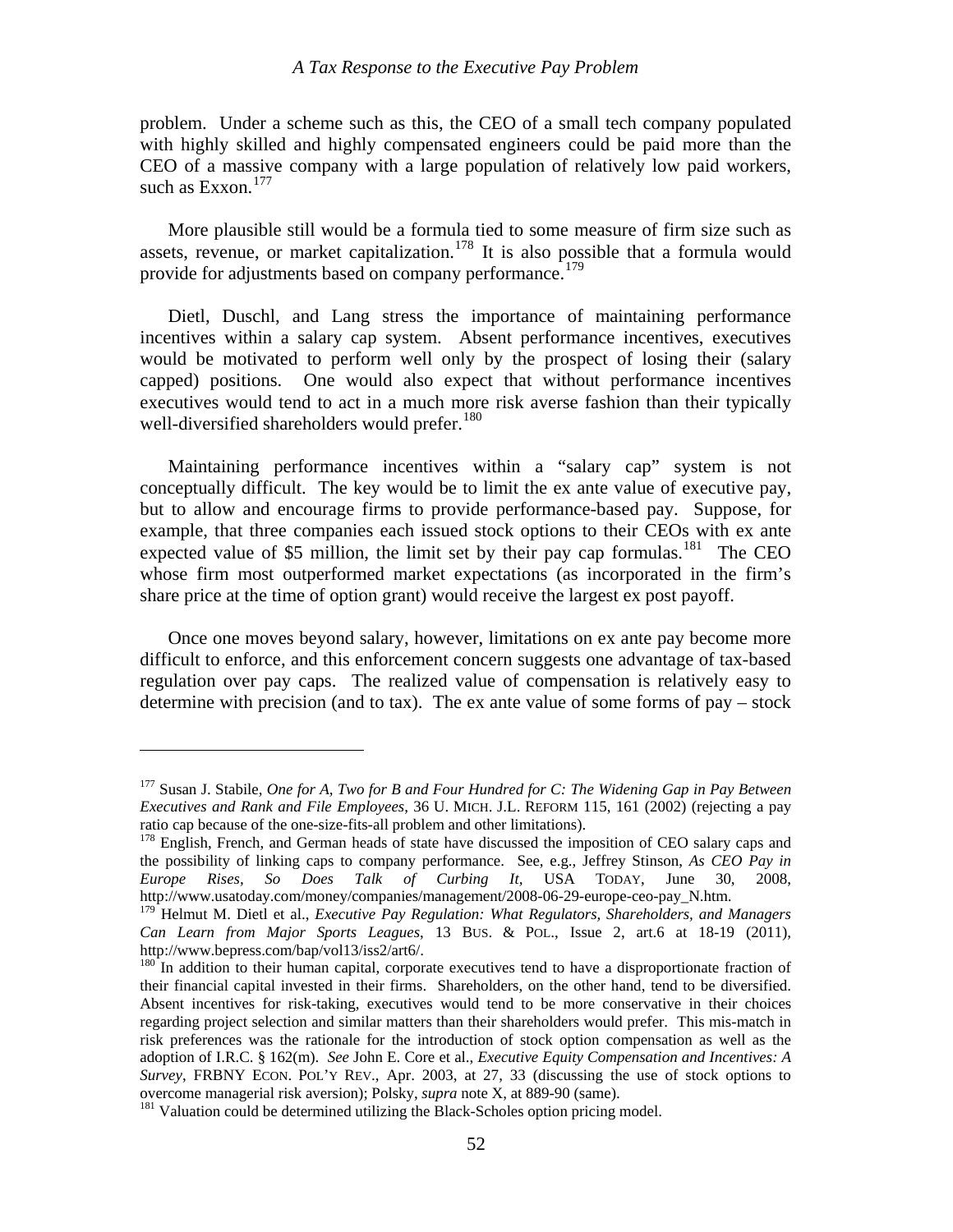<span id="page-54-0"></span>options and SARs, in particular – requires calculations which involve manipulable inputs. $182$ 

 A hard cap on executive pay, whether formula based or not, presumably would be backed by significant sanctions for failure to comply. As it recently did in the case of several provisions of the Dodd-Frank Act, $^{183}$  $^{183}$  $^{183}$  Congress might direct the SEC to require the stock exchanges to delist firms that failed to comply with executive pay caps. Alternatively, Congress could impose such sufficiently severe financial penalties that it would be virtually impossible for firms to exceed the pay caps.

# **2. Pros and Cons of Coercive Regulation (Relative to Tax)**

 A significant advantage to coercive regulation in a context in which executives exert substantial influence over their own pay is that a hard cap precludes any possibility of a gross up. As long as all avenues of compensation can be identified and reasonably valued,[184](#page-54-3) a hard cap would effectively limit executive pay and thus would most effectively address the impact of excessive pay on the distortion of investment decisions, the growing inequality of wealth, and the distortion in entry into the executive labor market.

 Although a hard cap on executive pay would not be susceptible to being grossed up through conventional compensation, firms and executives would undoubtedly seek out ways of transferring value to executives that would not be subject to the cap. Despite investor sensitivity to executive perks, one would imagine that we would observe much greater use of corporate supplied housing, cars, and vacations disguised as business travel if these benefits were not appropriately valued and included in income subject to the cap. A hard cap would result in much greater pressure on avoidance of this type than would a surtax that allows compensation above a threshold, but extracts a portion thereof.

# **3. The Inefficiency of Coercive Regulation More Generally (Relative to Tax)**

<span id="page-54-1"></span><sup>182</sup> *See* David I. Walker & Victor Fleischer, *Book/Tax Conformity and Equity Compensation*, 62 TAX L. REV. 399, 431-32 (2009).

Another difficulty with this approach is that executives demand to be compensated for taking on risk. Unless salary caps were risk adjusted, the imposition of caps would actually encourage firms to move in the direction of "safe" pay, e.g., salary and easily achievable bonuses, in order to maximize the subjective value of pay packages to executives within the constraints of the caps. *See* Hall & Murphy, *supra* note X, at 5 (explaining that non-diversified executives value stock options below their cost to shareholders).

<span id="page-54-2"></span><sup>183</sup> *See*, *e.g.*, Dodd-Frank Wall Street Reform and Consumer Protection Act § 952(a), 15 U.S.C.A. § 78j-3(a)(1) (West 2010) (setting forth independence requirements for members of public company compensation committees and requiring the SEC to direct the exchanges to prohibit the listing of any equity security of a company that fails to comply with these independence requirements).

<span id="page-54-3"></span><sup>&</sup>lt;sup>184</sup> As noted above, a cap based on the grant date value of pay would leave some room for manipulation and gaming, but there can be no doubt that a cap on pay would be more effective than a surtax in limiting executive value extraction through excessive compensation.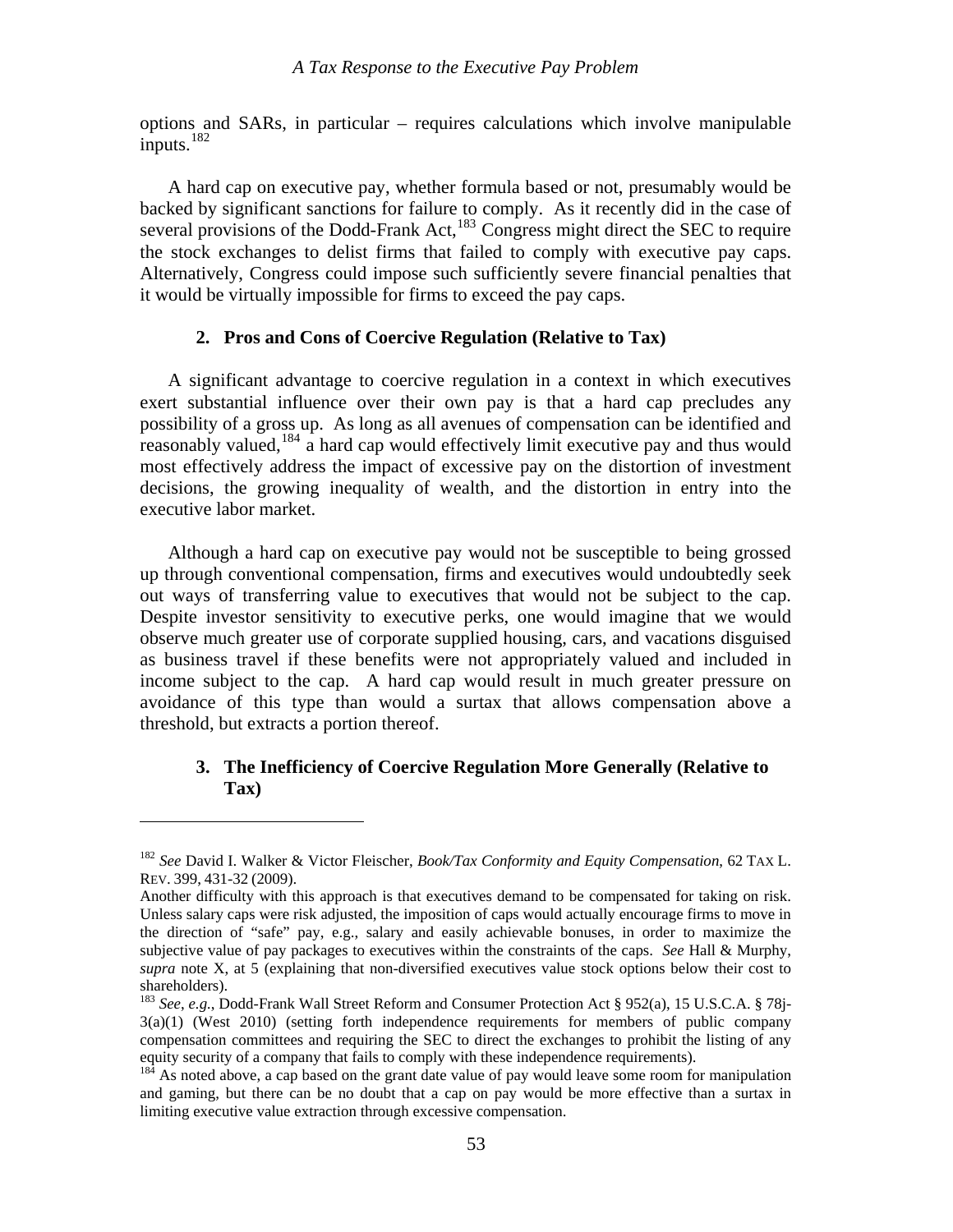A hard cap on executive pay (whether a fixed amount or a formula based approach that would reflect differences in firm size and incorporate performance incentives) backed by severe financial penalties is an example of what economist Robert Cooter refers to as a sanction.<sup>[185](#page-55-0)</sup> A surtax on executive pay above a certain threshold is a price in his terminology. The fundamental difference between the two and the primary reason that caps are likely to be an inferior approach to regulating executive pay is that sanctions are more distorting of behavior. As Cooter suggests, most actors comply with a standard that takes the form of a sanction. If firms that paid executives in excess of \$5 million per year faced certain and severe financial penalties, few would pay in excess of \$5 million per year. Taxes, or more generally, prices allow actors to optimize over the cost of paying the tax or adjusting their behavior.<sup>[186](#page-55-1)</sup> Prices result in greater freedom of behavior and less distortion.

The problem for coercive regulation is one of information.<sup>[187](#page-55-2)</sup> If a regulator could easily determine the optimal level of activity or precaution, a sanction might be the best regulatory response. In such a case, we want to distort behavior. However, in cases in which the regulator observes market failure but in which it is difficult to determine the efficient level of activity or precaution that is being regulated, the distortion created by a sanction can be very inefficient.<sup>[188](#page-55-3)</sup> If we believe executive pay is excessive, but we do not know the optimal level of pay, a price or tax is likely to be the superior regulatory response.

 It would be extraordinarily difficult for a regulator to determine the optimal level of executive pay or to produce a formula for determining that level at any particular firm. As commentators have noted, it is almost impossible for external observers to evaluate pay levels at particular firms even ex post,  $^{189}$  $^{189}$  $^{189}$  which is, perhaps, the primary reason that the courts have been so hesitant to find that litigated pay levels are excessive.<sup>[190](#page-55-5)</sup> Coming up with an ex ante formula to limit executive pay across the board would be even more difficult. There is undoubtedly substantial heterogeneity in the optimal level of pay at U.S. companies even after controlling for firm size, industry, etc. To be sure, a tax response to excessive pay also requires a threshold or thresholds, which could also be formula based. The difference is that, for the reasons

<u>.</u>

<span id="page-55-1"></span><span id="page-55-0"></span><sup>&</sup>lt;sup>185</sup> Robert Cooter, *Prices and Sanctions*, 84 COLUM. L. REV. 1523, 1524-25 (1984).<br><sup>186</sup> Alberto Alesina & Francesco Passarelli, *Regulation versus Taxation* 2 (Nat'l Bureau of Econ. Research, Working Paper No. 16413, 2010).

<span id="page-55-2"></span><sup>187</sup> *Cf*. Louis Kaplow & Steven Shavell, *On the Superiority of Corrective Taxes to Quantity Regulation*, 4 AM. L. & ECON. REV. 1 (2002) (demonstrating that corrective taxes are superior to direct regulation of externality generating activities when the regulator's information regarding the costs of mitigating those externalities is incomplete).

<span id="page-55-3"></span><sup>188</sup> Cooter, *supra* note X, at 1531.

<span id="page-55-4"></span><sup>189</sup> Stabile, *supra* note X, at 97.

<span id="page-55-5"></span><sup>190</sup> Kenneth J. Martin & Randall S. Thomas, *Litigating Challenges to Executive Pay: An Exercise in Futility?*, 79 WASH. U. L.Q. 569, 605 (2001) (concluding that courts are reluctant "to enter into the business of determining what constitute reasonable levels of compensation").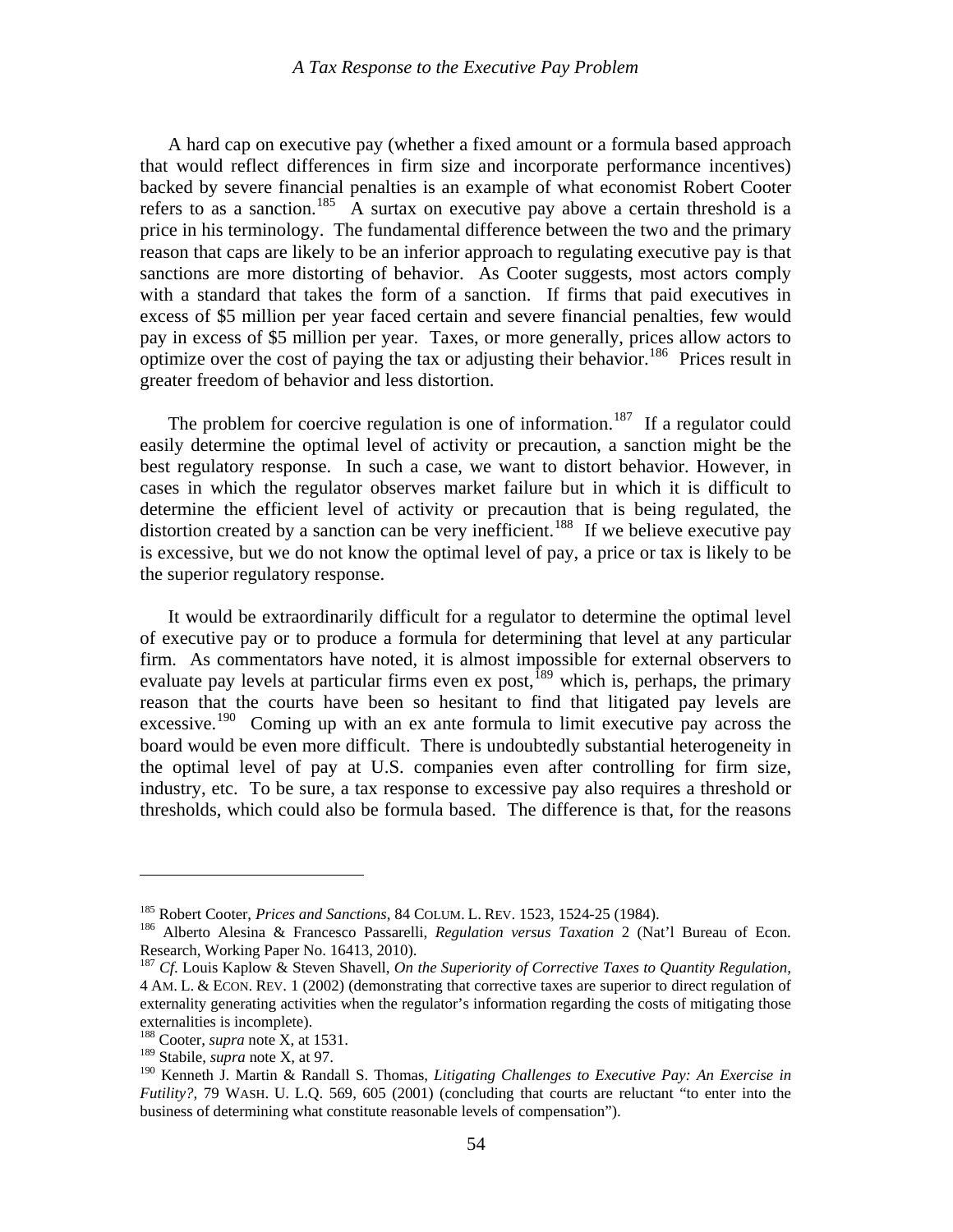Cooter described, the cost of getting the threshold wrong is very much lower in the case of a tax.

 A cap on executive pay that had any real teeth would have several pernicious effects. First, a cap would tend to drive talented individuals out of the sector, leaving less talented individuals with fewer outside opportunities behind to manage our largest companies.[191](#page-56-0) Second, pay-capped executives who remained would tend to work less and consume more leisure.<sup>[192](#page-56-1)</sup> This effect might be mitigated by utilizing caps on ex ante pay that permit the use of performance-based compensation, but as noted above, enforcement costs would increase in this scenario. Third, pay caps – even sophisticated performance and size-based caps – would lead to an inefficient allocation of talent. Dietl, Duschl, and Lang analogize to professional sports. From an efficiency standpoint, we want the most talented players to play for the teams with highest marginal returns on talent.<sup>[193](#page-56-2)</sup> These are not necessarily the highest revenue teams, although there is probably a strong correlation. Fourth, while size- and performance-based caps seem superior to fixed dollar caps, adopting more sophisticated caps would have unintended consequences. I have already noted the potential option value manipulation problem, but caps like these could have more serious real world effects. For example, if pay caps are based on firm size, executives would have a greater incentive than today to engage in empire building, even at the expense of shareholder value.<sup>[194](#page-56-3)</sup> Fifth, the imposition of pay caps with real bite might cause some U.S. companies and/or U.S. executives to repatriate overseas, if so doing would allow the executives to avoid the regulation and would result in a superior mix of compensation, taxes, services, and amenities.<sup>[195](#page-56-4)</sup>

<span id="page-56-0"></span><sup>191</sup> Rafael D'Oliveira et al., *Should the Government Regulate CEO Pay At Top TARP Firms?* (Univ. Chi. Booth Sch. of Bus. Econ. Analysis of Major Policy Issues No. 33111, 2010) *available at* http://works.bepress.com/karl\_muth/18.

<span id="page-56-1"></span> $^{192}$ *Id.* 

<span id="page-56-2"></span><sup>&</sup>lt;sup>193</sup> Dietl et al., *supra* note X, at 20-21.

<span id="page-56-3"></span> $194$  Executives' personal incentives to grow their businesses are already substantial. As noted, compensation is clearly correlated with firm size. *See supra* note X and accompanying text. Executive roles at larger firms are more prestigious. In addition, larger firms may be less vulnerable to takeover threats. Brent W. Ambrose & William L. Megginson, *The Role of Asset Structure, Ownership Structure, and Takeover Defenses in Determining Acquisition Likelihood*, 27 J. FIN. & QUANTITATIVE ANALYSIS 575, 581-82 (1992) (finding the probability of receiving a takeover bid is negatively related to firm size); Mary M. Bange & Michael A. Mazzeo, *Board Composition, Board Effectiveness, and the Observed Form of Takeover Bids*, 17 REV. FIN. STUD. 1185, 1190 (2004) (finding that takeover offer premiums are negatively related to firm size); Paul Barnes, *Predicting UK Takeover Targets: Some Methodological Issues and an Empirical Study*, 12 REV. QUANTITATIVE FIN. & ACCT. 283, 291 (1999) (finding the likelihood of acquisition decreases with size); Randall Morck et al., *Alternative Mechanisms for Corporate Control*, 79 AMER. ECON. REV. 842, 848 (1989) (same); David Offenberg, *Firm Size and the Effectiveness of the Market for Corporate Control*, 15 J. CORP. FIN. 66, 67 (2009) (same); Krishna G. Palepu, *Predicting Takeover Targets A Methodological and Empirical Analysis*, 8 J. ACCT. & ECON. 3, 23 tbl.3 (1986) (finding empirical support, significant at the 0.05 level, for same). *But see* Gerald F. Davis & Suzanne K. Stout, Organization Theory and the Market for Corporate Control: A Dynamic Analysis of the Characteristics of Large Takeover Targets 1980-1990, 37 Admin. Sci. Q. 605, 605 (1992); (finding large corporations more likely to be taken over).

<span id="page-56-4"></span><sup>&</sup>lt;sup>195</sup> Some companies claim that high U.S. taxes have contributed to their decisions to reincorporate abroad. Mihir A. Desai & James R. Hines, Jr., *Expectations and Expatriations: Tracing the Causes and*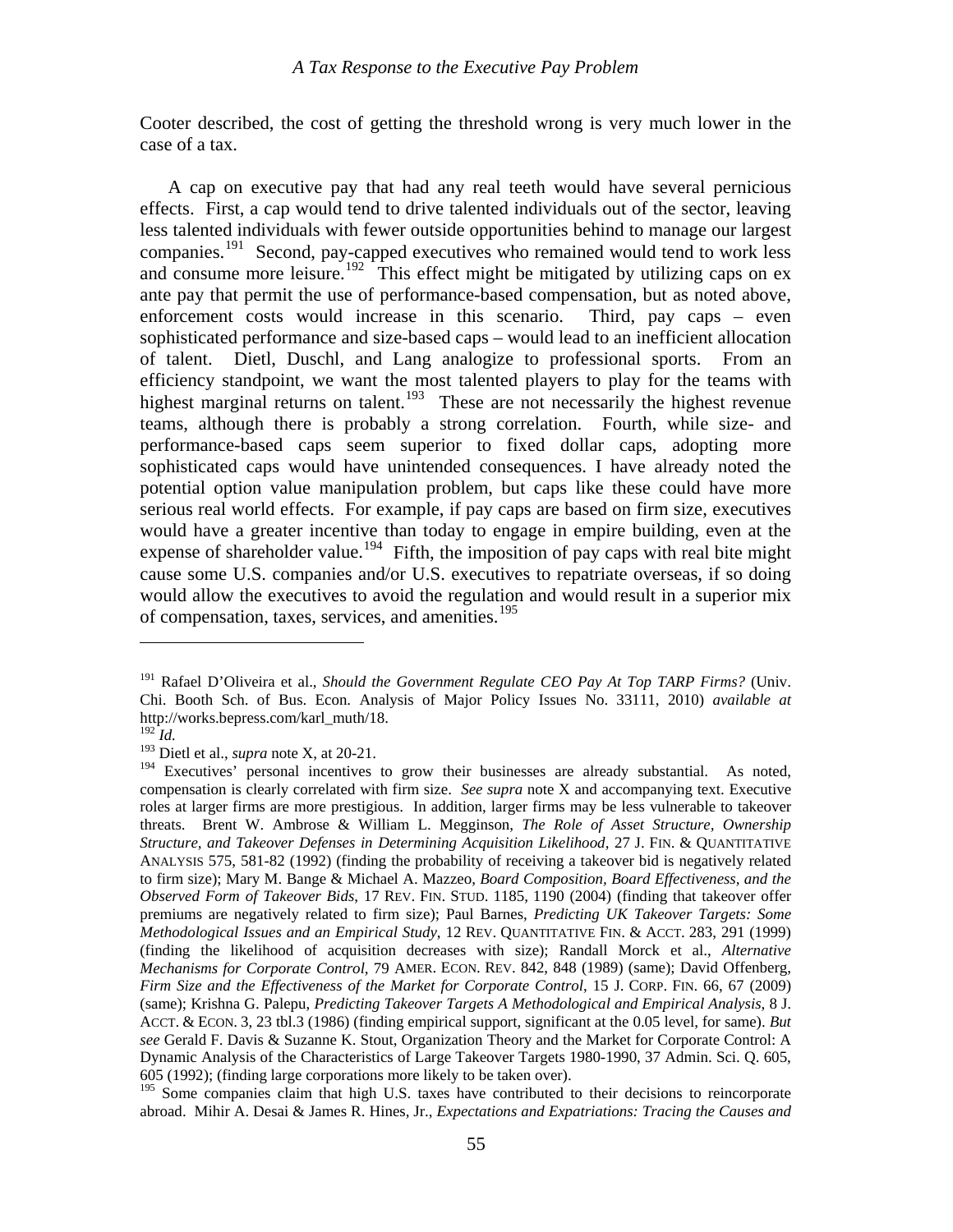These are serious concerns, and it seems likely that if Congress were to adopt executive pay caps it would set the caps at a fairly high level so as to minimize these distortions. That result could well be worse than doing nothing. Any cap that is placed on executive pay – whether formula based or a fixed dollar amount – is likely to become a target as did the \$1 million "cap" imposed by  $§ 162(m)$ . <sup>[196](#page-57-0)</sup> If a cap were to be enacted at the high range of current pay so as to limit the inefficiency associated with one-size-fits-all compulsory regulation, the cap would serve as an invitation to raise pay for executives at the majority of firms, at which existing pay levels would be below the cap, as well as serving as a constraint on pay for the minority of firms, where current pay levels would equal or exceed the cap.

 To be sure, a surtax on executive pay would also require a threshold that would serve as a target, and a surtax could also produce pernicious effects. But both concerns would be much reduced in the case of a surtax. Ideally, most firms would not adjust compensation following the imposition of a surtax, and the surtax would simply pull back a portion of the rents that are extracted by executives, but firms would have latitude to make individualized choices regarding executive pay levels that would be precluded by a cap. Moreover, because a surtax would be just that  $-$  a tax  $$ rather than a limitation, there would be less risk in adopting a low threshold for the tax, such as \$1 million per year. Few senior executives of the large public companies in which the pay setting process is suspect earn less than \$1 million per year. As a result, the potential cost of creating a compensation focal point through the imposition of this surtax should be modest.

*Consequences of Corporate Inversions*, 55 NAT'L TAX J. 409 (2002) (finding some large American corporations with extensive foreign assets try to avoid U.S. income taxes on their foreign income by "inverting" their corporate structure so as to make the former U.S. parent company a subsidiary of one of its former foreign subsidiaries); Johannes Voget, *Relocation of Headquarters and International Taxation*, 95 J. PUB. ECON. 1067 (2011) (finding foreign repatriation taxes have a significant, positive effect on the probability that a multinational firm "relocates"); Robert J. Herbold & Scott S. Powell, Op-Ed., *Tax Laws Chasing Companies Away*, HOUSTON CHRON., Dec. 20, 2009, at B10 (retired COO of Microsoft and an executive consultant arguing America's high corporate tax rates and taxation on foreign source income, inter alia, are forcing many U.S. companies to reincorporate overseas); Orsolya Kun, *A Broader View of Corporate Inversions: The Interplay of Tax, Corporate and Economic Implications* (bepress Legal Series, Working Paper No. 78, 2003), *available at* http://law.bepress.com/expresso/eps/78 (finding corporate inversions to minimize U.S. taxation on worldwide income substantially reduce the accountability of directors and officers and create significant impediments to the enforcement of shareholder rights). Individual executive repatriation would be more disruptive, and given generally lower levels of executive pay outside the U.S., it is not clear how much more pay U.S. executives could obtain by relocating abroad. The benefit of relocation would depend in large part on the severity of pay caps. Nonetheless, the imposition of significant pay caps would provide compelling motivation for executives to explore overseas alternatives.

<span id="page-57-0"></span><sup>196</sup> *See* David G. Harris & Jane R. Livingstone, *Federal Tax Legislation as an Implicit Contracting Cost Benchmark: The Definition of Excessive Executive Compensation*, 77 ACCT. REV. 997 (2002) (finding that firms that paid their CEOs less than \$1 million prior to the enactment of I.R.C. § 162(m) increased cash compensation in proportion to the gap between existing compensation and the \$1 million deduction limit).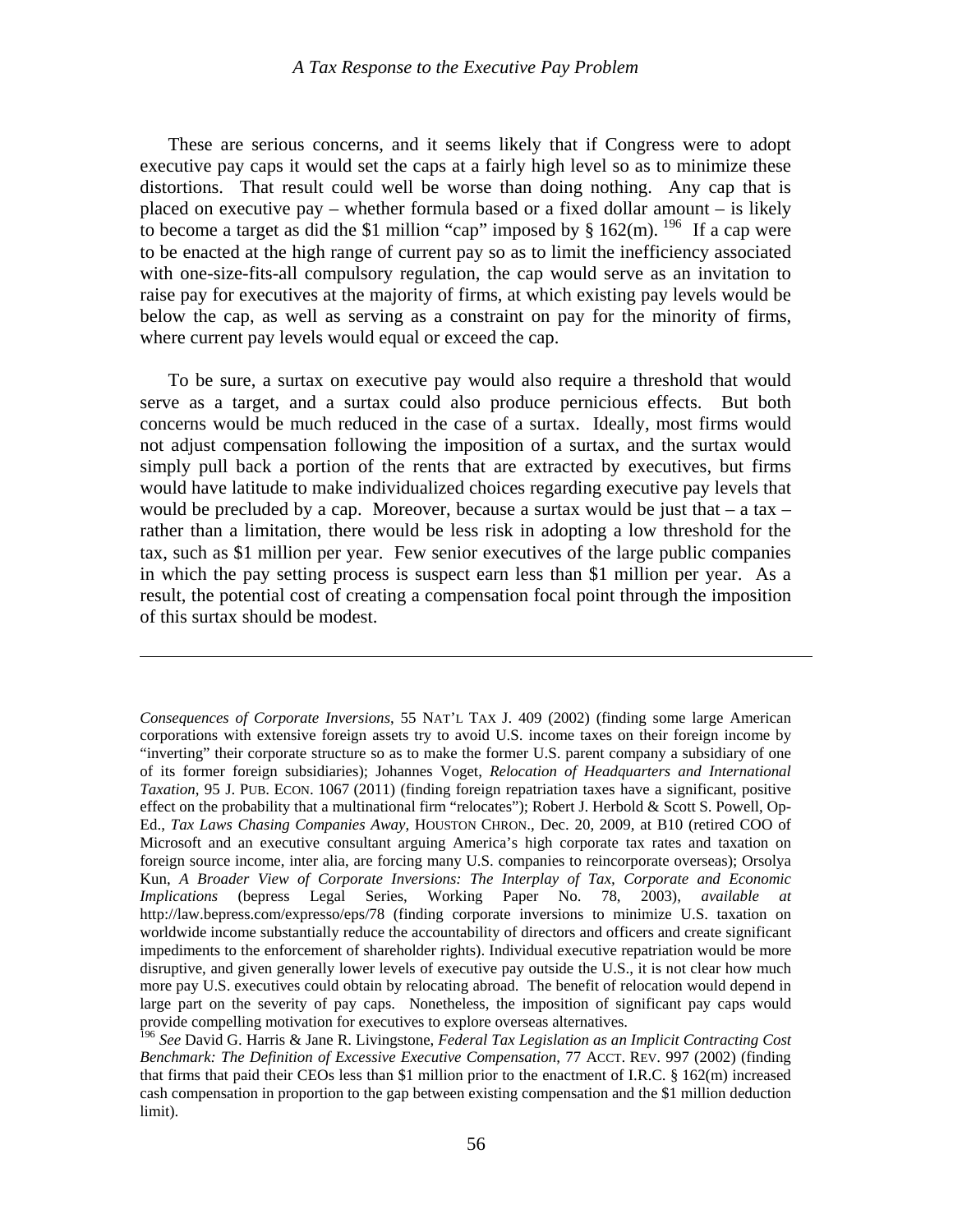<span id="page-58-0"></span> But, one might object, doesn't the foregoing parade of horribles that I have associated with pay caps ignore this Article's premise that the executive labor market is flawed and that pay levels are systematically inflated today? Well, yes and no. Clearly, the impact of a pay cap on executive flight from the corporate sector depends on the amount of rent that is being extracted today. Just as LeBron James is unlikely to quit playing basketball if his pay is capped at 75% of current earnings, highly talented corporate executives who extract substantial rents are unlikely to move on as a result of a cap. On the other hand, the existence of substantial rents is unlikely to mitigate the enhanced empire building incentive. More fundamentally, the working premise of this Article does not imply that excessive executive pay is uniform. There is likely to be substantial heterogeneity, such that any pay cap arrangement that has teeth would implicate the concerns listed above at a sizeable number of firms.

#### **B. Enhanced Disclosure**

 Over the last 20 years, the most popular regulatory response to perceived executive pay problems has been enhanced SEC disclosure requirements. The SEC has labored hard to ensure that pay disclosure for top corporate executives is comprehensive and transparent, and they have largely achieved that goal. New rules adopted in 2009 finally provide a comprehensive measure of the total grant date value of executive pay packages that is both reasonably accurate and comparable from firm to firm.<sup>[197](#page-58-1)</sup>

 As noted above, enhanced SEC disclosure requirements may have contributed to upward ratcheting of executive pay,  $198$  but the general Brandeis-ian idea that sunlight is the best disinfectant remains sound.<sup>[199](#page-58-3)</sup> The problem in this context is that disclosure can at best provide discipline with respect to compensation that is excessive on a *relative* basis. The innovation of requiring regular shareholder advisory voting on executive pay practices can potentially sharpen this discipline,  $200$  but, because it is very difficult to assess executive pay levels on an absolute basis, disclosure and shareholder "say on pay" votes are unlikely to have any significant effect on systematically excessive pay levels that are the focus of this Article.

# **C. Amend I.R.C. § 162(m)**

 An alternative tax-based approach to addressing systematically excessive executive pay would be to amend or replace I.R.C. §162(m) with an overall limitation on the amount of senior executive pay that is deductible, with no exceptions for

<span id="page-58-1"></span><sup>197</sup> David I. Walker, *The Law and Economics of Executive Compensation: Theory and Evidence*, *in* RESEARCH HANDBOOK ON THE ECONOMICS OF CORPORATION LAW (Claire Hill & Brett McDonnell eds., Elgar Press, forthcoming 2011).

<span id="page-58-2"></span><sup>&</sup>lt;sup>198</sup> See supra note X and accompanying text.<br><sup>199</sup> LOUIS BRANDEIS, OTHER PEOPLE'S MONEY AND HOW THE BANKERS USE IT 92 (1914).

<span id="page-58-4"></span><span id="page-58-3"></span><sup>&</sup>lt;sup>200</sup> Dodd-Frank Wall Street Reform and Consumer Protection Act § 951, 15 U.S.C.A. § 78n-1(a) (West 2010).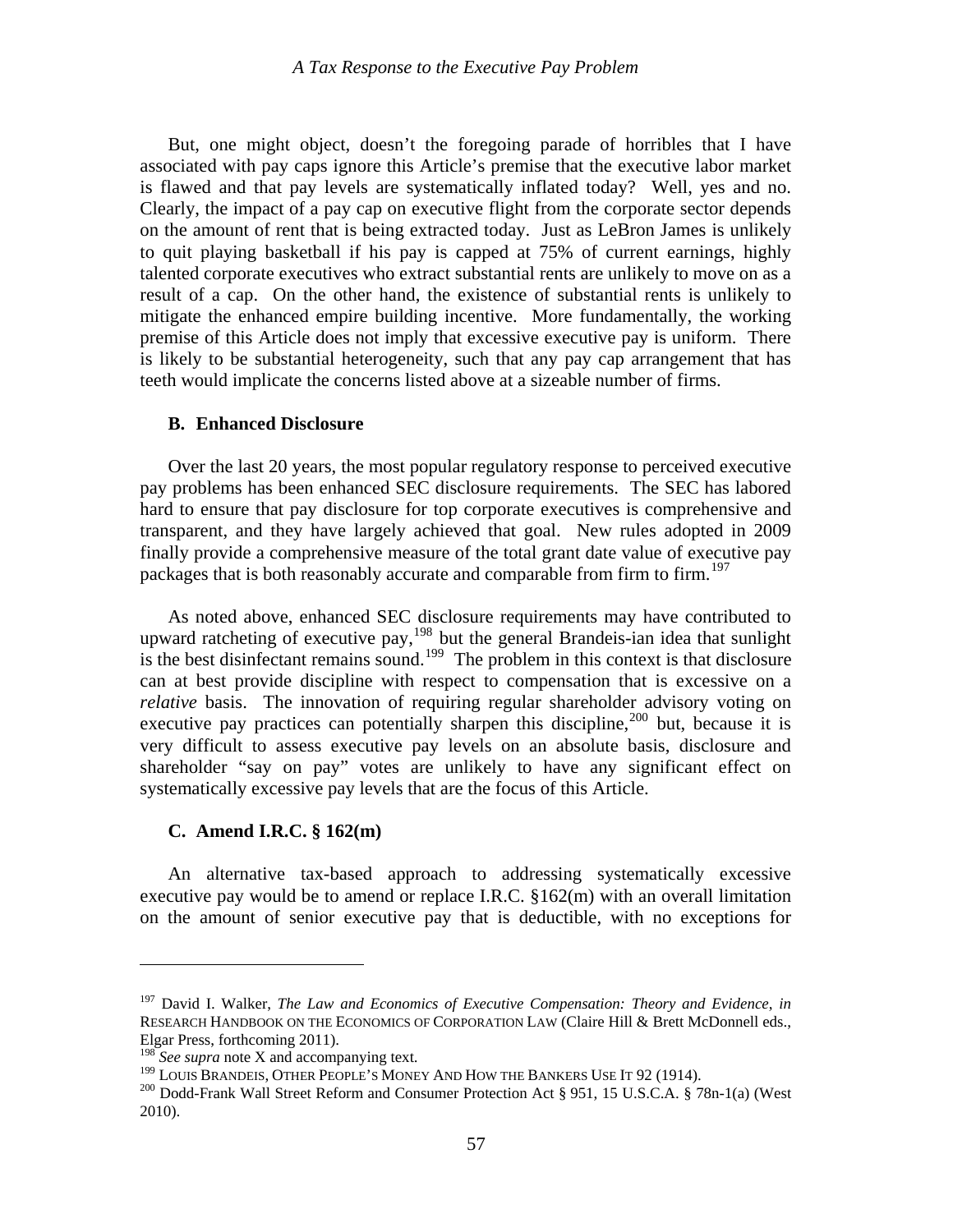performance-based pay, or anything else. For several reasons, however, this does not seem a promising approach.

 First, imagine an overall cap on deductible pay of \$1 million per executive per year – the current limitation on non-performance based pay. Our experience with the current  $\S 162(m)$  suggests that this sort of tax penalty would likely be ignored with respect to highly paid executives at the majority of firms. Although most companies initially reacted to the enactment of  $\S 162(m)$  by limiting non-performance based pay to \$1 million per executive per year, today firms routinely exceed this limitation, providing salaries and other non-performance based pay well in excess of the \$1 million threshold.<sup>201</sup> In their proxy statements, these firms typically state that In their proxy statements, these firms typically state that deductibility is only one factor that the board considers in executive pay deliberations.[202](#page-59-1) This is an interesting development, because it is generally considered to be relatively easy to qualify pay as deductible under  $\S 162$ (m) by, for example, providing bonus opportunities with easily achievable targets.<sup>[203](#page-59-2)</sup> In a tax world in which there were no performance-based exceptions to a \$1 million cap on deductible pay, it seems likely that firms would simply dismiss the limitation as unreasonably low.

 Thus, it is unlikely that the expanded reach of a \$1 million limitation on deductibility would significantly reduce executive pay. It would, however, raise revenue, reduce shareholder returns, and increase the disincentive to invest in the corporate sector. To the extent that the expanded deduction limitation did not impact pay levels, it would be equivalent to an increase in the corporate tax rate.

<span id="page-59-0"></span><sup>&</sup>lt;sup>201</sup> For example, 62% of the 200 large, public company CEOs whose 2009 compensation was analyzed by Equilar, an executive compensation research firm, received base salary in excess of \$1 million. *See*

<span id="page-59-1"></span>*CEO Pay: The Tables*, N.Y. TIMES, Apr. 4, 2010, § BU, at 10-11.<br><sup>202</sup> Apple Inc., Proxy Statement (Form Def. 14A), at 29 (Jan. 7, 2011) ("While the Compensation Committee considers the deductibility of awards as one factor in determining executive compensation, the Committee also looks at other factors in making its decisions . . . ."); Exxon Mobil Corp., Proxy Statement (Form Def. 14A), at 41 (Apr. 13, 2011) ("The primary drivers for determining the amount and form of executive compensation are the retention and motivation of superior executive talent rather than the Internal Revenue Code."); Wal-Mart Stores Inc., Proxy Statement (Form Def. 14A), at 37 (Apr. 18, 2011) ("[Committee] retains the ability to pay appropriate compensation, even if our company may not be able to deduct all of that compensation under federal tax laws.")

<span id="page-59-2"></span><sup>203</sup> *E.g.*, Jack S. Levin, *Code Section 162(m) - \$1 Million Deduction Limit on Executive Compensation*, 63 Tax Notes 723, 731-42 (1994) (discussing the substantial ambiguities in I.R.C. § 162(m) and in the 1.162-27 regulations, and proposing language that would ameliorate many of the statutory and regulatory problems); Scott P. Spector, *Executive Compensation Strategy, Design and Implementation, June 15, 2006*, 741 PLI/TAX 13, 59 (2006) (describing how "fairly easily attained goals" can nevertheless be structured to give rise to deductible performance based compensation). However the IRS has recently proposed regulations that would somewhat tighten the performance-based compensation requirements. Certain Employee Remuneration in Excess of \$1,000,000 Under Internal Revenue Code Section 162(m), 76 Fed. Reg. 37034 (proposed June 24, 2011) (to be codified at 26 C.F.R. 1.162-27) (requiring performance-based compensation plans to specify the maximum number of shares or options to be granted to any one employee at the time the plan is approved by shareholders, instead of allowing the compensation committee to select the maximum number of shares or options at a later date).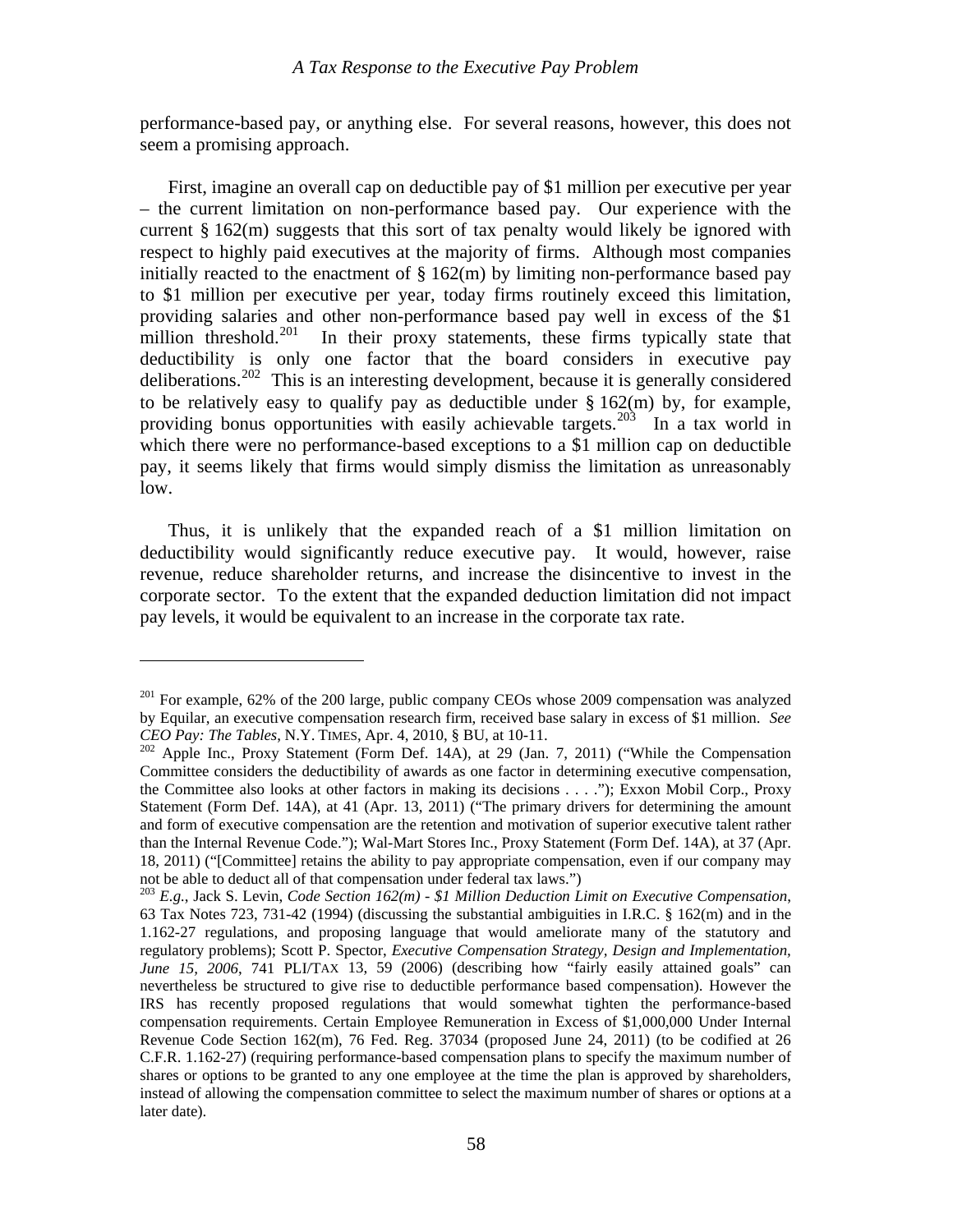<span id="page-60-0"></span> Of course, in broadening § 162(m) in the fashion contemplated herein, Congress might reasonably increase the threshold to reflect current pay practices. As noted above, median compensation of large firm CEOs was over \$9 million for  $2010^{204}$  $2010^{204}$  $2010^{204}$ Suppose Congress were to adopt a deductibility limit of \$10 million per executive per year. A deductibility cap of that magnitude might have some effect on curtailing executive pay. However, a one size fits all limitation of this sort would be inefficient for the reasons discussed in Part V. In addition, as we saw with the adoption of the present § 162(m) in 1993, a relatively high threshold might serve more as a target for the compensation of lower paid executives than as a limitation on pay for the very highly compensated.

#### **VI. CONCLUSION**

 Given the risk of gross ups, the superiority of a tax response to the executive pay problem is not unambiguous. Nonetheless, the combination of a surtax placed on high levels of executive pay and corporate tax relief seems the most promising means of reducing executive after-tax incomes and ameliorating the distortions in investment created by excessive pay without incurring the risks and unintended consequences of direct, coercive regulation. Let me conclude, however, by suggesting a very different tack one might take with the data, analyses, and arguments that have been presented in this Article.

Given the growth in income inequality in this country, particularly at the high end of the income distribution, and what appears to be a looming fiscal crisis, several commentators have proposed increasing marginal tax rates for high income individuals generally.[205](#page-60-2) Several commentators have floated the idea of a "millionaires' tax," by which they really mean a surtax on annual incomes in excess of \$1 million per year.<sup>[206](#page-60-3)</sup>

 Taking this broader perspective, one could argue that deficiencies in the executive labor market resulting in rents for corporate executives represent an additional justification for levying a general surtax on high income individuals.<sup>[207](#page-60-4)</sup> This

<span id="page-60-2"></span><span id="page-60-1"></span><sup>&</sup>lt;sup>204</sup> *See supra* note X and accompanying text.<br><sup>205</sup> Warren Buffett, Op-Ed., *Stop Coddling the Super-Rich*, N.Y. TIMES, Aug. 15, 2011, at A21; James Surowiecki, *Soak the Very, Very Rich*, NEW YORKER, Aug. 16, 2010 at 33; Thomas Piketty, *Proposer's Opening Remarks*, *Economist Debates: Resenting the Rich*, ECONOMIST.COM, Apr. 7, 2009, http://www.economist.com/debate/days/view/293.

<span id="page-60-3"></span><sup>206</sup> Buffett, *supra* note X, at A21; Robert Frank & Laura Sanders, *The Battle Over the Millionaire's Tax*, WALL ST. J. ONLINE, Mar. 26, 2011, http://wsj.com (search "Millionaire's Tax"); Surowiecki, *supra* note X, at 33. A Quinnipiac University poll found broad support for a "millionaire's tax," even among Republicans. *See* Press Release, Quinnipiac University, New York Voters Back Millionaires Tax 4-1, Quinnipiac University Poll Finds; Most Voters Back Higher Tax on People Making \$250,000 (Feb. 18, 2009), http://www. quinnipiac.edu/x1318.xml?ReleaseID=1265.

<span id="page-60-4"></span><sup>207</sup> Saugato Datta, *Moderator's Rebuttal Remarks*, *Economist Debates: Resenting the Rich*, ECONOMIST.COM, Apr. 10, 2009, http://www.economist.com/debate/days/view/294 (noting that, if true,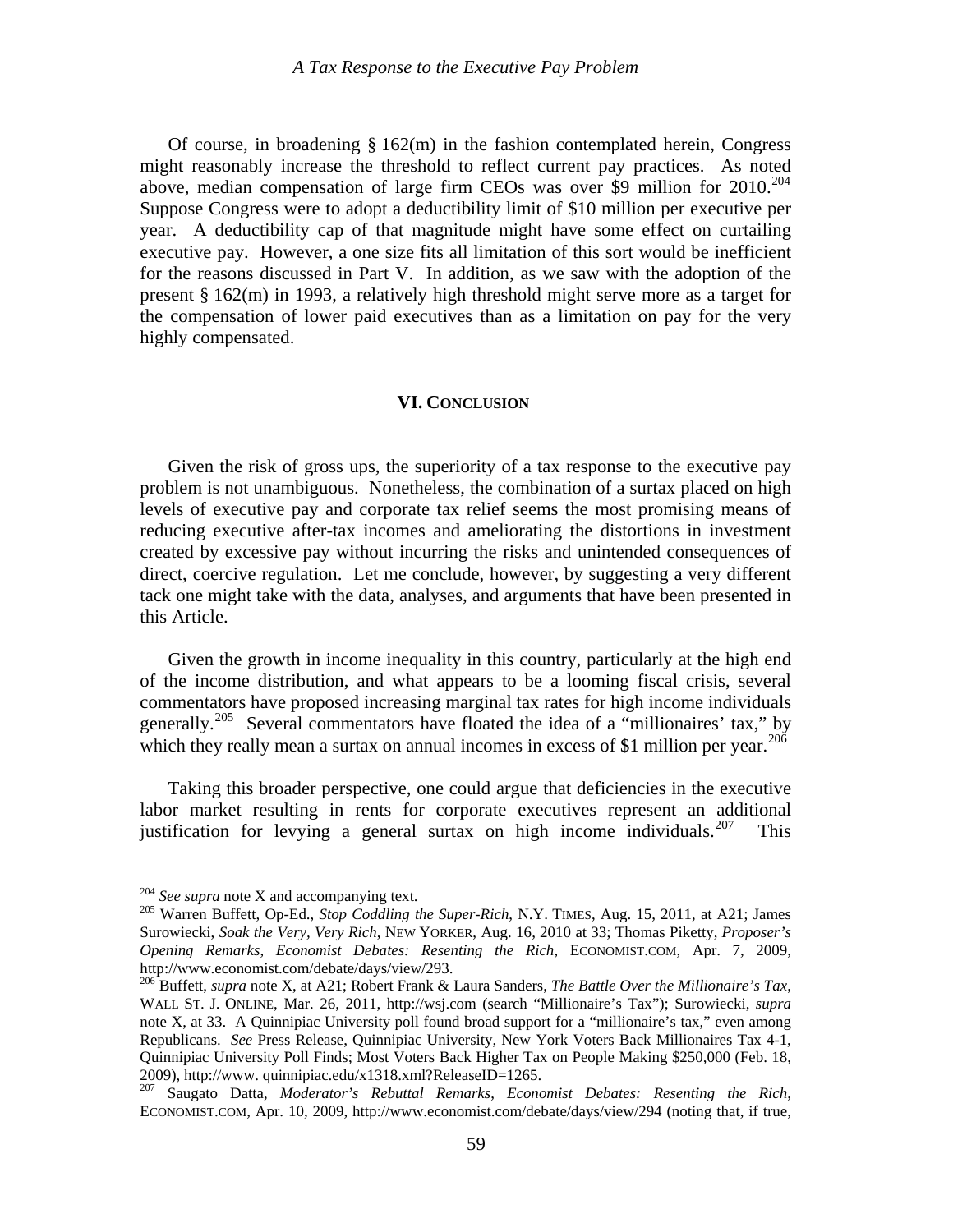justification would extend to private company executives and even non-profit executives to the extent that these labor markets are infected by excess pay received by public company executives. Of course, this justification would apply only to a subset of high income individuals. The income of sports stars and entertainers may also include rents, but there is no reason to think that their compensation does not result from an efficient labor market. As we have seen, however, the subset of high income individuals to whom this rationale would apply is larger than we previously believed. Public and private company executives could account for one-third or more of individuals in the top  $0.1\%$  of the income distribution.<sup>[208](#page-61-0)</sup>

 More broadly based taxes generally are better (less distorting) than more narrowly based taxes, $209$  and expanding the surtax to all high income individuals would have several clear advantages over a surtax limited to excessive executive pay. Although companies could still increase executive pay to offset the effect of a general surtax on income in excess of \$1 million per year, one would think that a general increase in tax rates would be less likely to be grossed up than a surtax directed specifically at executive pay.<sup>[210](#page-61-2)</sup> Given a lesser risk of gross ups, there would be less of an imperative to refund the surtax collected from executives to investors. In other words, if a general millionaires' tax were to be imposed, investor tax relief probably would have to stand on its own bottom.

 In addition, expanding the surtax to all high income individuals might mitigate certain distortions and avoidance maneuvers, such as attempts to defer compensation to a period in which an individual would no longer be subject to an executive pay surtax. The imposition of a millionaires' surtax would also eliminate any difficulty in identifying the membership of the surtaxed group.<sup>[211](#page-61-3)</sup>

 Finally, one might think that an advantage to a general millionaires' tax over an executive pay surtax would be that the former would do less to distort career decisions. However, if one accepts the view put forward above that the executive labor market is

the argument "that there is a market failure in the way top compensation is decided…provides a rationale for higher taxation of the rich separate from concerns about inequality").

<span id="page-61-0"></span><sup>208</sup> Bakija et al, *supra* note X, at 51 tbl.3.

<span id="page-61-1"></span><sup>&</sup>lt;sup>209</sup> This is true because a more narrowly based tax is (generally) more avoidable through substitution, and thus results in greater distortions in behavior. Distorted behavior resulting from taxation is, of course, the root source of taxation inefficiency. *See* ROSEN, *supra* note X, at 292.<br><sup>210</sup> I base this assumption on the lack of empirical evidence that executives pass on the effect of general

<span id="page-61-2"></span>rate increases, *supra* note X and accompanying text, and on the idea that the imposition of a millionaires' tax would be less likely to loosen the outrage constraint than a tax directed specifically at executive pay.

<span id="page-61-3"></span><sup>&</sup>lt;sup>211</sup> On the other hand, if a general millionaires' surtax results in top individual rates significantly exceeding corporate tax rates, the C corporation may once again become a tax shelter allowing closely held businesses to defer and reduce effective taxes. *See* Daniel Halperin, *Mitigating the Potential Inequity of Reducing Corporate Rates* (Tax Policy Center Working Paper, July 29, 2009) (discussing the potential C corporation shelter issue and recommending fixes). The executive pay surtax proposed herein does not appear to implicate these issues.